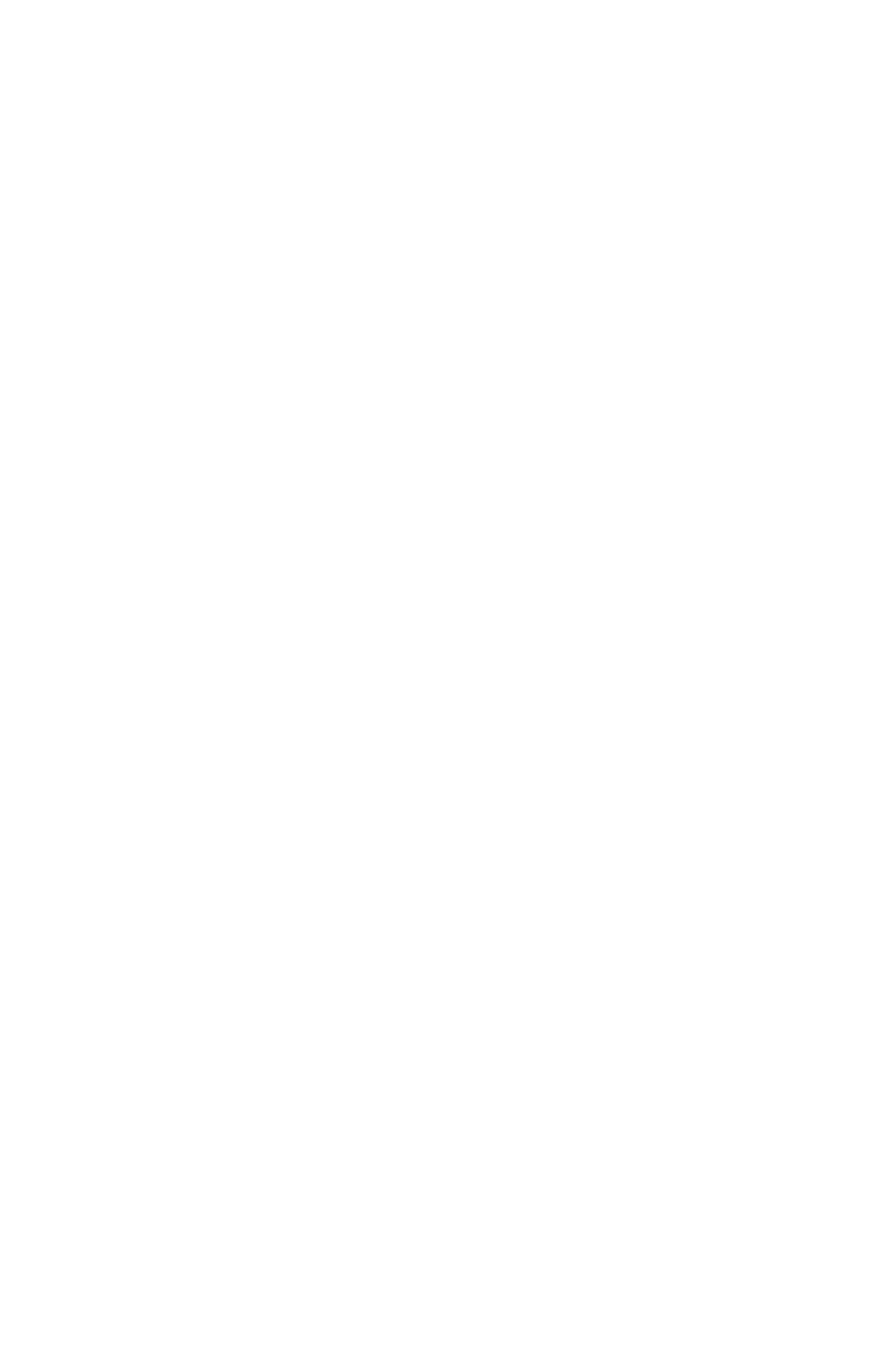# The Lost King of Krim *By Maria Korolov*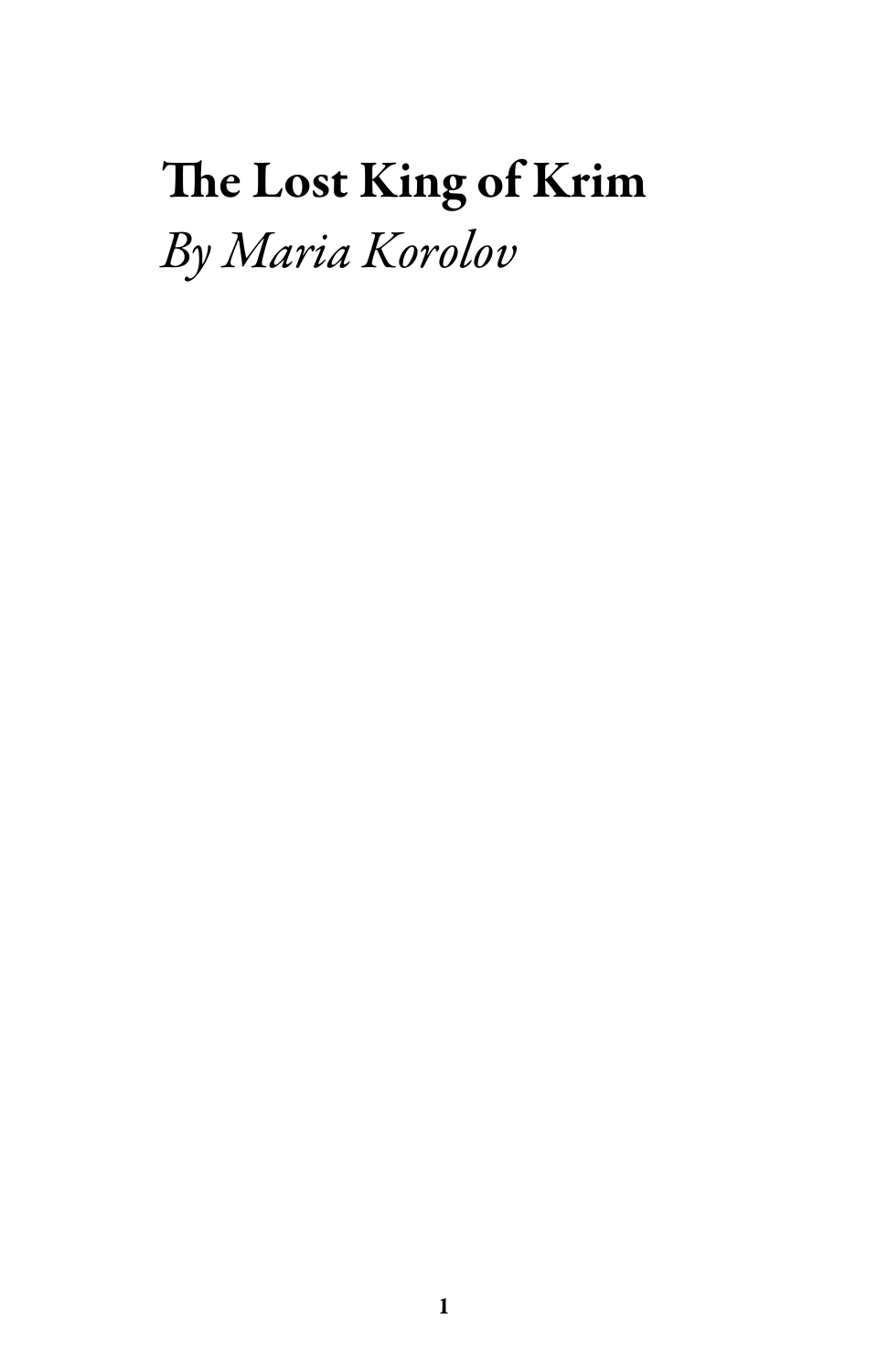

In 2120, World of Battle was one of the largest fantasy-themed role-<br>playing games, a virtual medieval landscape stretching for thousands  $\blacksquare$  n 2120, World of Battle was one of the largest fantasy-themed roleof miles in each direction.

The game was popular with casual players, people who hadn't yet abandoned their physical bodies for fully virtual lives, for people with work or family commitments, anyone who wanted to pop in for a few hours, have fun, and log out again.

But there were also hardcore players who logged in for weeks, months, even years at a time.

Ellison Davo was hunting one of those players and had tracked him through friends, guild members, and a judicious application of bribes to the right administrators.

He circled on dragonback above a hill overlooking a field that was recently the site of a bloody battle, a hired bodyguard on his own dragon just a couple of dragon lengths ahead of him.

The first dragon had to work hard to maintain the lead, since the bodyguard, Red Stare, was heavily armored and carrying weapons. Ellison carried nothing but some papers and a flask and wore tight leather pants and a bright red silk shirt.

Ellison looked down and spotted the cluster of war leaders at the top of the hill and took his flask out from under his vest to celebrate.

The bright red silk was too much of a temptation, and several archers below sent off arrows, which just failed to reach their target.

Ellison Davo cursed as the dragon swooped away and the flask slipped out of his hands and dropped down onto the battlefield.

They circled once again, lower, Ellison's dragon following along behind Red's dragon, carefully staying out of arrow range until they landed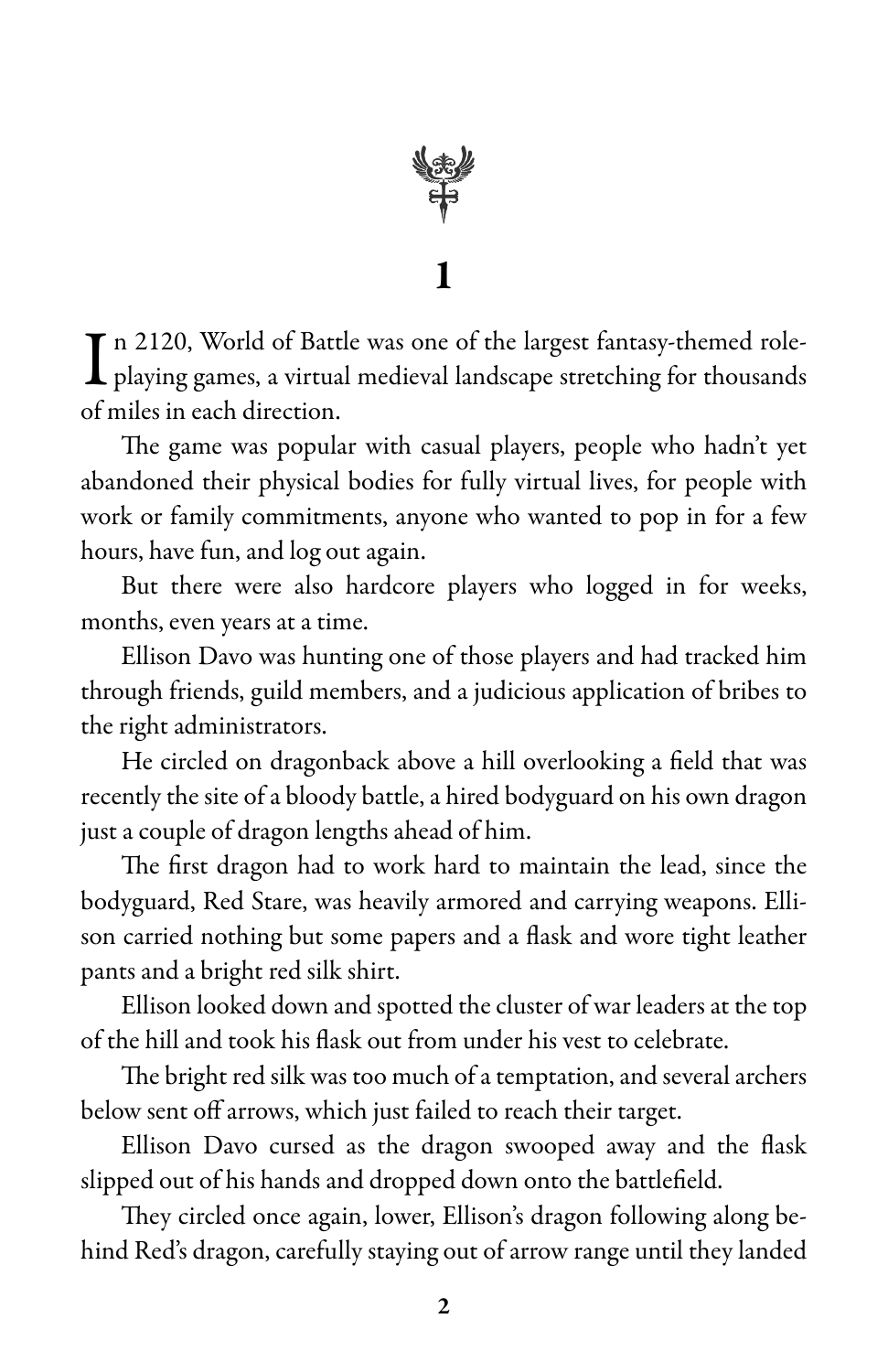at the foot of the hill at which the commander and his forces were gathered, on the side away from the main brunt of the battle.

Red Stare gracefully leaped off his dragon, then patted the beast with a gloved hand. "Thanks, Betty." The dragon let out a puff of smoke, then sniffed at the nearest corpse.

"Shoo, shoo!" said a fighter who'd been looting the dead body. The dragon backed away a few feet, then lay down, keeping one eye half open on what was soon to be her lunch.

"Oof, this place stinks," said Ellison, jumping down with slightly more grace, since he was wearing much less leather and no metal to speak of.

He checked again that the papers were still safely tucked into his shirt.

"Our guy should be somewhere at the top of the hill, with all the other war leaders," Ellison told Red.

"Do you know what he looks like?"

"No, but I'll know him when I see him."

"You're going to yell his name and see who turns around?"

"As a last resort," said Ellison. "No, I've got this party trick I do. If I've ever seen someone or a decent video of them, I can spot them again no matter what body they're in."

"Must be handy."

"Not really. In real life, all anyone needs to do is pull up your profile. It's one of those mostly useless superpowers, like being able to balance a spoon on your nose."

"I've got one of those, too," said Red. "I can hum and whistle at the same time."

Ellison looked up at the hill. "Maybe we can wait for them to come down."

"That could be hours, and it's hot," said Red, and started climbing. After a couple of minutes, he realized that Ellison wasn't following.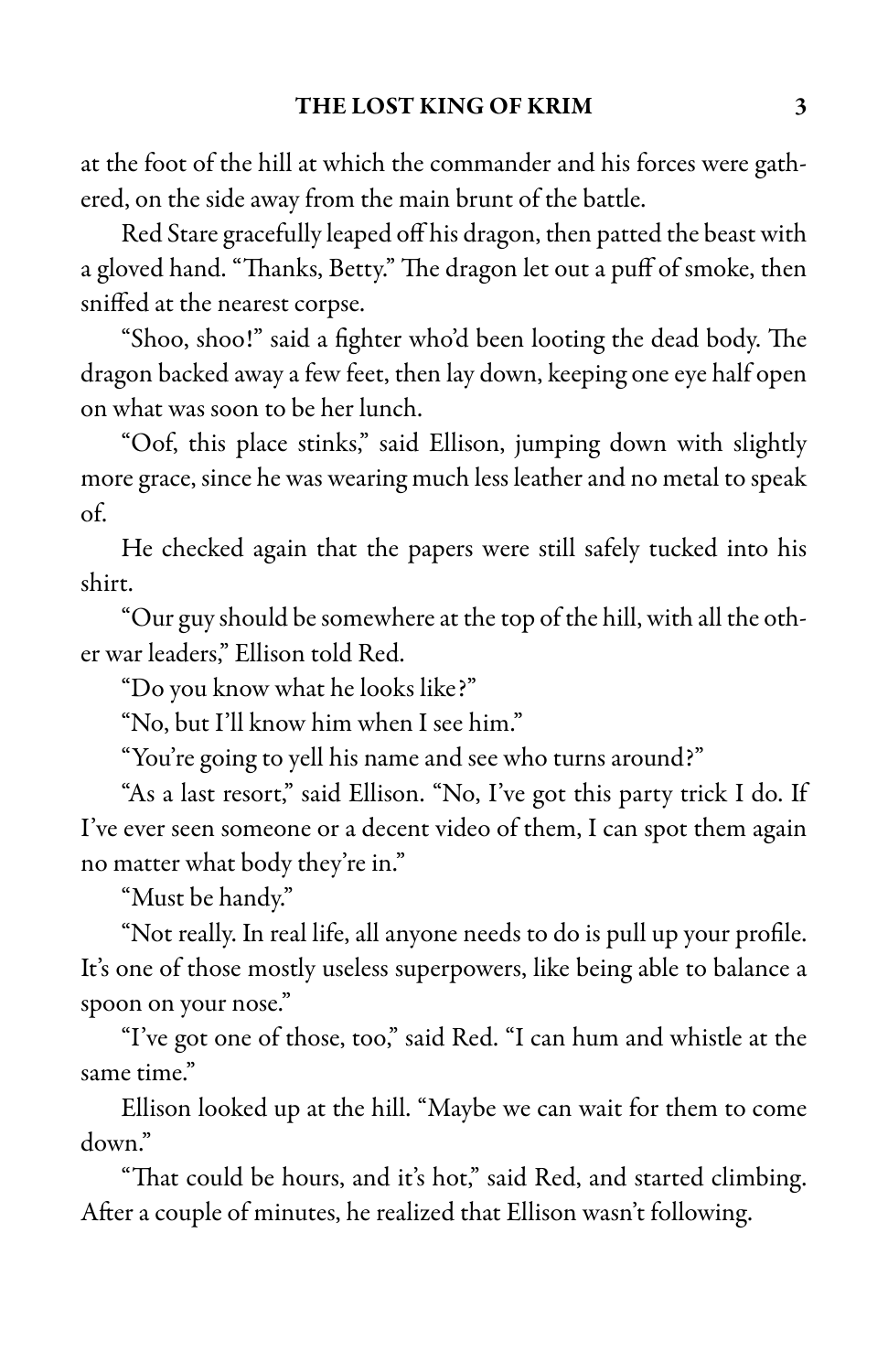He turned around and was surprised to see Ellison riding up on the back of a mule. "Where did you get..."

"Borrowed it in return for my contact info," Ellison said with a wink. "You traded sex for a mule?"

"Yes, aren't I clever?" said Ellison. "I get sex, and I don't have to walk up this hill."

"Sounds like they got the short end."

"Trust me, they're definitely getting thelong end," said Ellison. "Iam very very good in bed."

Red scoffed.

"Actually, they're getting the better end of the deal in more ways than one," Ellison added, "since I expect to be dead in a few minutes, and they'll have their mule back sooner than they expected."

Red looked back at him, offended.

"No aspersion on your skills," Ellison said. "It's just that I'm bearing bad news, I'm afraid. People have a tendency to take things out on the messenger."

"I'm surprised you're not wearing armor then."

"What can I say? I'm a lover, not a fighter. Besides, it would just slow me down."

As they got closer to the top of the hill, the path got more crowded. The guard yelled, "Messenger coming through. Make way. Make way!"

Another group of fighters parted to let them through, but, at the top of the hill, the ones closest to the leader blocked the way.

At the top, Red stopped to catch his breath as Ellison hopped off the mule.

A group of fighters approached, swords raised, and Red straightened up and said, "He's just a messenger, he's unarmed."

Ellison stepped forward, his arms up in the air, and spun around. Then he took the papers out and waved them around. "Just letters! The worst thing that's going to happen is that someone gets a papercut!"

"Let him through," barked their leader.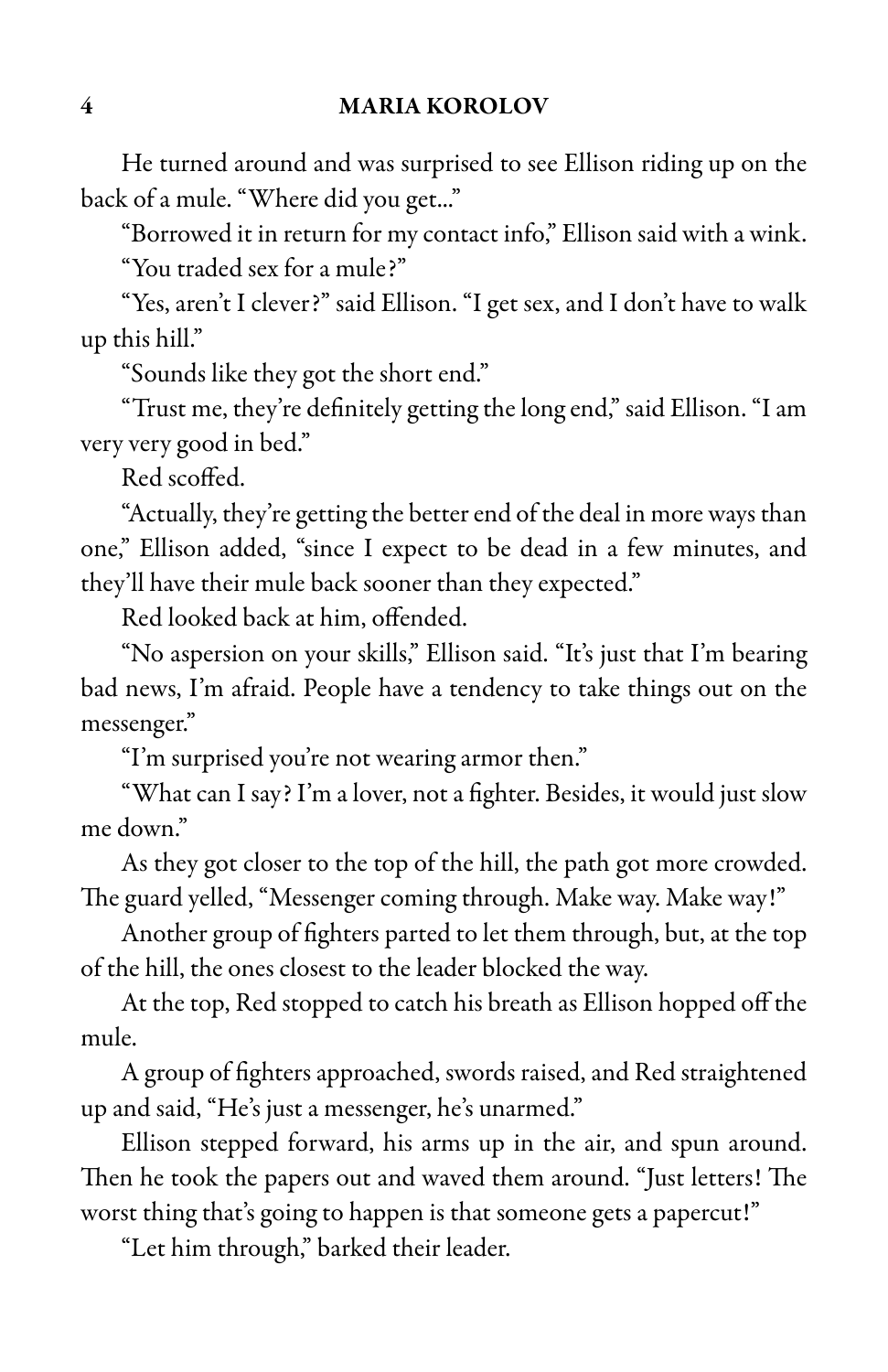Ellison stepped through the ring of guards and glanced around.

"What have you got for me?" asked the leader.

"Oh, it's not for you," said Ellison, spotting his target.

He handed the paperwork to the man standing next to him, who took the roll of papers by reflex. "John Robins, you've been served."

The men standing around Robins stepped back from him. "What did you do?" one swordsman asked in amusement. "Piss off an ex-wife?"

Ellison spun around and jumped back out through the row of fighters.

"Get that scoundrel!" Robins yelled.

Red drew his sword as Ellison ran up to him.

"Help me get out of here!"

"Rot in hell," said Red. "You didn't tell me you were a damnable process server."

He stabbed Ellison through his stomach, leaving his sword embedded. "I thought you were someone respectable."

Red then stepped away, empty hands raised. "I didn't know who he was," he told the other fighters. "You can have him."

Ellison grabbed at the sword at his belly, blood pouring out over his hands.

"No, not my silk shirt," he said, sinking to the ground.

"Off-world scum," Red added, and spit on Ellison's face.

John Robins fought his way through to Ellison.

"You just ruined my life, man," he said and kicked Ellison in the side. "How did you find me? I paid extra for the highest privacy settings."

"I have a particular knack for finding people," Ellison said, coughing up blood.

"Swiver." Robins kicked him again.

"You can change your name, you can change what you look like,"said Ellison. "But you can't change who you are on the inside. And you, John Robins, are a snake on the inside. I can see it."

Robins took out his sword.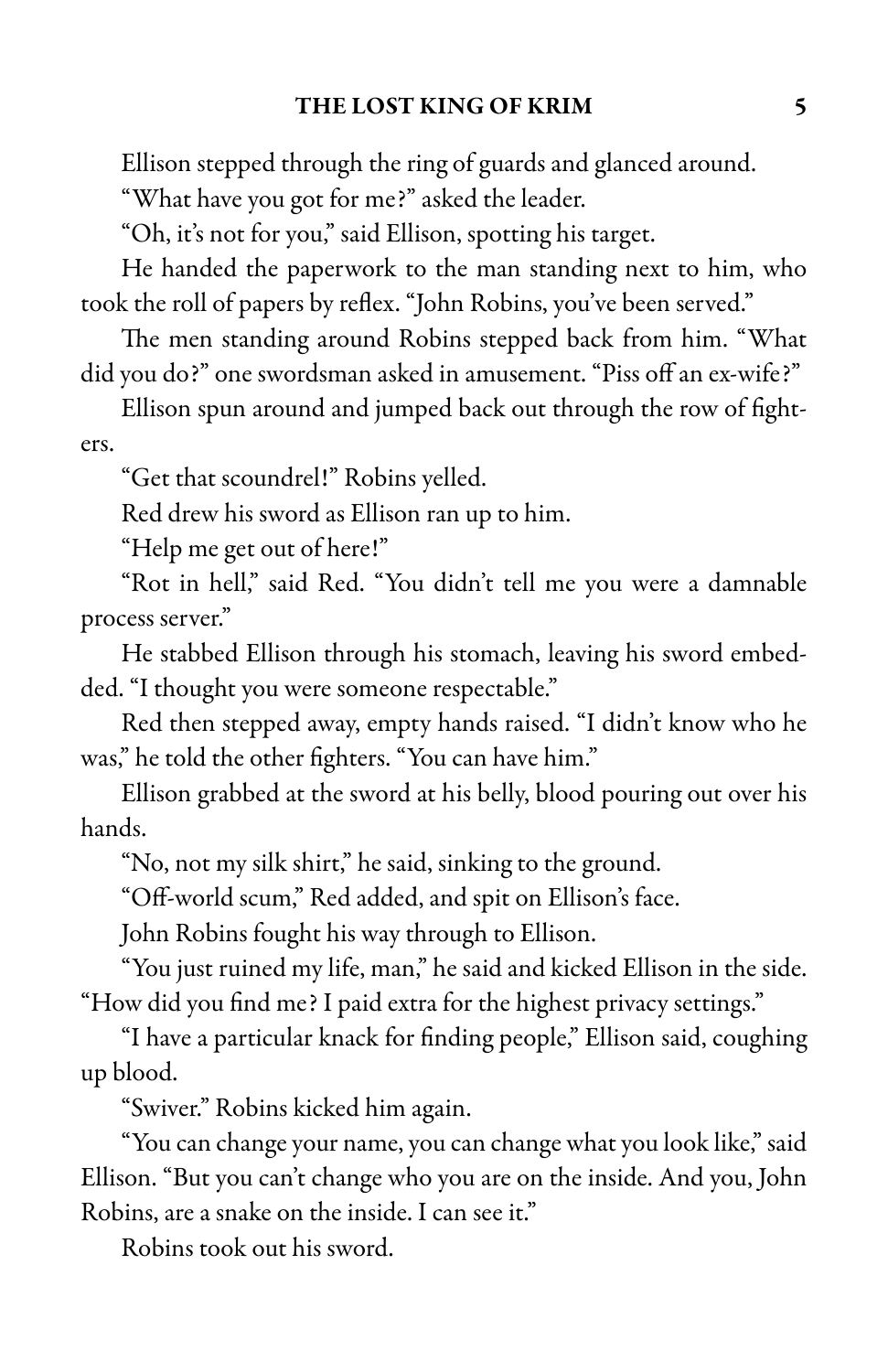"My. Name. Is. Prince. Consort. Gervase." With each word, he chopped at Ellison's neck.

Ellison tried to roll away, but the other fighters kicked him back.

"And you can just sard off," Robins said, finally hacking through Ellison's neck.

He and the other fighters then kicked the severed head around until they worked off their anger and finally got bored.

With a final kick, Robins sent the head spinning down the hill, eyes popped out, mouth frozen in an endless scream.

The head rolled and bounced down until it rested at the feet of Betty the dragon, waking her up.

She looked down at Ellison's head and his dead eyes stared back at her.

She studied the head, first with one eye, then the other. She sniffed it. Then she chomped the head down with one loud bite and went back to sleep.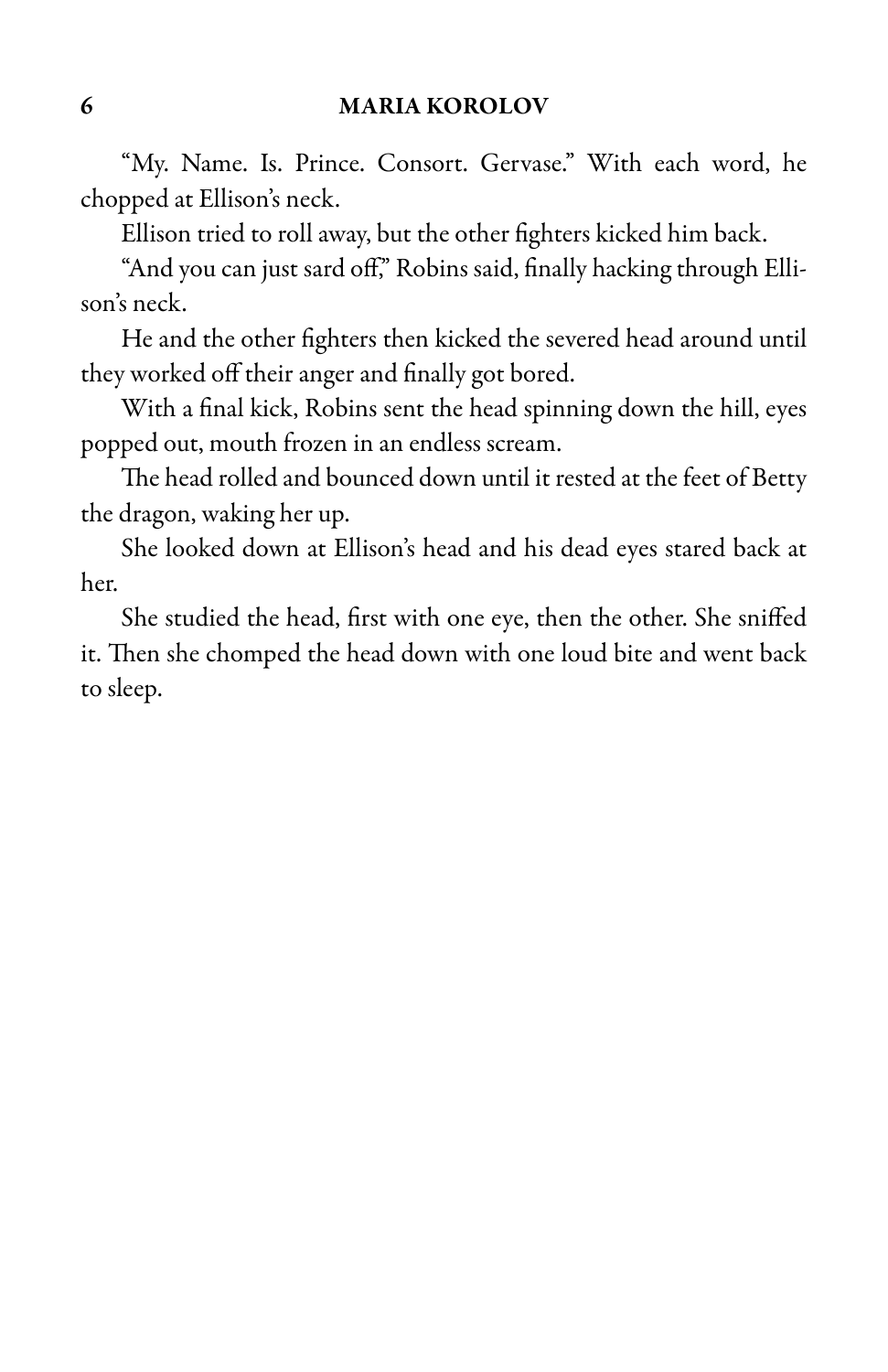

The business offices of Crewe Investigations were located in a slight-<br>Iy seedy, down-market business district on Facework. ly seedy, down-market business district on Facework.

In 2120, a company could put its offices anywhere in the metaverse, but Jerald Rex Crewe paid extra—well, a little extra—to be in close proximity to marginal law firms, shady bail agents, and third-tier insurance companies.

Some companies also had physical offices, on Earth or one of the other populated planets, or on a space station. But since all his work was virtual, and since Jerald Rex Crewe himself hadn't had a physical body for decades, Crewe Investigations could do without one. For now, at least.

Maybe someday, if business picked up, Crewe would be able to afford the expense. Maybe even at a prestigious address in London or New York City.

Crewe was still living in his physical body, which was an expensive choice. Having a physical body was a little bit like owning a house. At first, it seems cheaper, because you're not paying rent—or, in the case of a virtual body, for hosting and memory storage. But, just like houses, physical bodies required constant—and expensive—upkeep. There was food, housing, transportation, clothing, health care and a million other expenses that added up.

For Crewe, a physical body was a matter of pride, even though he was spending so much time online that adult diapers and concentrated food supplements were eating up all of his disposable income.

He just couldn't get ahead.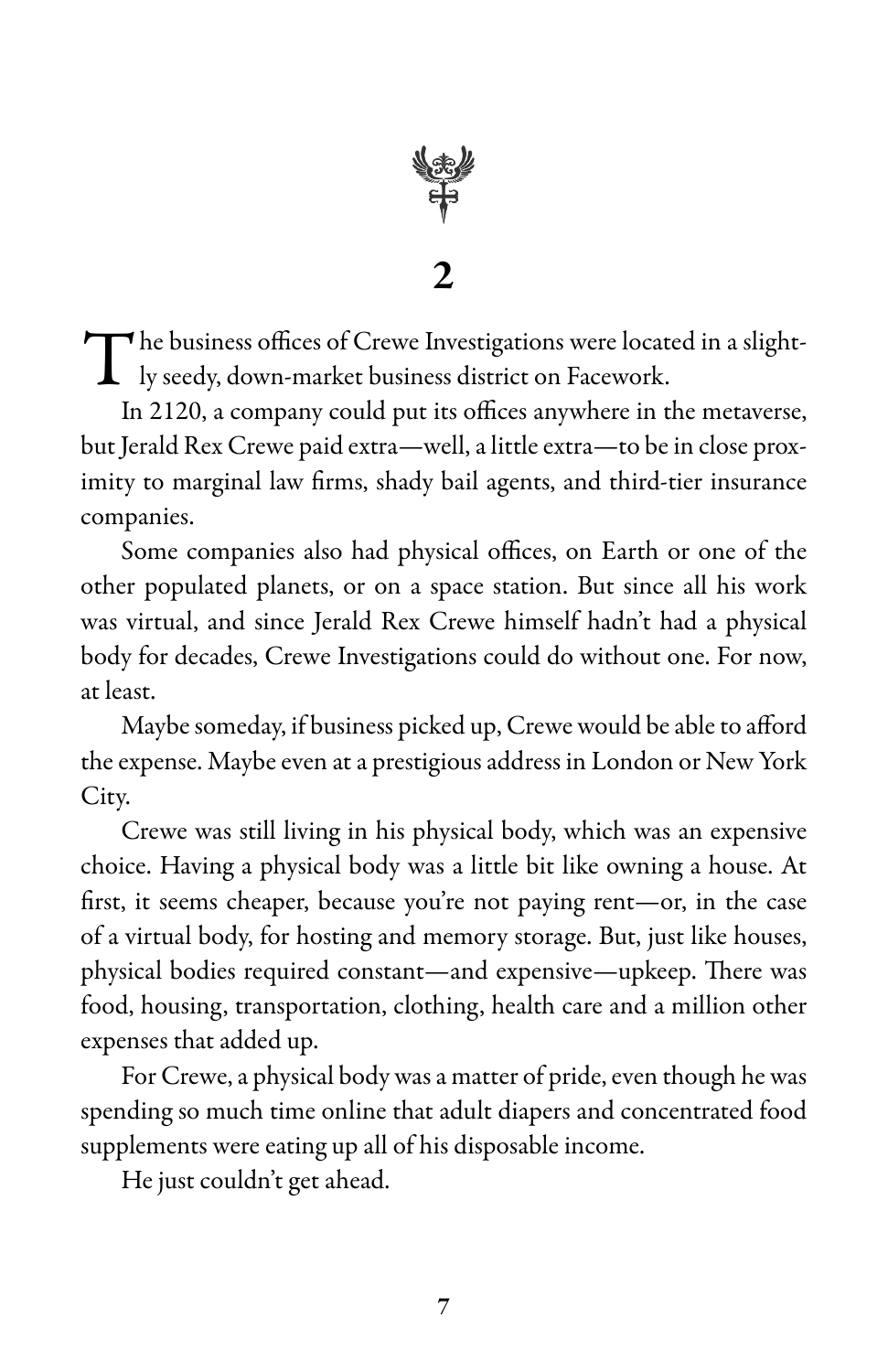But his new client Elea Carlyne could change all that. Her deep pockets could finally put the company in the black, and her name recognition and connections could bring in more clients.

And here she was, in his office. His little virtual office in a low-rent business district.

For some reason, she had declined to sit in the visitor chair and instead perched on his desk.

Long-legged and blonde, she wore a suit just this side of too prurient for work. Her legs were crossed, and she swung one high-heeled business pump off the tips of her toes, turning the otherwise sedate accessory into a sexual lure.

Crewe nodded as she talked about the assignment, but he kept glancing down at the profile information popping into his field of view. Her net worth was still significant, even afterall the lawsuit that followed the demise of her previous company, hosting firm Civinos. And her family's wealth and resources were astronomical.

"I see you in the news all the time," Crewe said, and she smiled.

"It is nice to see the media finally focus on something positive," she said. "Too often, people seem to want to focus on the past."

They heard someone teleport in. They both looked out through Crewe's open office door to the main reception area.

"And speaking of the past," Elea said. "Ellison Davo, As I live and breathe."

"Hello, brother," Ellison said, then nodded at Elea. "She-devil." He leaned back against the door jamb. "I thought I'd returned from the dead, but I see I've landed in hell."

Crewe glared daggers at him.

"Be nice, Ellison," said Elea. "I haven't seen you in years! We have so much to catch up on. And why in the world are you hanging out in this horrible little office park?"

"Well, you never did pay my final bill," said Ellison.

Elea laughed.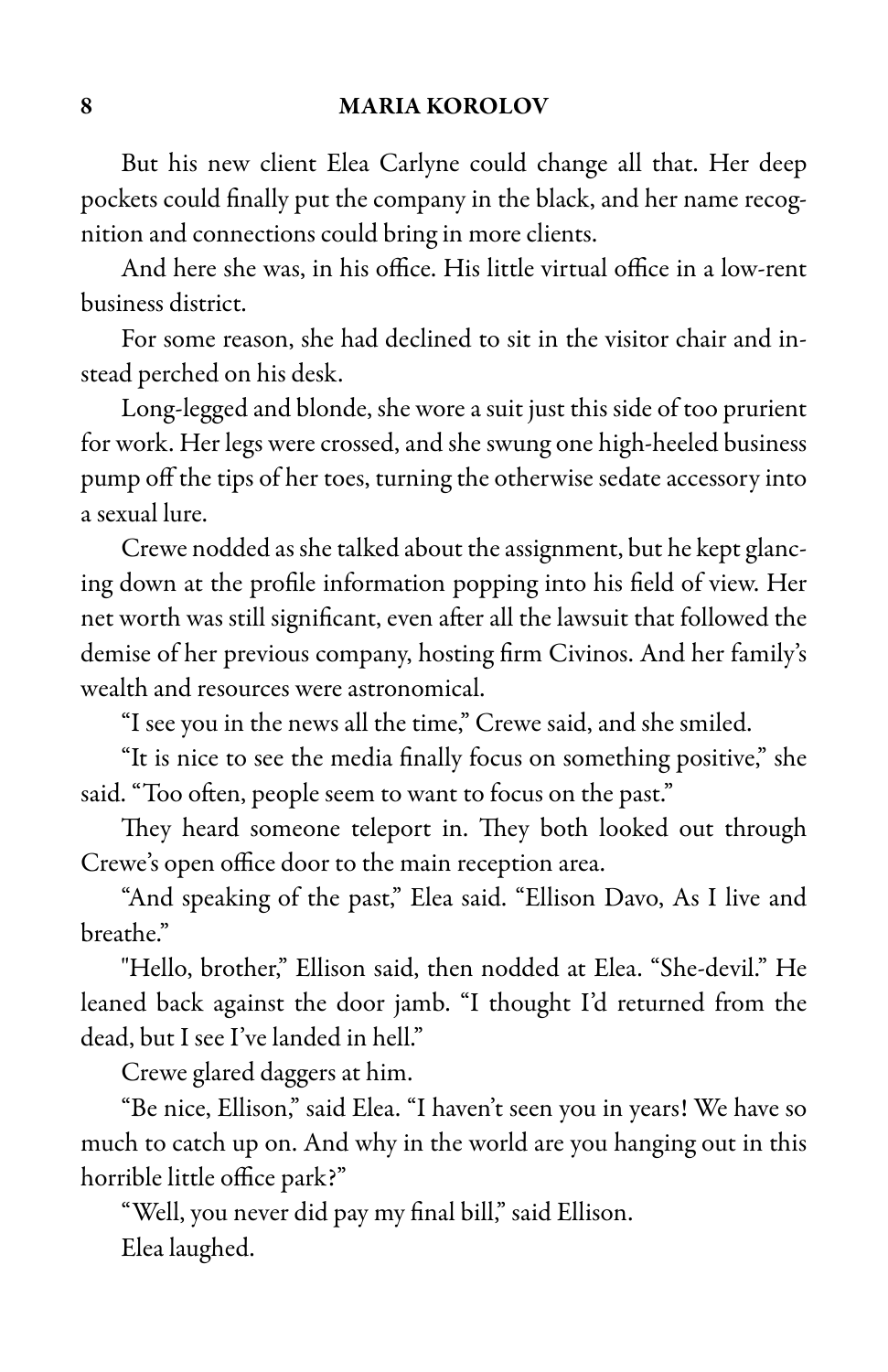"Oh, I had nothing to do with that at all," she said. "That was completely up to the receivership administrators. Take it up with them. In fact, I wish you would."

She looked thoughtfully at Ellison. "You were extremely useful back then, weren't you? I'd forgotten all about it."

Ellison scoffed.

"But anyway," Elea said, turning back to Crewe. "I hear you are quite the expert on a little virtual world called Krim. I need to find someone who's been hiding out on that grid for the past decade."

She waved her hand and assignment details flicked up on the wall behind her.

Crewe hesitated.

"I am familiar with Krim," he said. "But I risked my life the last time I was there, and it's going to be hard to convince one of our freelancers to go. It's an extremely unpleasant place."

She wrinkled her nose. "I agree. The place stinks. If I didn't have to... well, never mind. This is the guy I'm looking for."

She motioned at the video behind her of a very average looking, graysuited man. The scene shifted, and now the same man was dressed as Henry the Eighth.

"That's Taylor Tupper, one of the early investors in Krim. I need to get some paperwork to him, and it's urgent."

Crewe looked doubtful.

"Fine," she said. "I'll add a hazard pay bonus. And hire a security team. I've got a lot of projects related to the grid that could use your investigative services. Your company is going to do very well if you're in business with me. Don't turn me down. I hate it when people turn me down."

When Crewe still didn't react, she leaned down and looked him in the eye.

"Take the job," she said, and Crewe's expression immediately softened.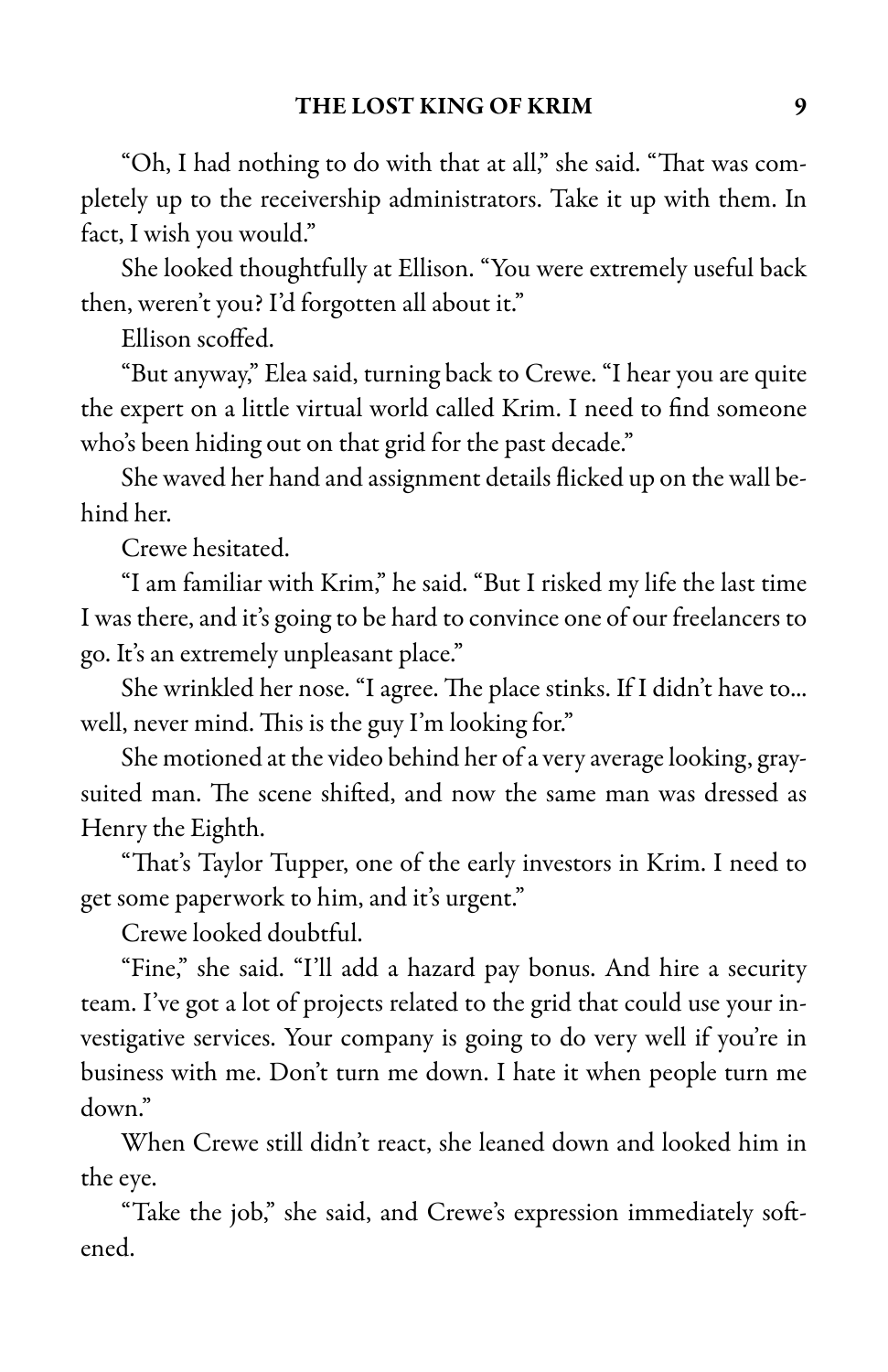Ellison looked from Crewe to Elea and laughed. "Oh, for God's sake, Elea! Are you still doing your con artist shtick? You know, someday, the courts are going to figure out how you're doing that and make it a crime."

Eleasat back. "You're probably right," shesaid. "Which means I have to move fast while I still can."

"You and all the other cult leaders," he said.

She looked at Ellison and tapped her lips. "You know, I could really use you at my side again. We used to work so well together."

"You have got to be kidding," said Ellison. "The last time I worked for you two thousand people died."

Elea put on a sad face. "That was tragic," she said. "I've since dedicated my life to make sure that nothing like that ever happens again to our subjects."

"Subjects? They're people."

"Right, right," said Elea. "People." She waved her hand and a recording icon appeared in the air in front of her. "Assistant, when I get home, remind me to practice referring to returnees as people."

She swiped left to get rid of the reminder. "After five years, you'd think I'd have it down."

She turned back to Ellison. "Anyway, I want to make sure that they're hosted in perfectly safe facilities. In fact, I'm dedicating my life to it."

"Unlike the facilities you hosted them in before."

"I might be legally prohibited from ever working in the hosting industry again," she said. "But there's nothing stopping me from raising money to support fundamental research. I'm working to make things right."

"I can't believe anyone would fall for that," Ellison said, ignoring his brother's dirty looks.

"You're wrong," she said. "Everybody believes that. Everybody. I've worked really hard for the past few years convincing them."

"Well, I'm convinced," said Crewe.

"Thank you, sweetie," said Elea, and patted him on his head.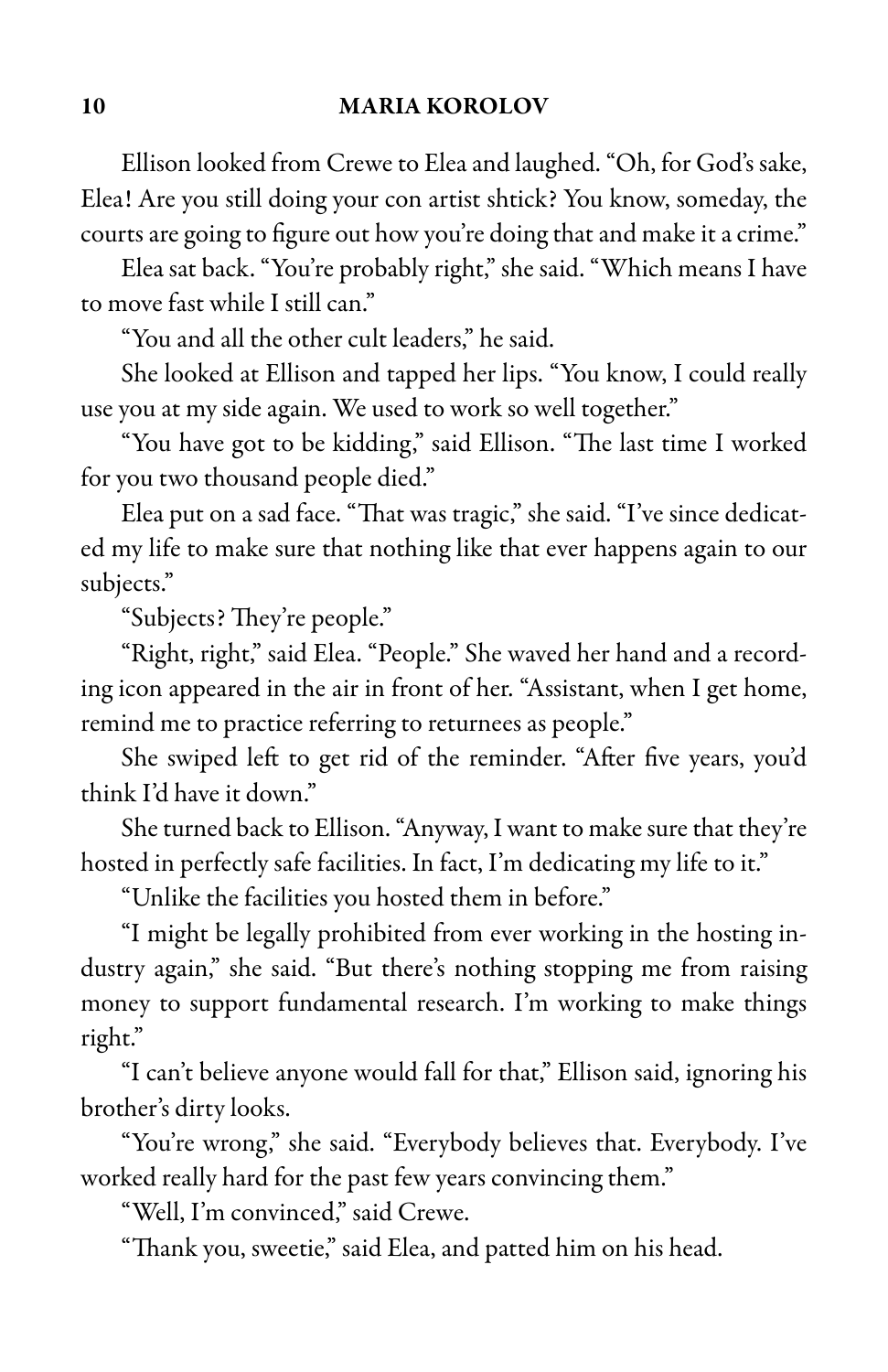"Aside from all the unpleasantness, we had fun, though, didn't we?" she asked Ellison. "You find me the people with the right... attitudes... and I get them to do what's needed. We were a perfect team."

She turned back to Crewe.

"Can you start tomorrow? There'sa bit ofatimecrunch." Sheslid off the table. "Meanwhile, I have to go. I'm being interviewed on BuzzWord this afternoon. Got to look my best!"

She teleported out.

"Don't take the job," Ellison told Crewe. "I can see what she's doing and I guarantee that there will be trouble."

"You just have a grudge because she moved on with her life and you haven't," said Crewe. "You could learn a lot from her."

"Like how to kill two thousand peopleand getaway with it? Or how to lie to a jury with a completely straight face?"

"It's time to let this go," said Crewe. "Get some therapy. Move on with your life."

Ellison tossed back what was left of his drink and threw the glass behind him, where it disappeared into the air.

"I'm not going to move on from the fact that she was the one who did the crime. She was the one on trial. She was the one everyone testified against." He grimaced. "But somehow, I'm the one who wound up with all the blame."

Ellison banged a clenched fist against the door jamb. "I didn't make anyone do anything they didn't want to do."

He turned around and started walking off.

"Wait!" Crewe stood.

"What?"

"So will you go to Krim?"

"No."

"The company needs the money. In fact, we're getting paid twice—some university also hired us to find him."

Ellison looked at Crewe.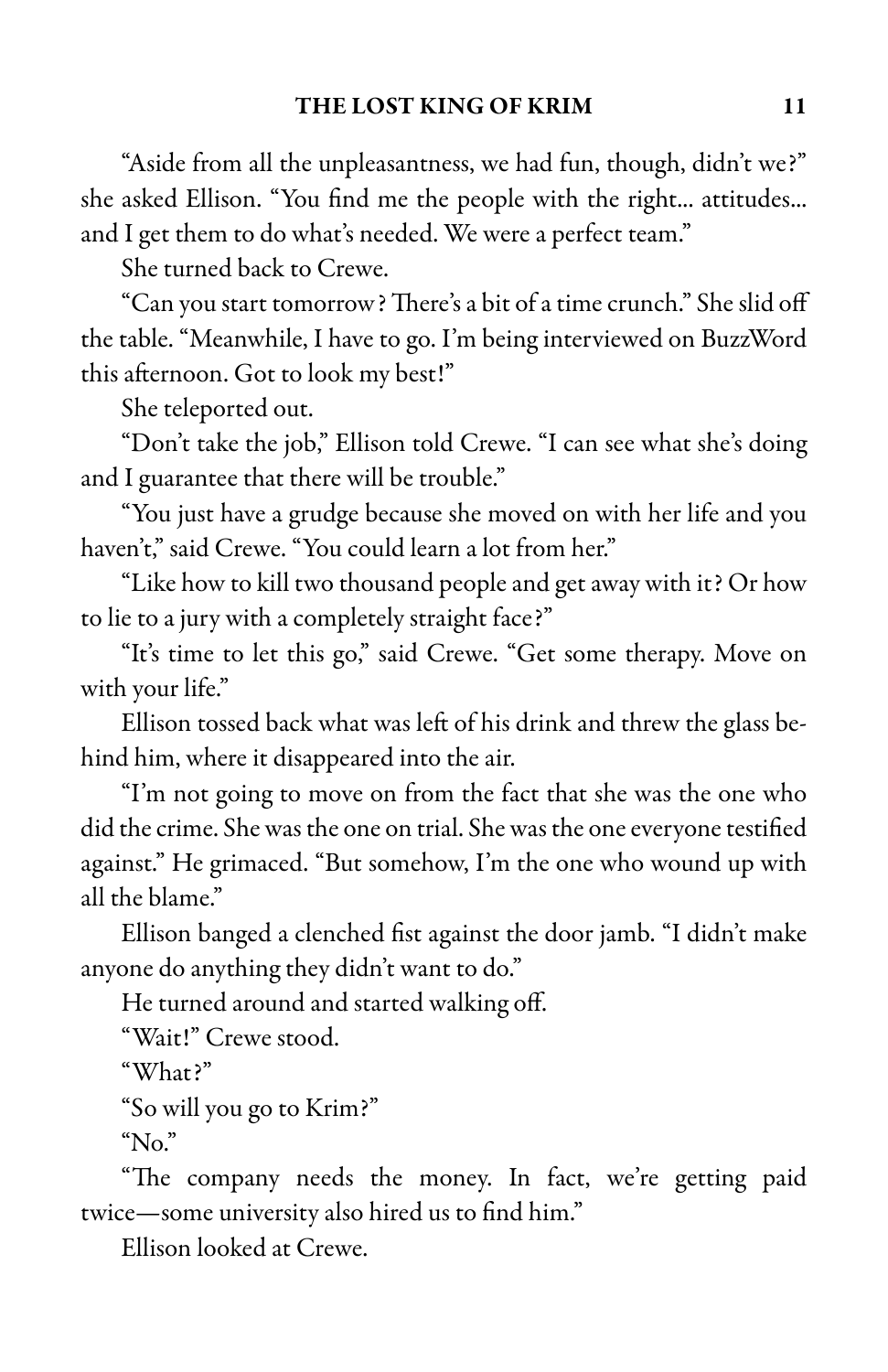#### 12 MARIA KOROLOV

"Conflict of interest much?"

"Listen, you owe me," said Crewe. "I've been dealing with complaints about you for a whole week."

"And I was decapitated," said Ellison. "That took a lot out of me. Luckily, a nice mermaid orgy perked me right back up."

"Oh, come on," said Crewe. "It was a decapitation on World of Battle. I bet you hardly even felt it. In fact, it probably hurt me more than it did you since I'm the one who's had to deal with all the fallout."

"What? That oaf, Robins, went crying to his mommy? He should know better than to try to evade his real-world responsibilities."

"Like you do?" askedCrewe. "But no, not just him. He got all his friends to file grievances, too. Turns out, they're all big-name players on the grid, and we might wind up permabanned. I keep telling you—when you serve people, do it discreetly. There's no need to publicly embarrass them."

"But what would be the fun in that?" asked Ellison.

Crewe sighed.

"I'm scrambling to keep the company afloat here," said Crewe. "Elea Carlyle's money will help a lot. Plus, her family is a big investor in World of Battle—she's got some influence there, too. We need this gig, and we need to make sure we do it right."

Crewe shook his head.

"I had no idea that Elea actually liked you. For the first time, you being here would be an asset to this company. Don't mess this up."

Ellison backed away from him.

"Well, I don't like her. I don't want to work for her, and I never want to talk to her again."

"I really doubt that you'd be bumping into her on Krim. It's basic bio. She's not a basic bio kind of woman."

Ellison stopped. "That's actually a good point," he said. "Elea loves her comforts."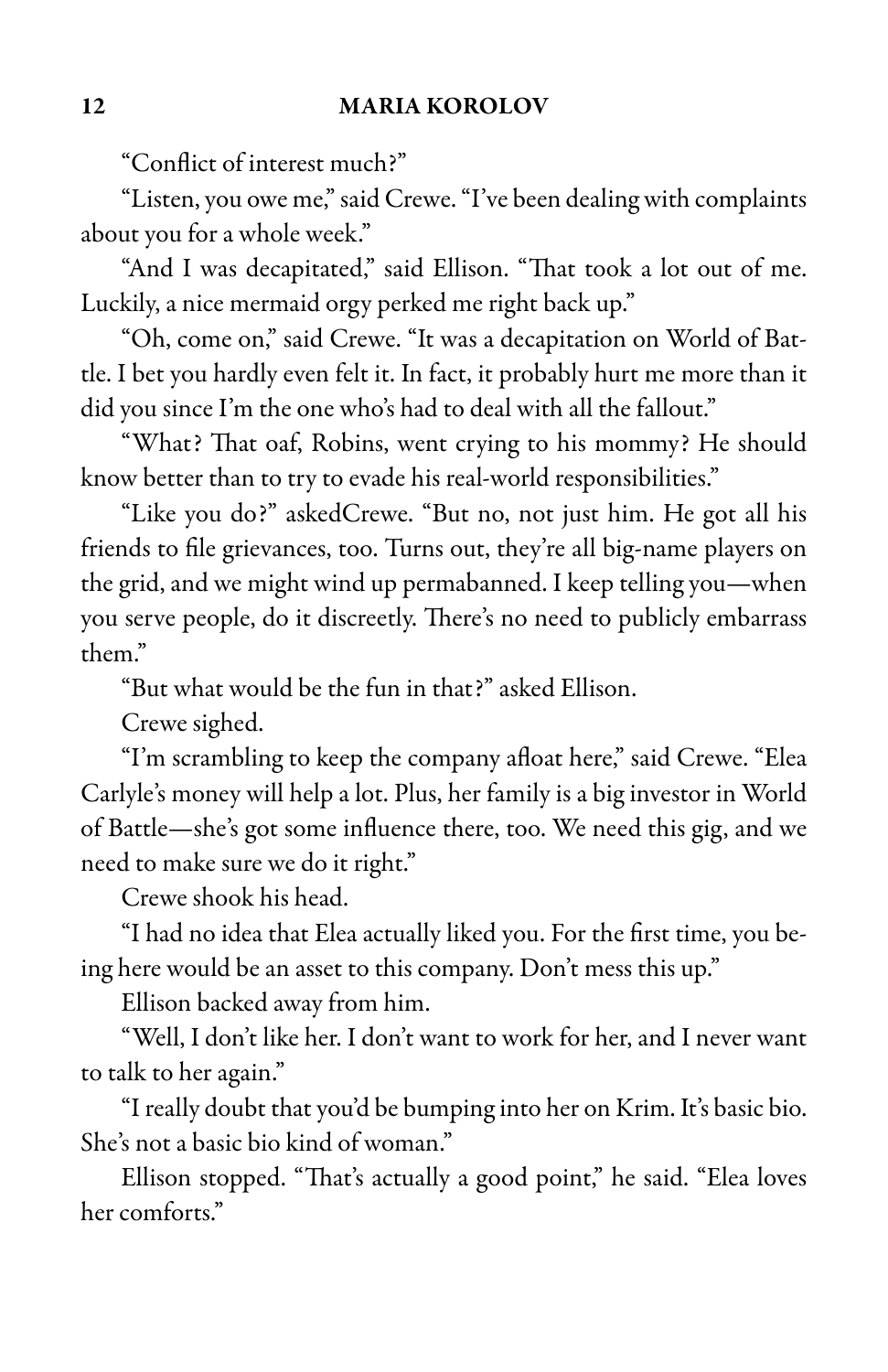"And there's another thing," Crewe added. He waved a hand, and a copy of the contract appeared in the air next to him. "She's covering all in-world expenses. That includes food, lodging, and..."—he pointed a finger at the relevant line item—"an unlimited bar tab."

"Well, that's tempting! But no. Get a freelancer."

"They'll mess it up," said Crewe. "Plus, what else do you have to do?"

"Well, actually, I have a very busy social calendar," said Ellison. "To start with, there's an angels and devils sex party that started..."—he looked up in the air—"oh, four hours ago now. Great! I'll be getting there just in time for the good parts."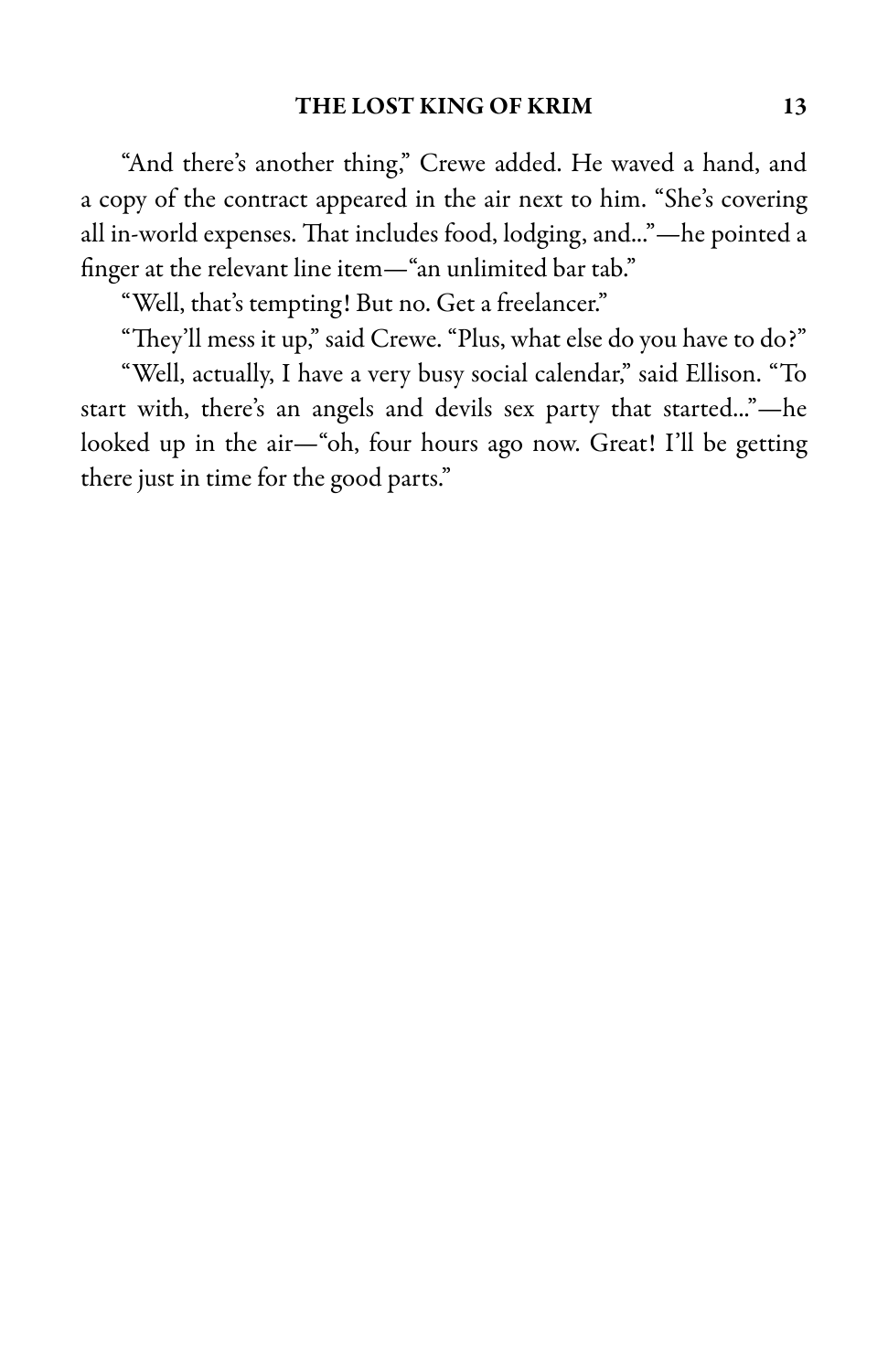

L oud music blared as naked writhing bodies floated in the air, flames<br>Leaping up from below, and rays of light beamed down randomly leaping up from below, and rays of light beamed down randomly from the clouds above.

Half of the partygoers sported white shimmering angel wings while the rest had black bat wings, horns, and pointed tails.

Ellison was one of the devils, sandwiched between another devil and an angel.

"Come with us," the devil whispered into Ellison's ear as she snuggled up against his back.

"I'm too stoned to go out in public," Ellison moaned.

"Oh, come on," begged the angel wrapped around him from the front. "It's the Metaknots. It's the concert of the season. You're supposed to see them stoned. Please come."

She licked his neck.

"I just don't like going out in public," said Ellison.

"Maybe he's famous and paparazzi are after him," said the devil. "Come on. This party's getting stale."

"Oh, be bad and come with us," said the angel. "We'll make it worth your while."

"I'm sure I'll regret this," said Ellison. "But I'm too wasted to care."

The three of them teleported to the concert arena still in their angel and devil avatars, but the outfits were sedate compared to what everyone else was wearing and the crowd around them barely noticed.

The warm-up band was already playing.

The devil girl stepped back and pulled up Ellison's bio. "Let's see if you actually are famous," she said.

"I'm already regretting this," said Ellison, beginning to sober up.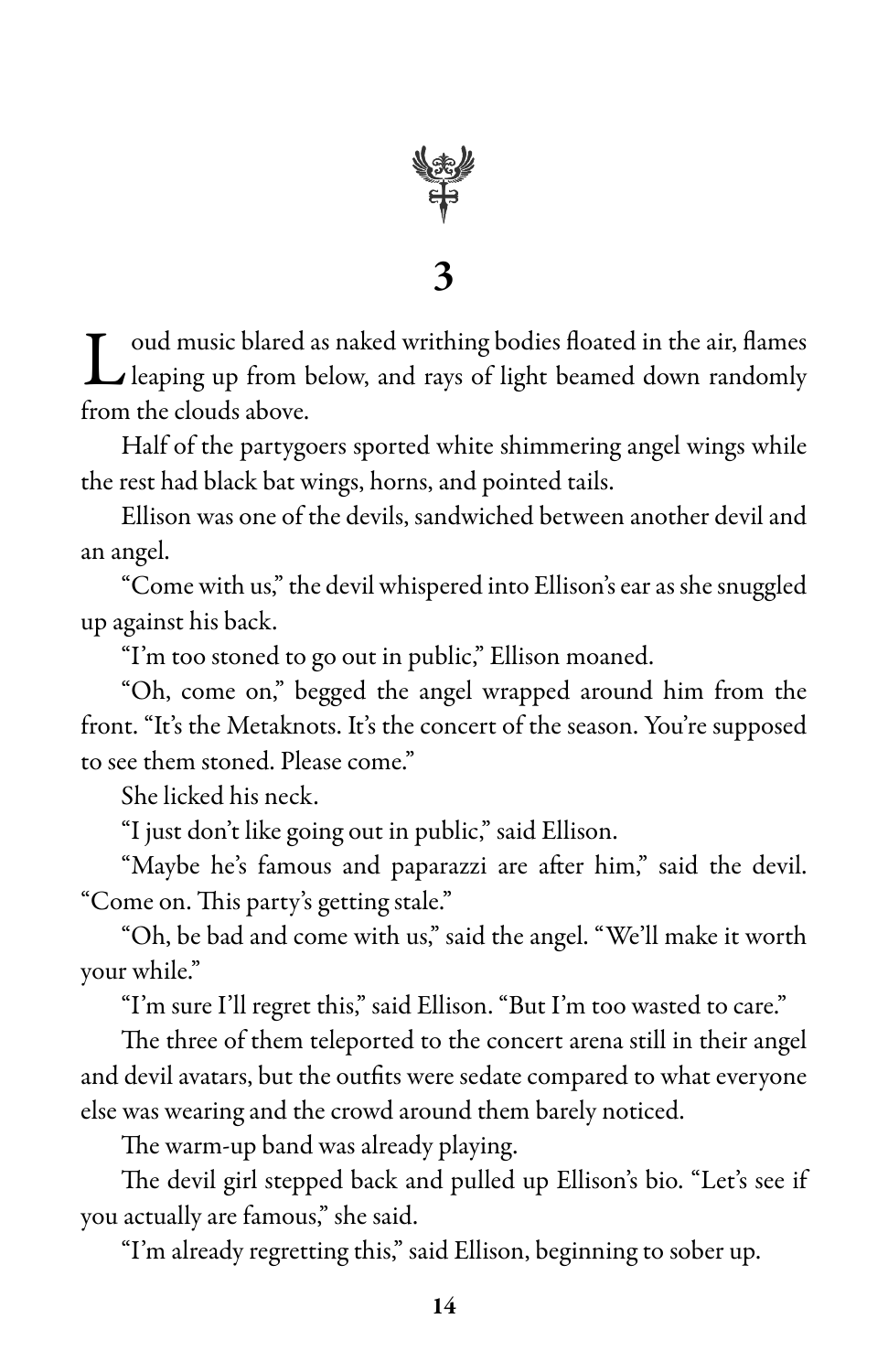"Oh my god, you're Ellison Davo,"said the devil."You're nota movie star. You're that jerk from the Civinos trial."

The angel's eyes widened, and she stepped away from Ellison as well.

The devil looked at her friend. "I'm done with him. My family came this close to using that platform. My grandma almost died."

She spit in Ellison's face and walked away, swearing.

Ellison wiped the spit off and shrugged at the angel who was looking at him with concern. "I've heard worse."

The angel put her hand on his shoulder.

"You must feel so alone,"shesaid."And the guilt—it must be unbearable. No wonder you're trying to drown yourself in meaningless, anonymous sex. You poor man."

Ellison tried to back away, but she held him close and looked up into his eyes.

"I'd love to help you. Do you need someone to talk to? I'm a licensed therapist. You don't have to suffer alone. I'm here for you."

"Now, this is unbearable," said Ellison, and broke away. "For God's sake, save your pity for someone who needs it."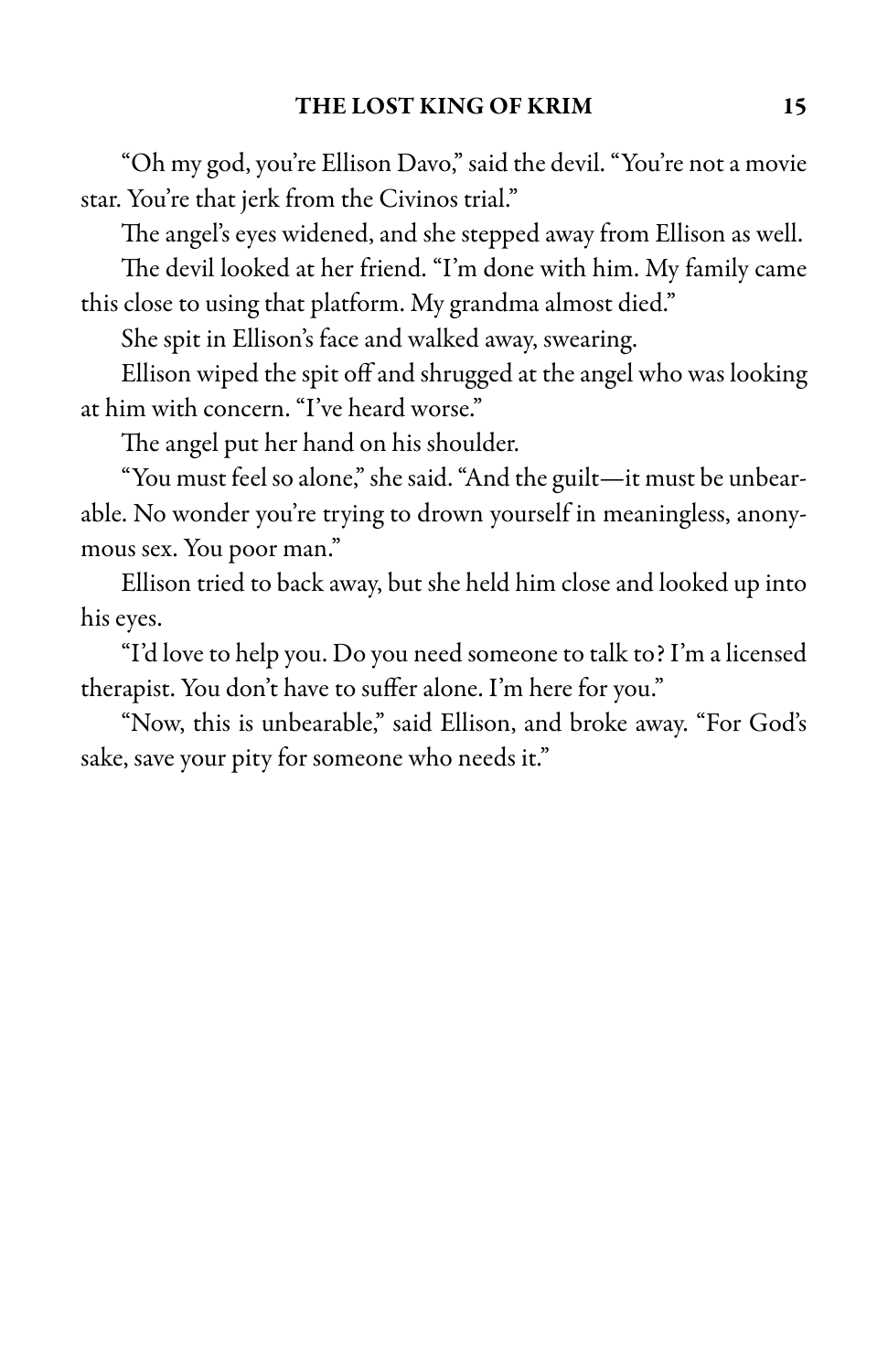

 $\mathbf{G}$  or God's sake, put some clothes on," said Crewe after Ellison tele-<br>ported back in.

A weaselly man standing in front of Crewe's desk turned around just in time to see Ellison wave his hand and switch to his regular appearance.

"Did I just traumatize you for life, brother?" Ellison laughed.

"And sober up," said Crewe. "You're in a place of business."

"As I was saying, I normally do background checks, but I can do more missing person cases..." said Crewe's visitor.

Ellison pushed him aside. "Sod off."

"I'll go to Krim," he told Crewe. "Send me all the details."

Ellison's message alert pinged. He glanced at the message in the air in front of him and swiped to dismiss it.

"And if anyone tries to reach me—mom, shrinks, creditors, anybody—tell them I died."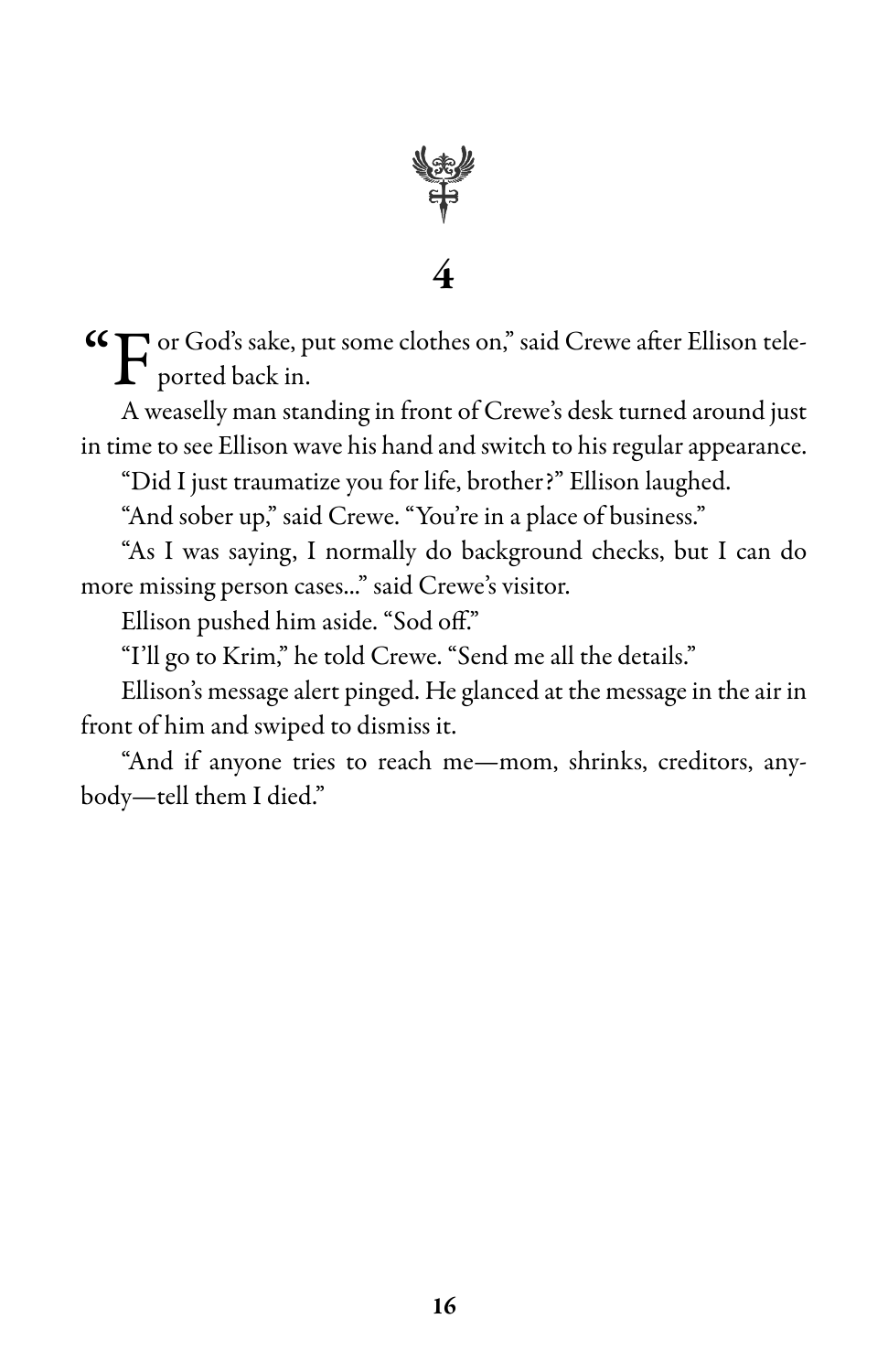

 $\sum \text{wimplistic Rona Mills-Mills-Mills stood in the middle of a vast amphitheater, the air around her filled with columns of numbers.}$ amphitheater, the air around her filled with columns of numbers. She waved her hands and the tables moved around her, the numbers in the summary table in the middle changing from mostly red, to partly yellow, until, finally, they were mostly green.

She lowered her arms and sighed.

Her boss, Toros Alaia Oppenheimer, coughed softly behind her.

"Dr. Oppenheimer," Rona said and turned to face him. "I didn't see you pop in."

"Dr. Mills-Mills-Mills." He nodded back at her. "Justchecking to see how you're doing." He gestured up at the floating numbers then looked at her and waited.

"I know," she said. "We hit our targets a month ago."

"You're bringing people back from the dead, and you're keeping them alive," he prompted.

"Yes," Rona said.

"And?"

"And..." she hesitated. "I know it's time to move on to the next phase. The money is there."

"Yes, the money is there."

Dr. Oppenheimer, the chair of the Department of Neurophysics at Hogarth University, had shepherded the grant money, assembled from government, non-profit, and industry sources.

"And the team is ready to go," he added. "Ready to spend the money. Before the donors change their minds."

"Yes," she agreed. "Everything is ready. But..."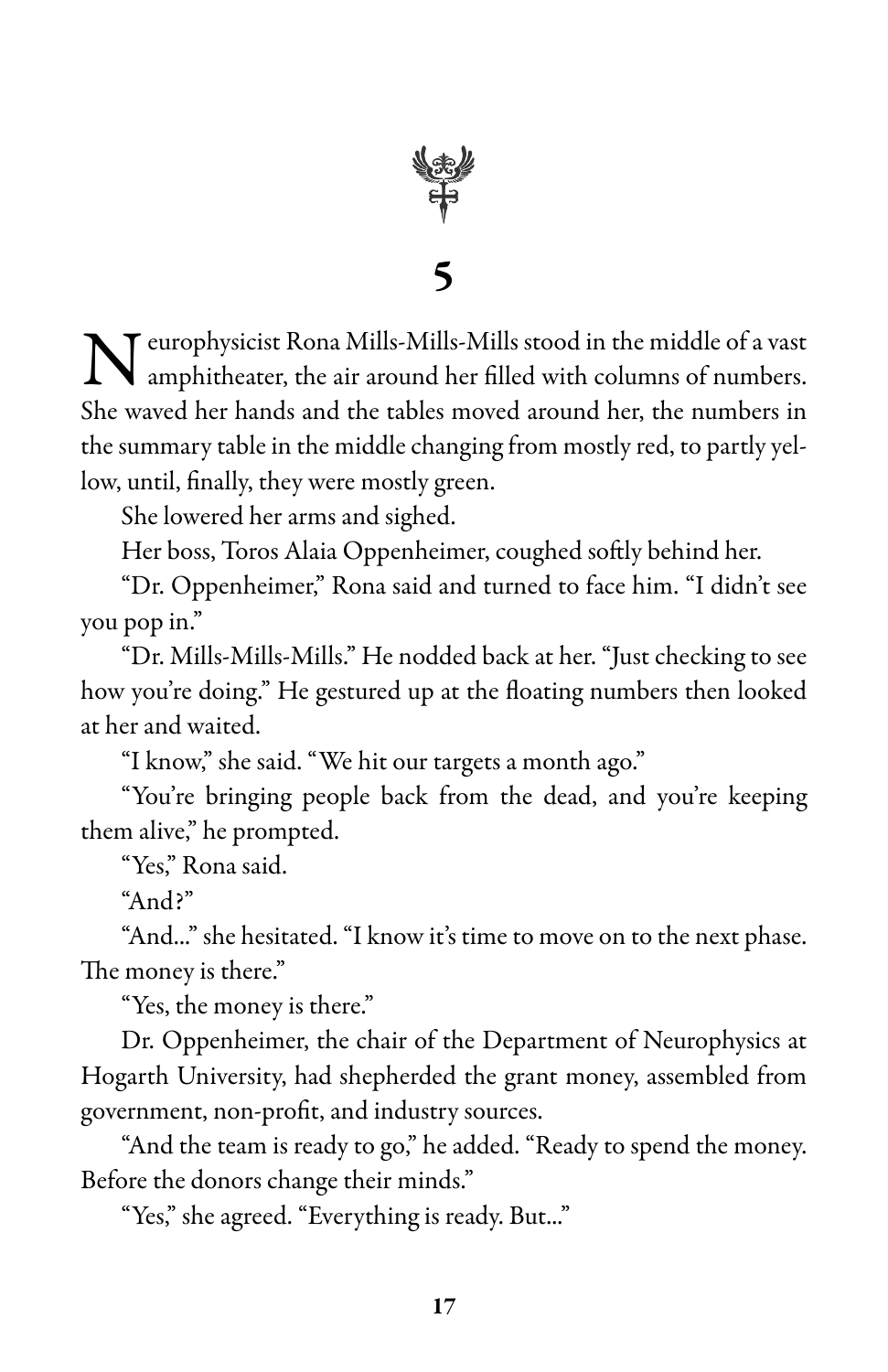"But you haven't been out of the lab in five years and aren't ready to move on?" he asked.

"No," she said. "I have some concerns."

Dr. Oppenheimer walked closer to her and patted her on the shoulder. "We're not going to make the same mistakes we did five years ago," he said softly. "We have several additional levels of review. We're not going to lose people."

Rona waved a hand and the floating displaysaround her disappeared, replaced by the usual view of the lab outside her office. She turned to look out at her staff.

"How can you be so sure we're not going to lose people?" she asked.

"Look at the numbers," he said. "Our returnees do better on Krim than they do anywhere else. The difference is dramatic. We have to go ahead—we owe it to the returnees, and to their families."

"By sending them to the deadliest, nastiest place we can find?"

"Maybe it's time for you to get out of the lab and do a site visit," Dr. Oppenheimer suggested.

"I think we need to wait, do more research," she said.

"Families aren't going to stop bringing back their loved ones," he said. "And families are losing them to deanchoring. Modern life is too much of a shock. We have a way to increase survival rates by five hundred percent. We have to move ahead."

She shook her head. "It's too risky. I can't sign off on it. If our returnees regularly die just from the shock of seeing someone teleport in or out, then the shock of being stabbed in the heart on some medieval death grid can't possibly be easier to deal with."

She glanced up at her office wall where a news article had been printed out and framed. It was a picture of a grieving family, their arms around each other, tears running down their faces. The headline read, "More than 2,000 dead in revival disaster." Rona remembered personally assuring the family that the new platform was a better hosting option than any of the alternatives.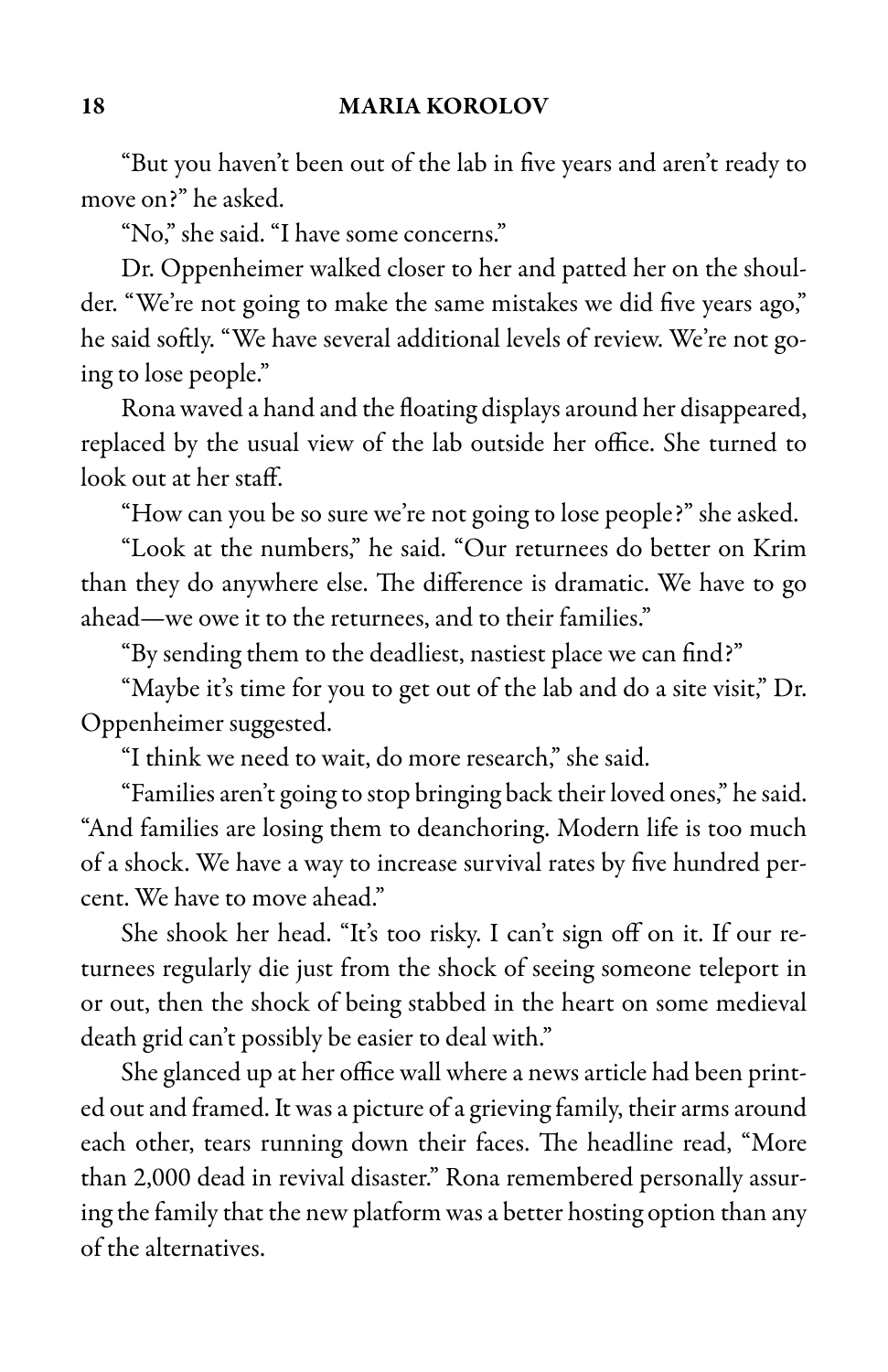Her boss followed Rona's gaze to the clipping.

"It wasn't your fault," he said, then paused. "There's a middle option,"

Dr. Oppenheimer finally suggested.

She glanced at him.

"Grid management is holding a board meeting next week," he said. "They're voting on some policy changes that will allow us to expand operations without having to fully commit to the project. Meanwhile, why don't you do a site visit?"

"What? To Krim?"

"Look around," hesaid."Seeif you noticeanything that sets off alarm bells. If there are any problems, we'll move to our first backup site and start over with the testing."

"I can't go to Krim..."

"There's nothing for you to do here," Dr. Oppenheimer said. "You've been rerunning the same numbers for a month. Go on, get out there. Get some sun. Meet our returnees, see how they live."

"And watch them die first-hand?"

"Nobody is going to die," he assured her.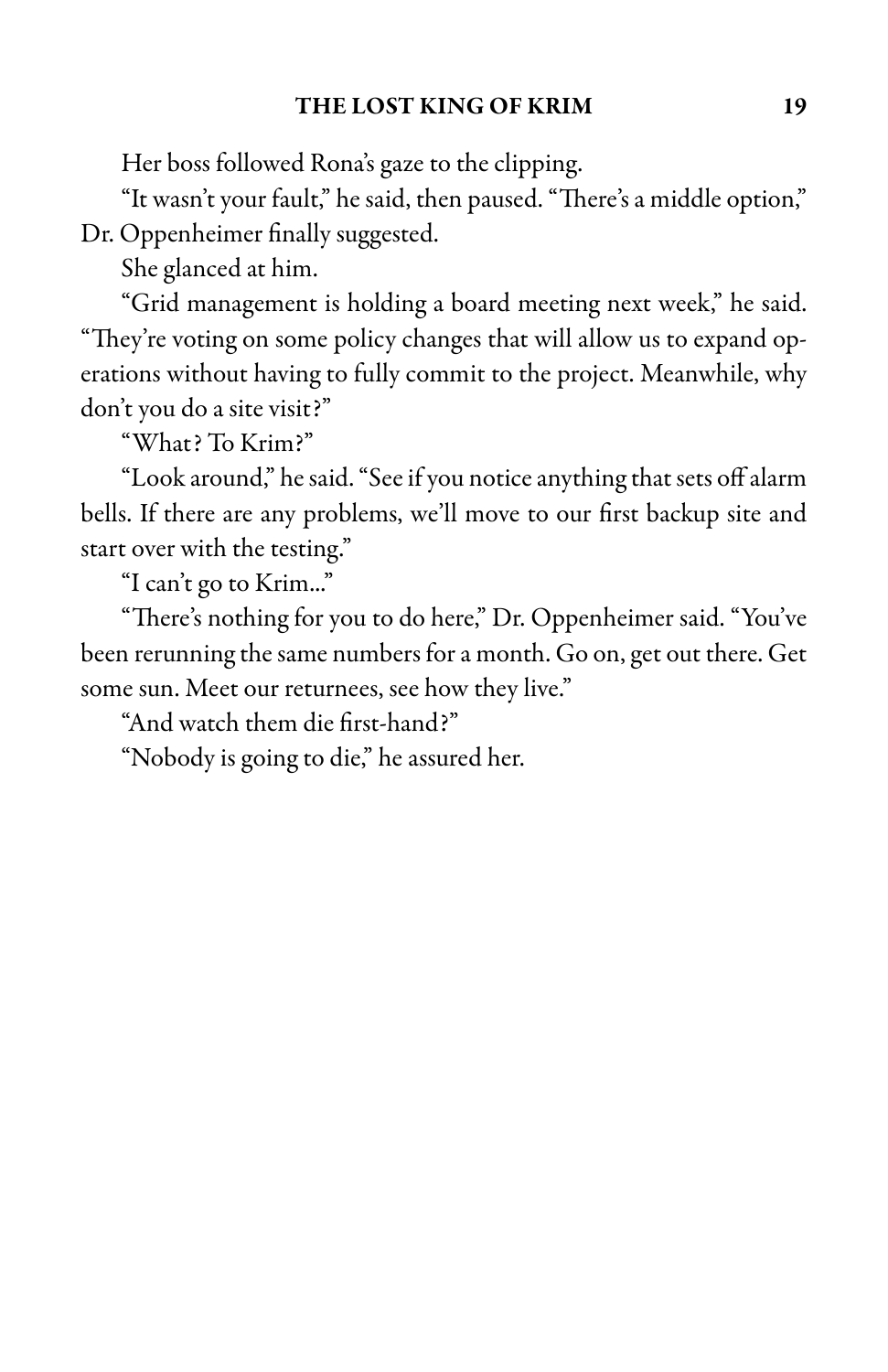

 $K$  rim was a much smaller grid than World of Battle. It had fewer per-<br>manent residents, hardly any tourists to speak of, no dragons, and manent residents, hardly any tourists to speak of, no dragons, and was permanently on the verge of bankruptcy—possibly because of the lack of dragons.

Its game engine was an obsolete expert system instead of a modern artificial intelligence and the physics simulation was so basic that people might as well have been living back in the physical world—in the year 1500.

Some people liked it.

Matilda Scarletstrike was one of them.

She was a large woman, with a buzz cut and fitted leather breastplate, a sword on her back, and half a dozen knives hidden away in various strategic spots about her body.

She ignored the Do Not Disturb sign and banged on the hotel door. "Go away," came a muffled voice from inside.

"If you don't come out in five minutes, I'm knocking the door down," she yelled.

There was no response.

"Then I'll whack you on the head with it."

"Fine, fine, I'm getting up."

Satisfied, she went back downstairs to wait at the bar.

One drink later, while she was considering going back up and breaking down the door, Ellison finally appeared at the top of the stairs.

He was wearing a long, black leather assassin's coat with bright red cuffs and collar, over black leather pants, black vest, and a red silk shirt.

He walked down carefully, clutching at the banister, holding his head with his other hand.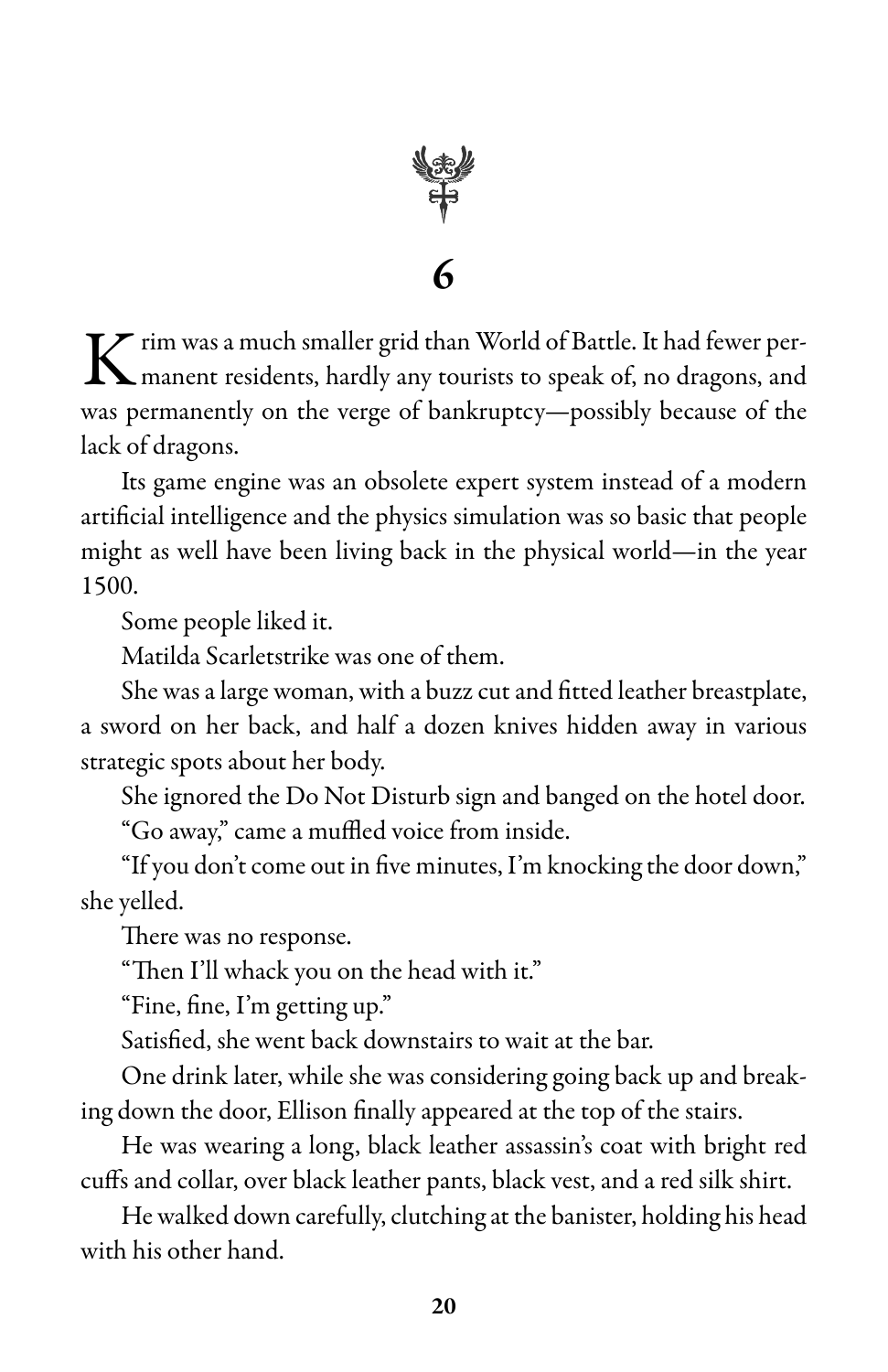"You're the one banging on my door at this god-awful hour of the morning?"

She looked around. "Nobody else here. So I must be the one." She poked him in the chest. "You were supposed to meet me yesterday. I've been back here twice looking for you."

"Well, things came up," Ellison waggled his eyebrows and nodded back towards the stairs.

Two wenches were coming down the stairs.

"The wenches?"

"Who you calling wenches?" asked one of the wenches.

"Us, we're the wenches," said the other wench. The first one looked down and saw that most of her chest was bare. "Oh, yeah, I forgot."

The wenches left.

"No, not them," said Ellison. "Them." He gestured at the group of burly men who followed the wenches down the stairs.

They walked up to Ellison and one of them reached down and tousled his hair.

"Killer, Beastmaster, Foofoo, I'd like to introduce you to..." he looked at Matilda. "I didn't catch your name."

"Matilda Scarletstrike," she said.

"You work for the Chamber, don't you?" said Foofoo. "Say hi to Joe for me"

She nodded.

"Join us next time," said Foofoo. "This guy is really good."

He slapped Ellison hard on the back, nearly knocking him off the barstool, then he, Killer and Beastmaster walked away.

Matilda looked at Ellison and raised an eyebrow.

"You don't look like you're all that great," she said. "You look weak and frail."

"You'd be surprised," said Ellison. "I have a knack for knowing what people want in bed."

He ordered a drink.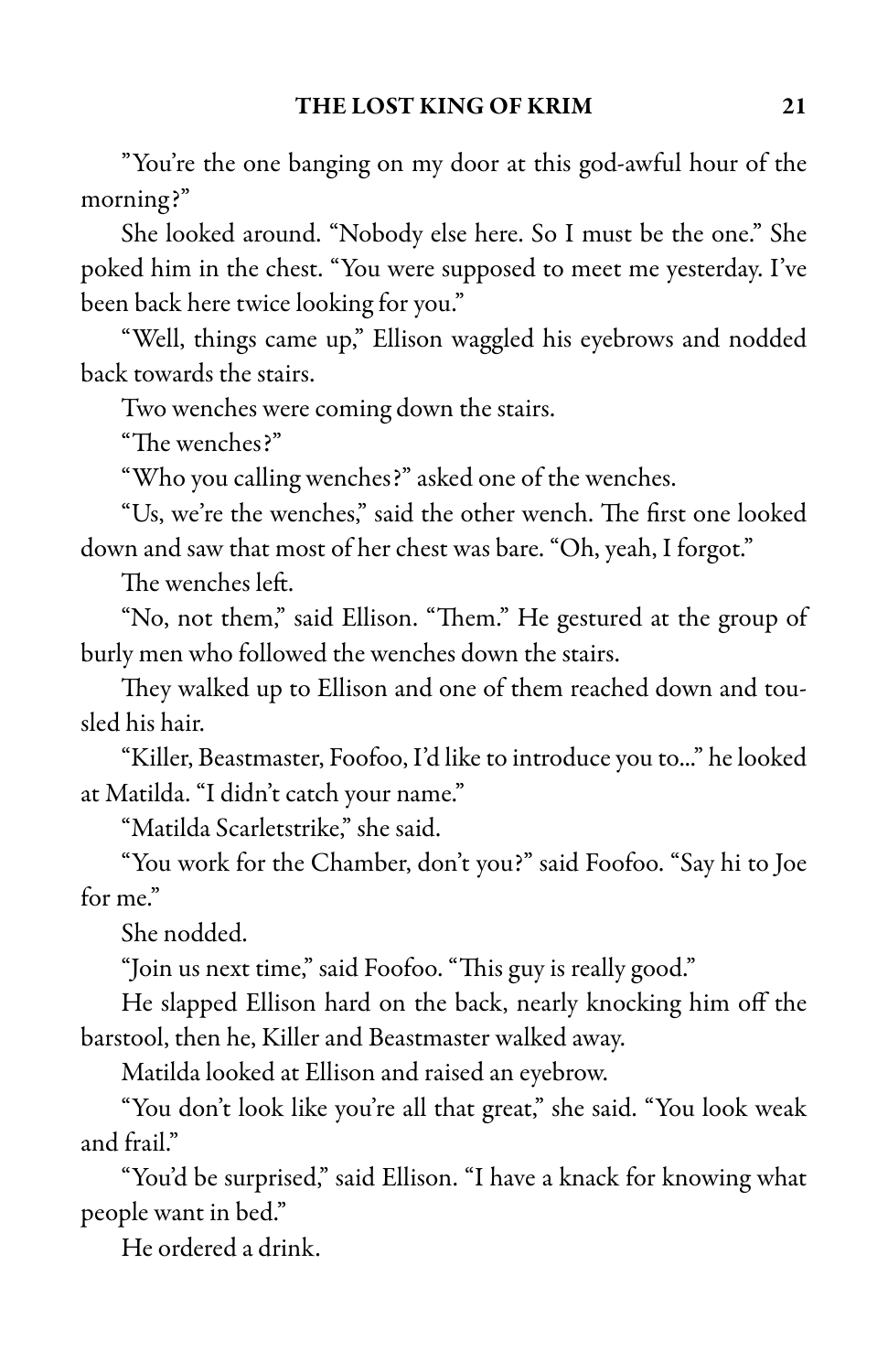"And so this is Krim," he said. "It smells much, much worse than I expected. And the streets are filthy."

"There's nobody to clean them," said Matilda. "No bots, no NPCs, no machines, no magic. And there are very, very few people who want to role play as street sweepers."

"Well, I certainly don't blame them," said Ellison.

"Cleaning builds character," said Matilda. "You could use some."

She looked him over and frowned at the outfit.

"You don't look like you're dressed for Krim,"sheadded."What kind of outfit is that? Is that the sexy assassin default avatar?" She laughed.

"The face and body are all mine," Ellison said. "The way nature intended. But if you could recommend a good tailor, I would be very much in your debt. I do hate going around looking like a noob."

He patted his chest. "This thing doesn't even have any pockets. I'm going to have to find a tailor."

He opened his coat, pulled a leather water bottle from where it was hanging off his belt, and handed it to the bartender. "Just top it off. Places to go, people to see."

He turned to Matilda.

"Do you know where the newspaper is?"

"AviNewz? Why? You want to put out an ad?"

"No, to find out who was close to Tupper way back when," said Ellison. "Find out what he likes to do in-world. I've seen videos of him in real life, but I can't go around looking at everybody who lives on the grid to see if it's him. I've only got a week. Well, six days, now."

He looked back at Matilda.

"Unless you know him?"

"No, before my time."

Ellison turned to the bartender.

"Jeff is it? Right-o. Have you seen this Tupper Taylor around? Was a big shot on the grid a few years ago?"

"Sorry," said Jeff. "I only got here a week ago. Who is he?"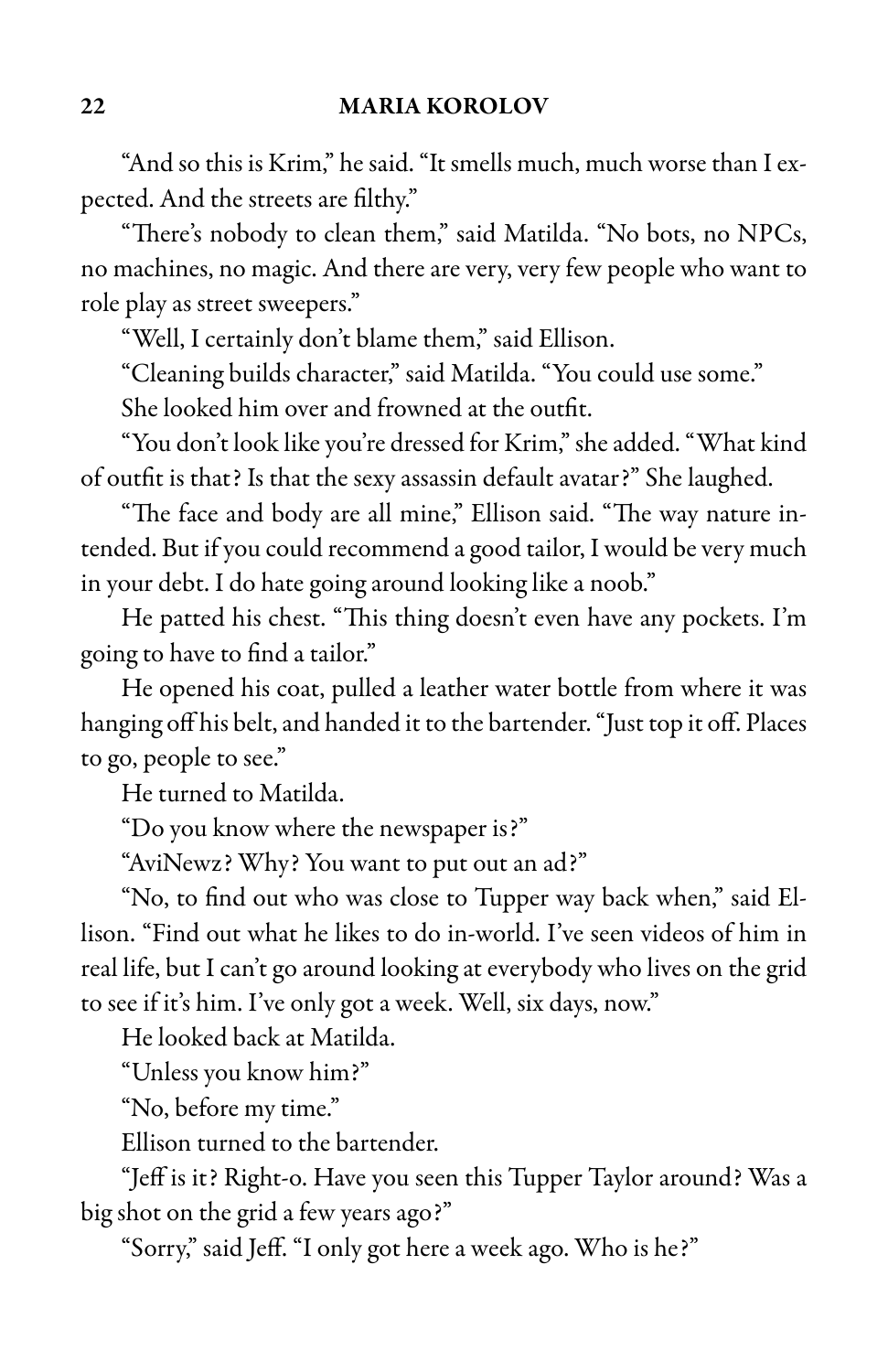"Tupper is famous," said Matilda. "One of the first investors in the grid. But then there was a big scandal and he vanished. Rumor is, he's still hiding out somewhere around here, planning revenge."

"Excellent!" said Ellison. "So you do know something, after all, my fearless warrior! I believe this could be the start of a beautiful friendship."

She stood up and glowered down at him. "Maybe. If I don't kill you first."

Matilda pulled out a small bag tucked under her belt and pulled out a rolled-up document, wrapped in wax paper.

"This is a stamped letter of introduction that says you're working for Lifeworks." She dropped it on the table in front of him. "They're big on stamps around here. Can we head out now?"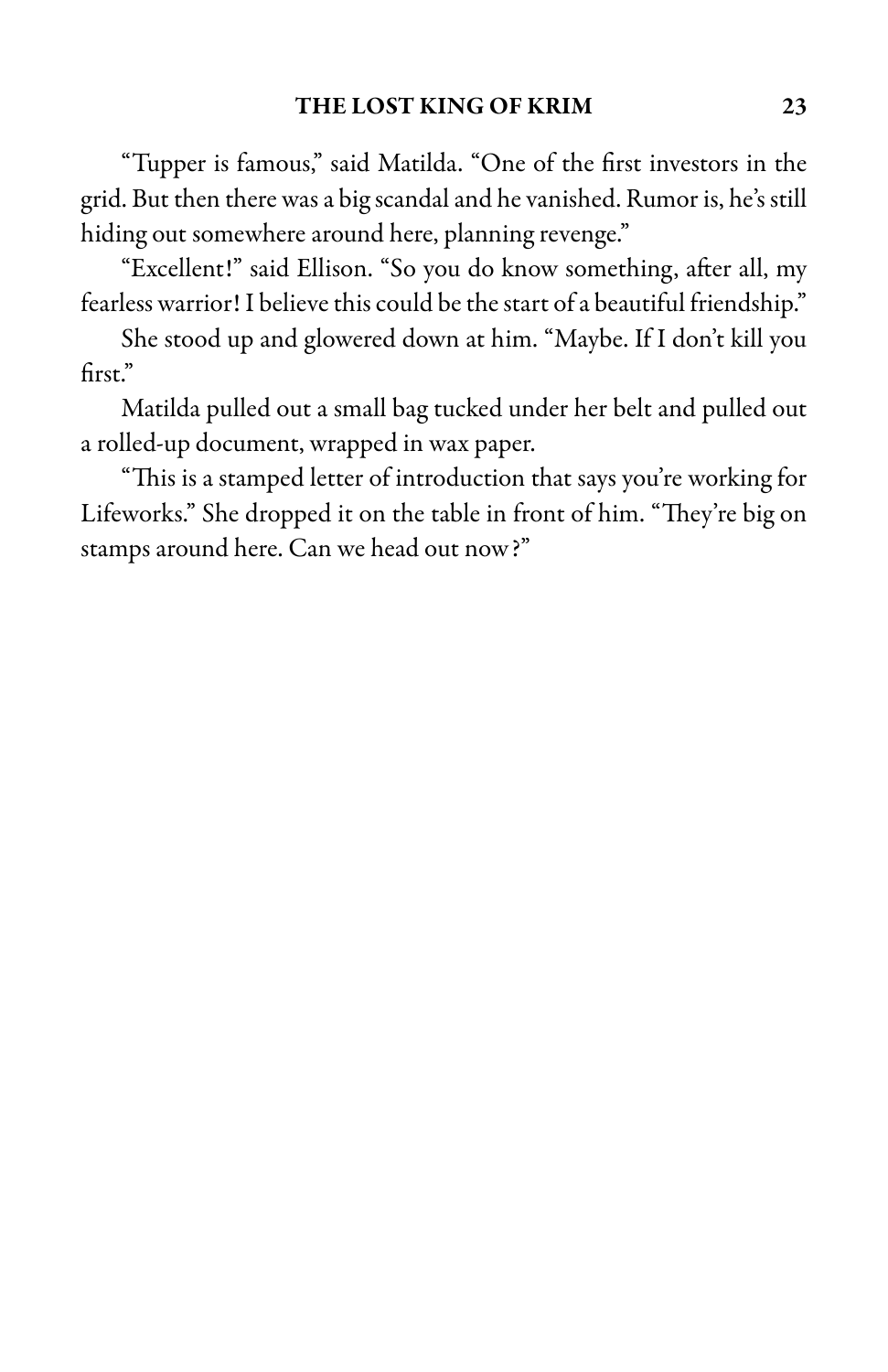

 $\mathbf E$  llison walked into the newspaper office, Matilda following along be-<br>hind, one hand on her sword. hind, one hand on her sword.

There was nobody in the main room, but a door marked "Seymour Gellhorn" was open, and there was someone working inside, looking over page proofs.

"Hello! Mister newspaper editor!" Ellison called out.

"Yes?"

Ellison walked into the office. He looked around for a place to sit but the floor and both guest chairs were covered with stacks of paper. He leaned against the wall, while Matilda stayed in the main room, looking around at the newspaper front pages framed on the walls.

"Do you have time for a chat about an old grid celebrity?" Ellison asked Seymour.

"Sure, if it's public record," said Seymour.

"Tupper Taylor. Do you know him?"

"I used to, but I don't know where he is now," said Seymour. "Why? Have you heard anything?"

"You want to find him, don't you?" Ellison asked. "I can tell."

Seymour shrugged. "He's been in hiding for nearly a decade," he said. "It's an old story. But sure, if something develops, I'm interested. Will you keep me posted?"

"I don't know if I'll still be around, and it would be off the record, but sure. So can you tell me what happened?"

"It was quite a while ago," said Seymour. "Nearly ten years, shortly after the grid was first founded."

"Right, ancient history, go on."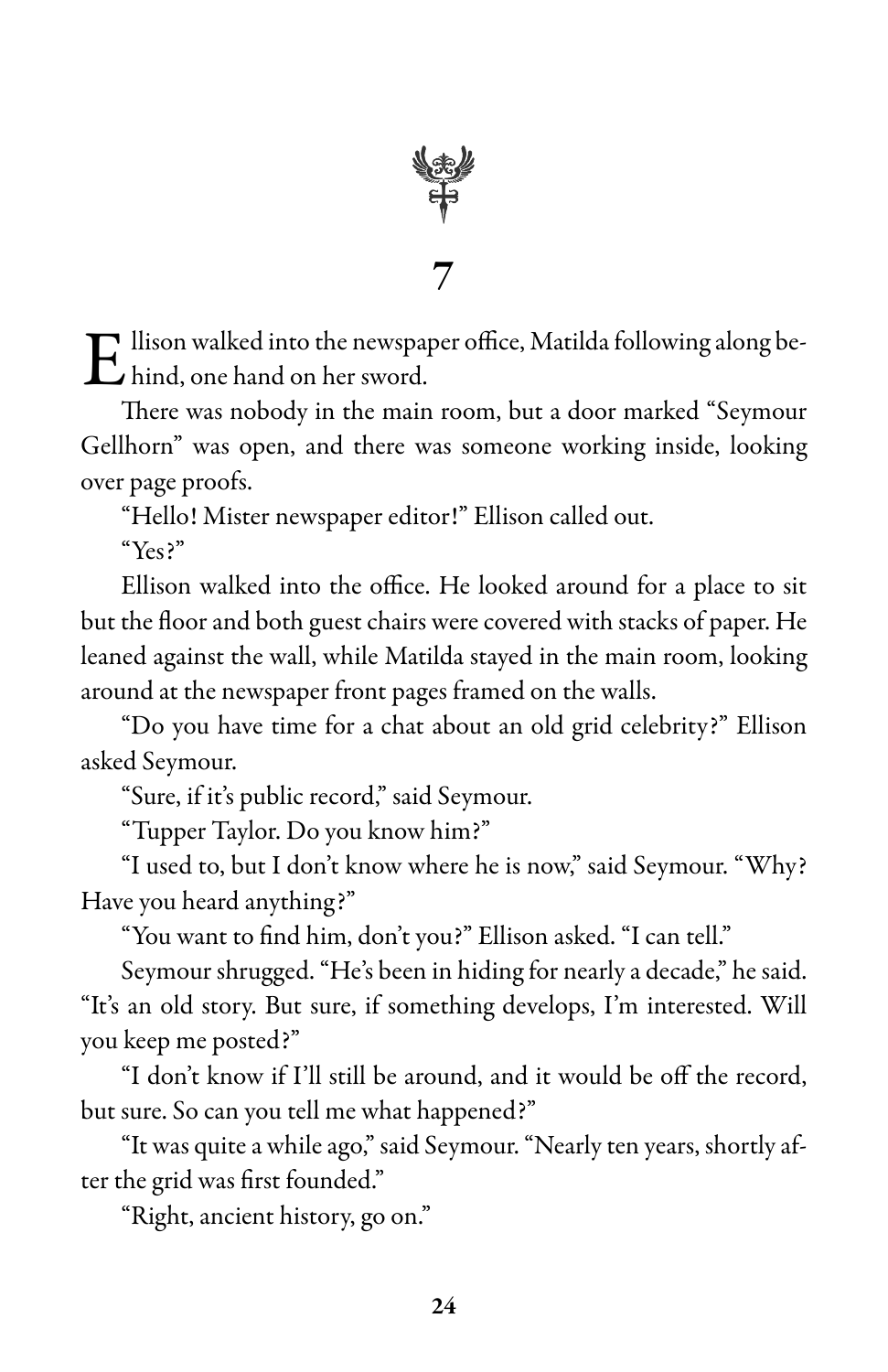"Turned out some of the founders were running a sex slave ring. Being held prisoner indefinitely while being raped and tortured is in the grid's Terms of Service, so it wasn't illegal, but it was still a major scandal. People couldn't talk about it openly off-world, because of the spoiler laws, but rumors spread."

"I imagine! That must have really hurt the tourism business."

"No, actually, traffic increased," said Seymour. "But the other grid owners were embarrassed, put some rules in place to protect tourists, and sent out security teams to all the sex clubs to free the slaves."

"So which side was our Taylor Tupper on?"

"He was caught with his pants down in one of the clubs."

"Oh ho! So he was a sex slaver!"

"He said no, that he was set up. But, frankly, nobody believed him."

"I can see why that might be a little embarrassing," Ellison said. "But hardly a reason to go into hiding for ten years."

"It wasn't just a little embarrassment," said Seymour. "Tupper had invested quite a bit of money and was promised that he'd get to be king. He was a big shot on the social circuit. He lost all his friends, his status. His properties were taken over. And he couldn't even sell his shares and cash out."

"Why not?"

"There was a lockout clause of some kind, to make sure that the early investors were in it for the long term, not a quick buck."

"So why didn't he just leave? Get therapy, move on with his life? Nobody in the real world would know anything about what happened, anyway."

"He was really angry," said Seymour. "Before he disappeared, he was telling everyone that he was going to find out who set him up and make them pay. And all the major players are still here."

"So would you say that Tupper is driven by anger and revenge?" Seymour thought about it.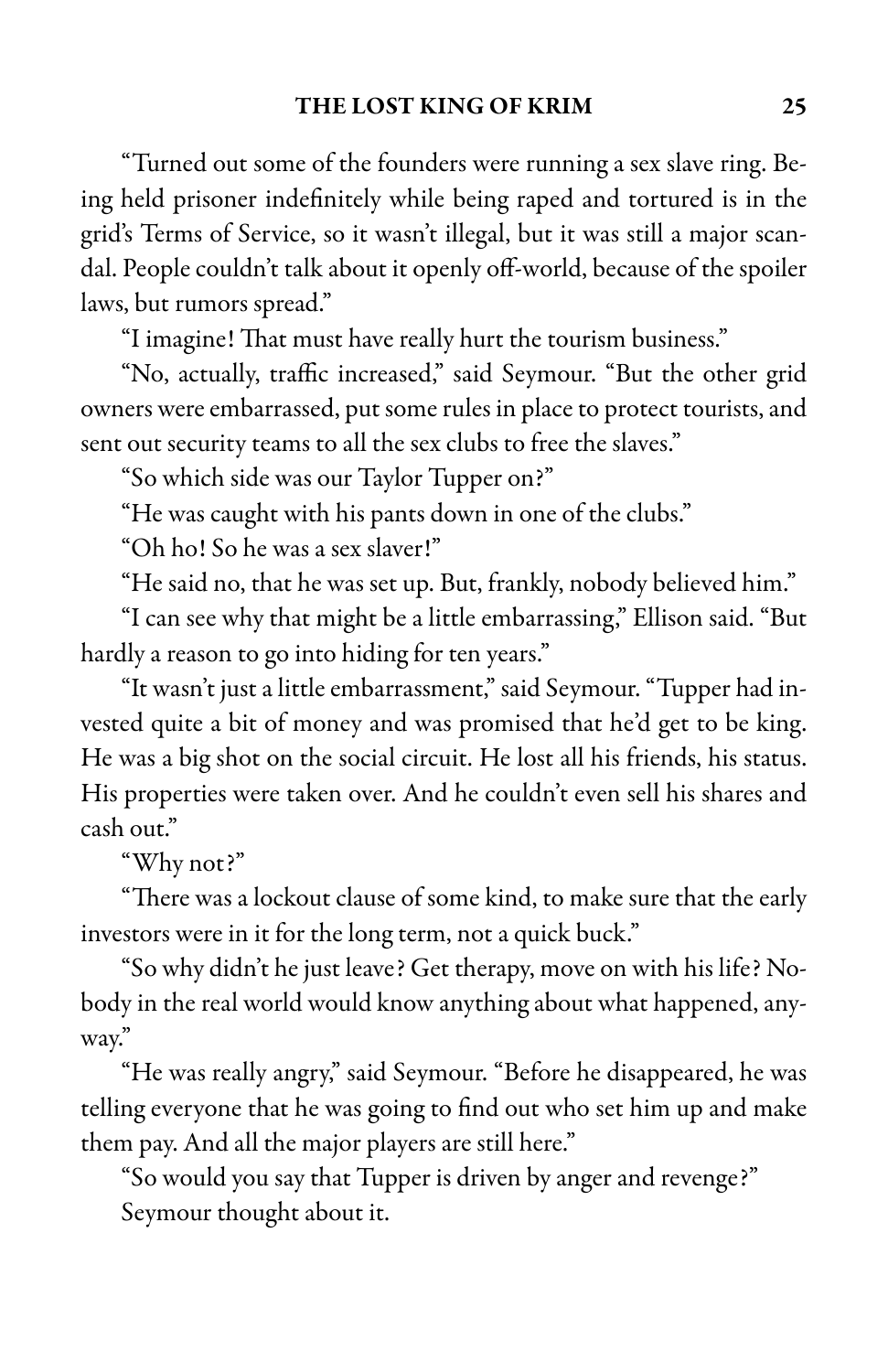"Yes, I'd say that he's probably consumed by it. Otherwise, why would he still be here?"

"So he was wronged by people close to him," Ellison ticked off the point on his fingers. "I know how he feels."

Ellison waved off Seymour's quizzical look.

"Those people are still on the grid," Ellison ticked off another point. "So he's probably still hanging around somewhere close, looking for his opportunity. I like this guy's style."

"If you find him, and his book is done, tell them that AviNewz would like to publish excerpts," said Seymour.

"I'll do that," Ellison said. "Now, who was he closest to?"

"My guess? Osgar Cerdic Sigeweard, the director of the Krim Chamber of Commerce."

As Ellison got up to leave, Seymour asked him, "But how do you know that he didn't find out what he needed, and is now living in some mountain village somewhere, working on his memoirs?"

"My office says that he's been getting his mail and corresponding with a few friends off-world. But they just address his mail 'care of the main post office,'" Ellison said.

"Tupper probably picks up his mail in person," Seymour added. "I don't know if he'd trust anyone with his mailbox key."

"That's an excellent thought," said Ellison. "You've been most help $f_{11}$ "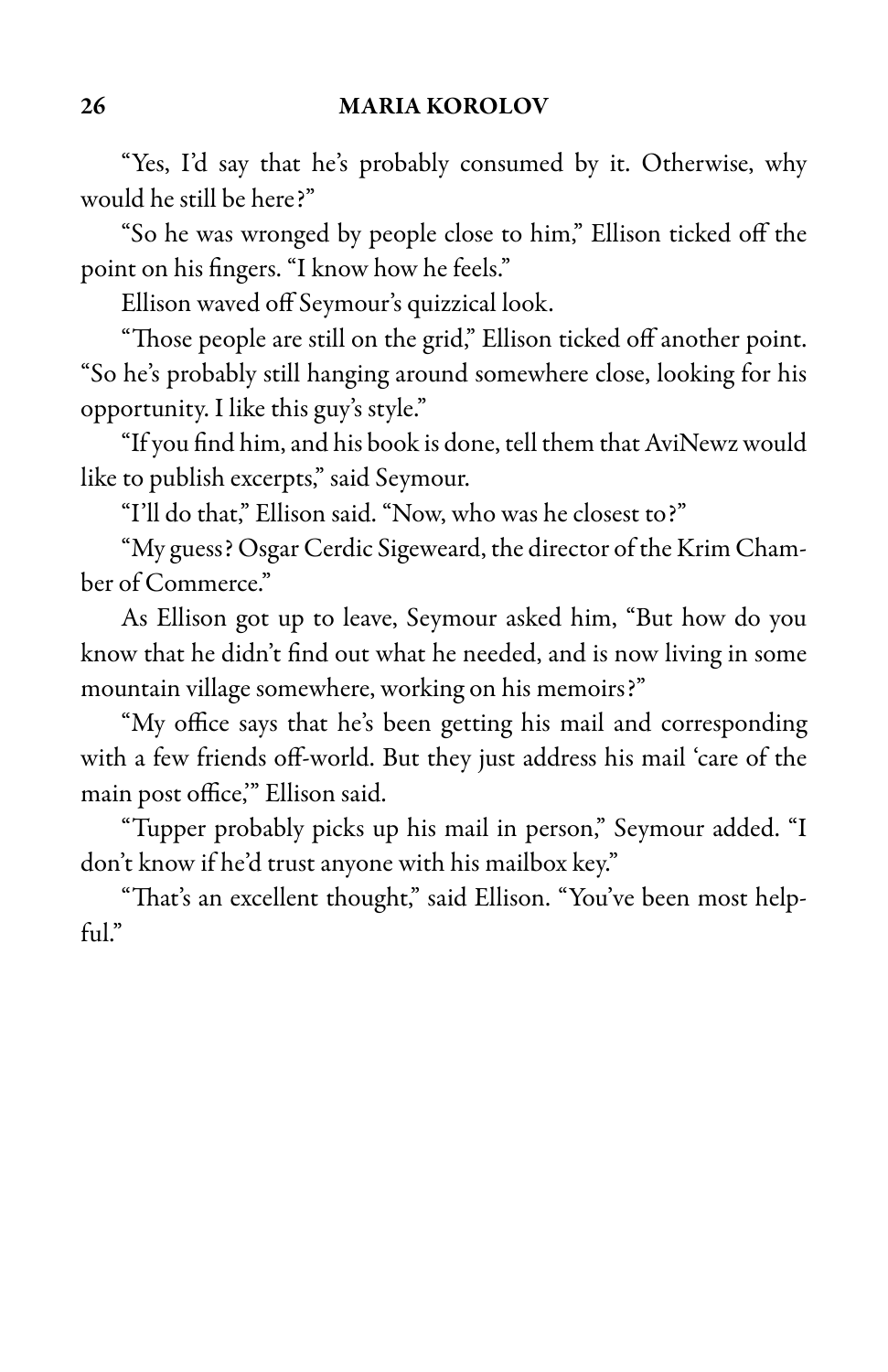

 $\bf{M}$  atilda and Ellison sat down at an outdoor table at a cafe across the street from the post office. A waiter came out to take their order. street from the post office. A waiter came out to take their order.

"A good time of day to you, sir and lady," he said, with a small bow. "We'll be with you."

"Brandy?" asked Ellison, hopefully.

"I crave your pardon," said the waiter. "I know not of what you speak."

"Coffee?"

"Alack the day! No such libation here on Krim, forsooth. Happily, tea is in full supply."

"It's not real tea," Matilda warned him. "It's all herbal."

The waiter gestured to achalkboard with a handwritten list of tea varieties.

"Chamomile," said Matilda, then saw Ellison looking at her. "What? It's relaxing."

"Fine, make it two," said Ellison. The waiter nodded and walked away.

"So tell me, my personal grid expert, who forced the waiter to talk like he was in a Shakespearean play?" Ellison asked. "He seemed rather embarrassed."

"A lot of tourists come here," she said. "We're close to the main gate, all the grid administration offices, Central Square. The business owners around here try to keep up appearances."

"What truly puzzles me is why a cafe has no coffee," said Ellison.

"There's no coffee anywhere on the grid," said Matilda.

"Don't tell me it hasn't been invented yet!"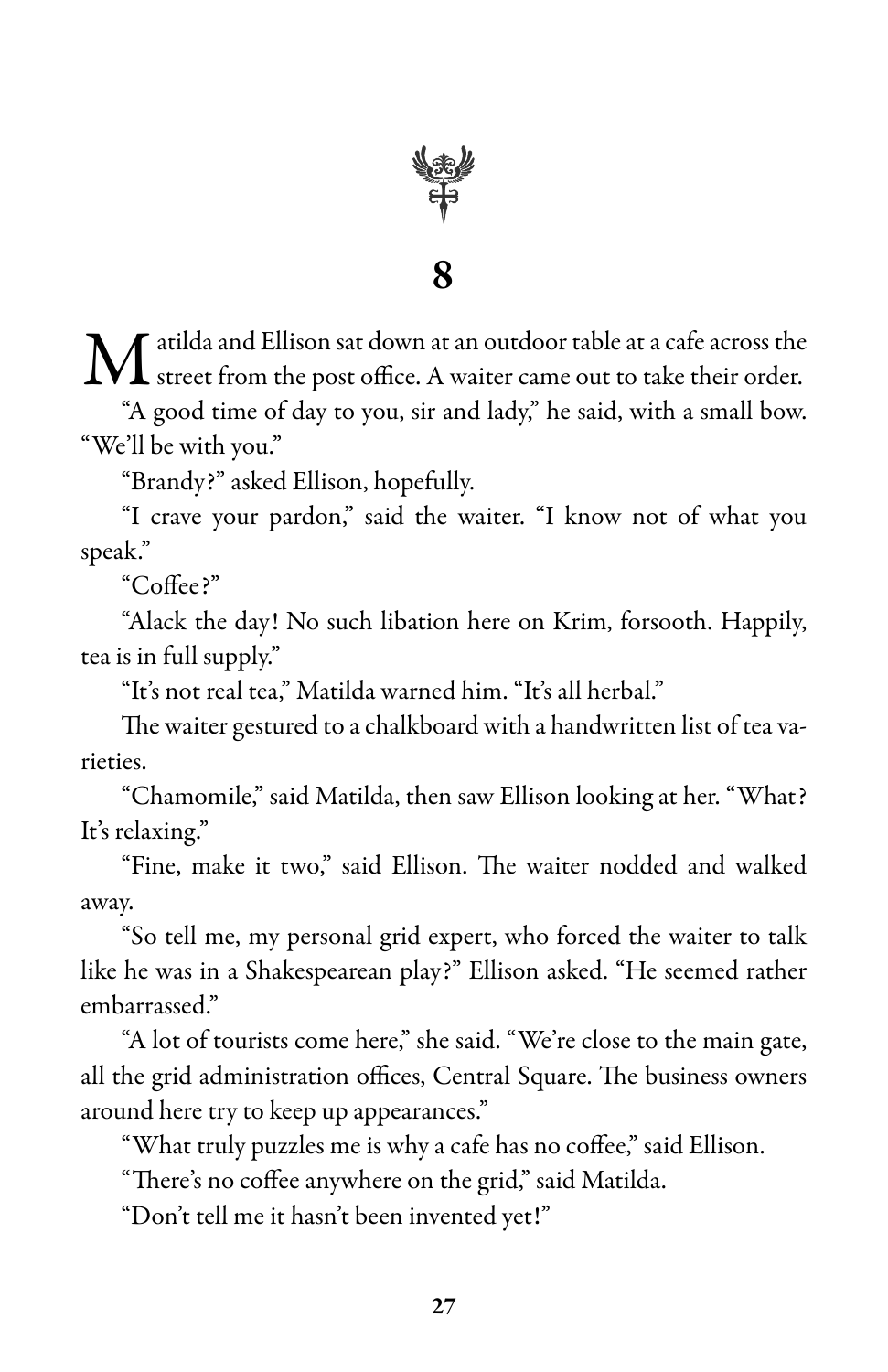#### 28 MARIA KOROLOV

"No, hasn't arrived yet from the New World. Also, no real tea. No potatoes."

"I don't know how you bear it," said Ellison. "This place sounds absolutely dreadful. No wonder my brother says that Krim is the worst grid. Whatever shall I do without coffee? Or french fries. Maybe I was too quick to rent that room and order a whole new wardrobe."

Matilda glanced out into the crowd. "So, how're you going to spot him? Do you have a description?"

"No, but I've seen recordings," Ellison said. "I've got some idea of what he's like. Really like, deep inside. I'll know him."

The tea arrived.

Ellison sipped it thoughtfully as he watched the crowd.

"Maybe I'll have everything stored until the next time work brings me back," he said.

"What?"

"My clothes; the outfit I ordered this morning," Ellison told her."We were just there. You were there with me. Do keep up."

Matilda snorted and turned away from him, so that she could also study the crowd, idly playing with a knife. Ellison finished the rest of his tea, took out his flask, and filled the cup.

Matilda glared at him. He gestured at her with the flask. She shook her head.

"I'm on the job," she said. "And so are you."

"I work better with a little fuel," he said.

She snorted. "That's the most ridiculous..." She looked away. "I can't wait until this is over and I can kill you."

"Wait, what?"

Matilda turned back to him. "Oh, you didn't hear me the first time?" She pointed her knife at him. "The minute this is over I'm gutting you like a fish."

"Whatever did I do to you?" asked Ellison. "Frankly, I'm shocked. I thought we were really getting along."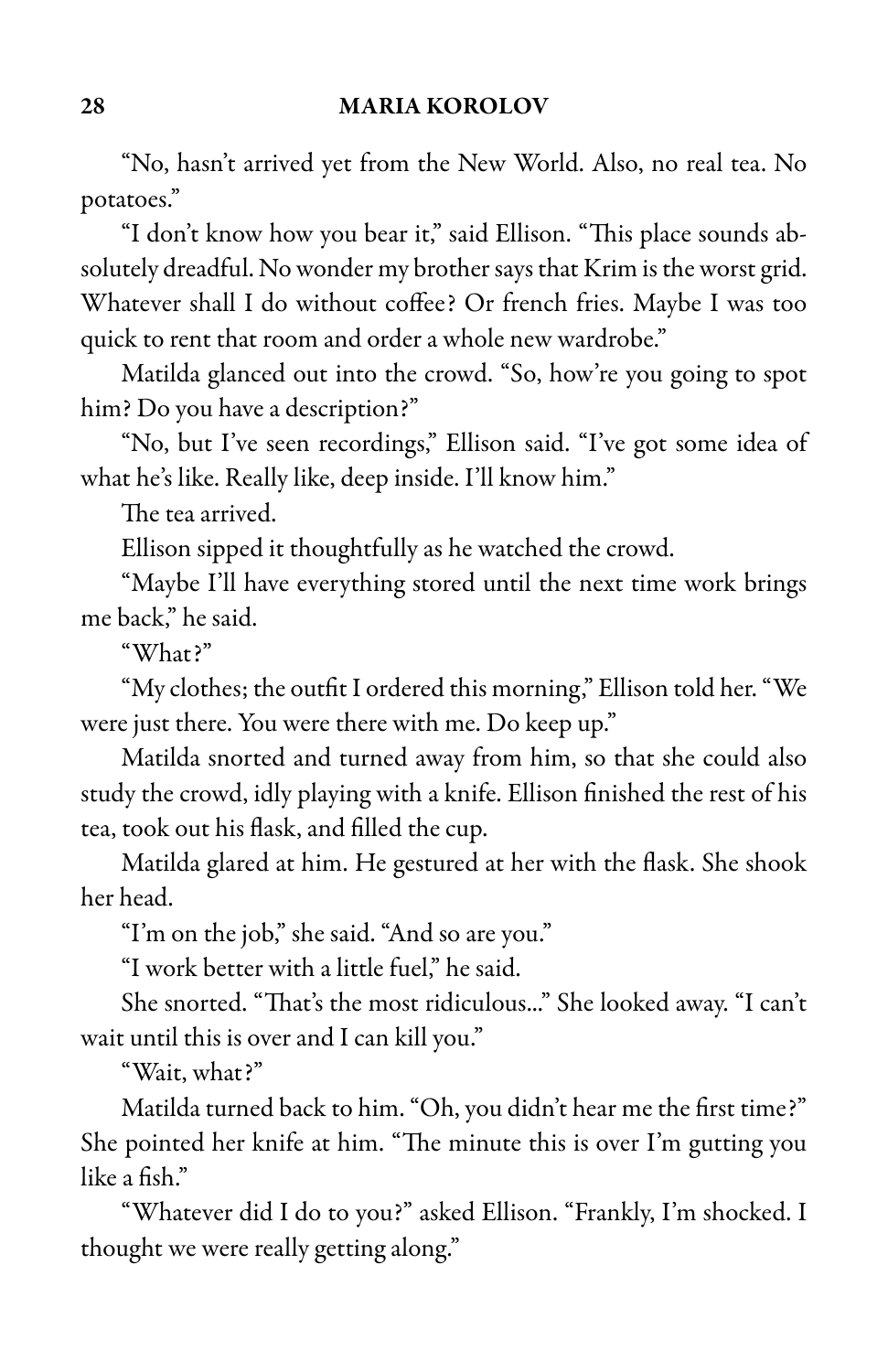"You were late. You tried to make me carry your shopping. Now you're drinking on the job."

"So you'll gut me like a fish?" He looked at her carefully. "You know, I believe you would. And you would enjoy it."

"Yup," she said, and looked down at his belly and made a stabbing and slicing motion with her knife.. "Like a fish."

Ellison raised his cup at her.

"I appreciate the warning."

A few minutes later the Central Square bell, Big Bob, began ringing.

"Noon," said Matilda, leaning over to Ellison so he could better hear

her over the clanging. "The post office should be opening any minute."

"And they're open until three?"

"Right."

"Not enough staff to keep longer hours? Does nobody want to roleplay at being a civil servant? This is the saddest grid I've ever been on." Ellison sniffed, then coughed. "Aggh, the smell. The smell is just vile. I don't know how you people put up with it."

"You get used to it after a while."

Matilda looked at the people on the street in front of them. Fighters, armed to the teeth. Tradespeople and crafters in period-appropriate costumes. Tourists, dressed as if they were going to a fancy ball, trying desperately to keep their hems from dragging in the horse and mule manure.

"I like it here," she said. "It's different."

They sat, waiting for more than two hours, as Ellison drank tea and then ordered lunch. Matilda sharpened her knives, taking occasional breaks to walk around the area and look for trouble.

Around a quarter to three, a Hansom cab pulled up and a woman got out, wearing black wool slacks tucked into comfortable mid-calf boots, and a blazer. She stood out like... like a woman in a business suit on a London street in the 1500s.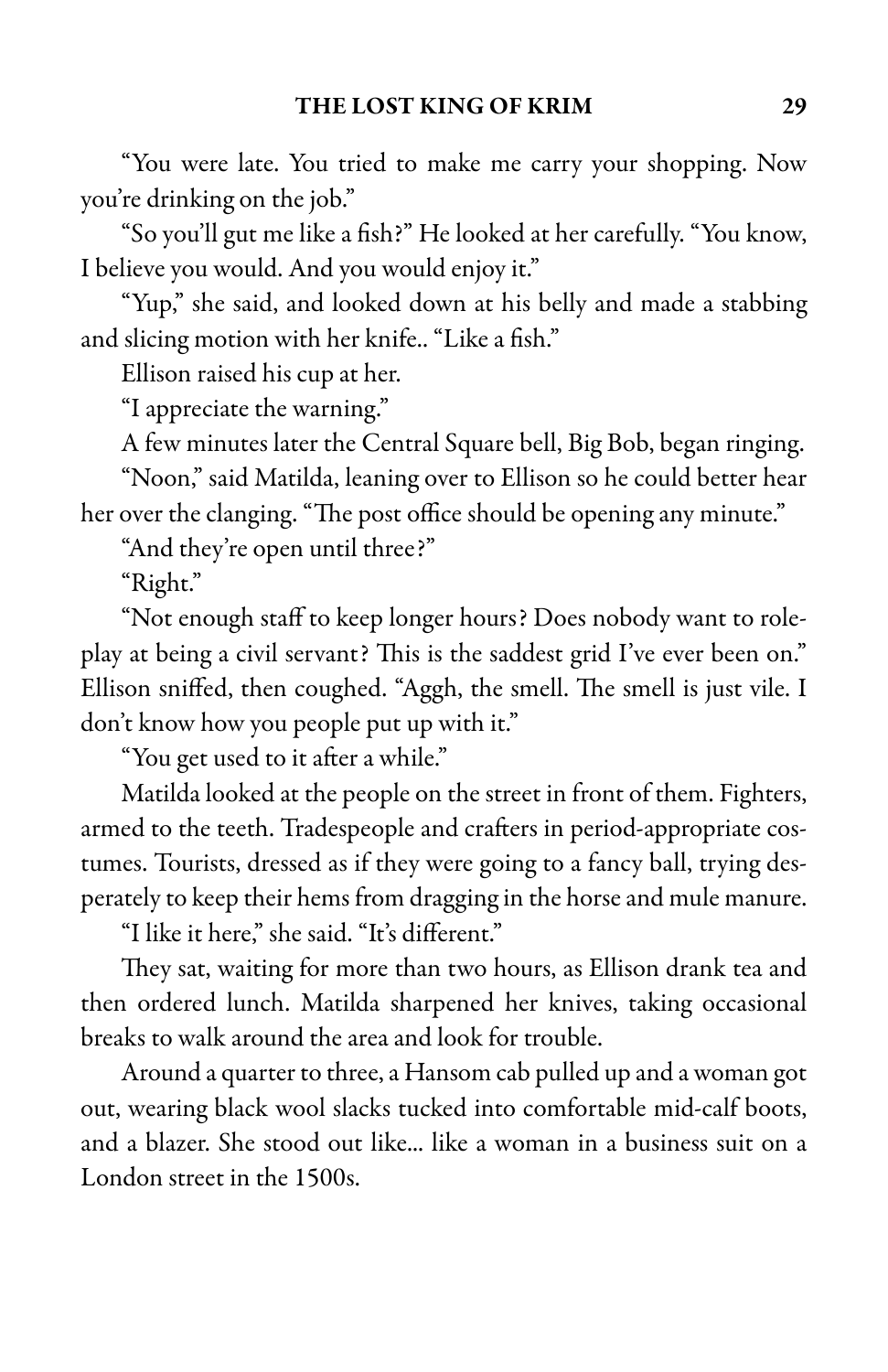"Well, hello! That person is definitely hiding from something," said Ellison, nodding in the woman's direction. "And she looks awfully familiar. Now, where did I see her before?"

"That's Dr. Rona Mills-Mills-Mills," Matilda said. "She's a scientist consulting for Lifeworks Revival. I've donesome bodyguarding work for her before."

"Oh, right, I've seen her in court," said Ellison. "Way back. Don't look at her, maybe she won't see us."

Matilda waved. Rona saw them and made her way over.

"Pretend you don't know me," Ellison whispered to Matilda.

Matilda stood up, towering over Rona, all but saluting, and the two women greeted each other with a hug.

"Is this the investigator we hired?" Rona asked.

"What do you mean, *we* hired?" asked Ellison.

"We as in Hogarth University," said Rona, and held out her hand for Ellison to shake. "Rona Mills-Mills-Mills, I'm with the neurophysics department."

Ellison took her hand. "Really?" he said. "I was told you worked for Lifeworks Revival."

"Used to," said Rona. "Now I'm just consulting." She sat down next to them.

"This is Ellison," Matilda told her. "He's with Crewe Investigations."

"So you know your way around this grid?" Rona asked.

"Nope, first time here." Ellison grinned.

"So you got the job... for your tracking skills?"

"No, nepotism,"said Ellison,and laughed."I'm Jerald Crewe's brother. But I do have some talent when it comes to finding people, yes."

"Does he?" Rona asked Matilda.

"Not as far as I can tell," she answered. "All he's done so far is get drunk, get laid, go shopping, and now he's been sitting here ogling wenches for three hours."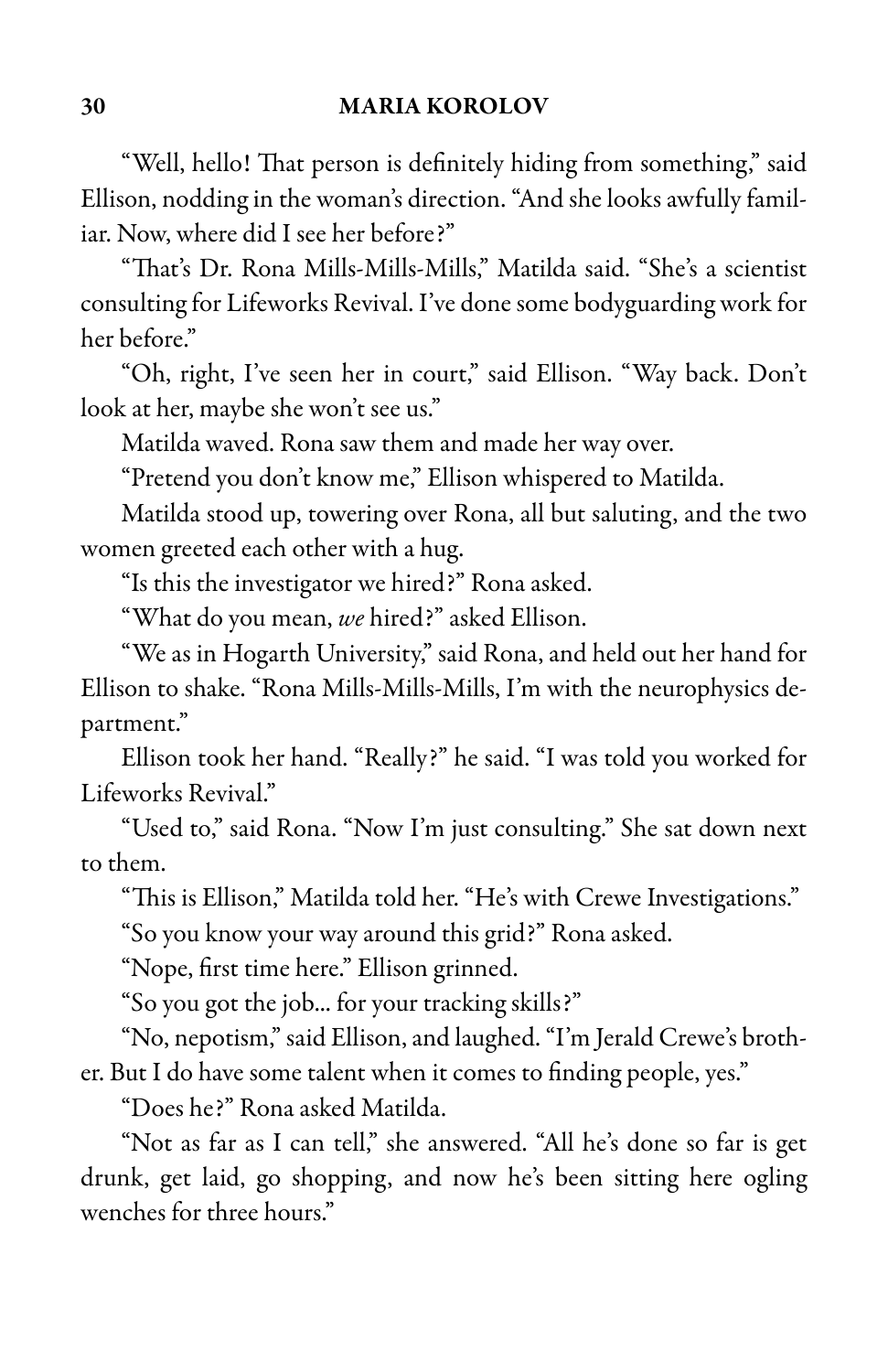She nodded at three women walking by wearing low-cut gowns with cinched waists, holding up the hems to keep them from dragging on the muddy cobblestones.

"Well, they do seem awfully undressed for the weather," said Ellison. He looked at another woman walking behind them. "And is that chainmail bikini really period-appropriate?"

Matilda glanced over. "Noob," she said. "Wouldn't I love to stick a sword between those ribs." She shook her head. "But I have a rule against killing tourists. It's not sporting."

The waiter came back over.

"Tea, my lady?" he asked Rona and gestured at the chalkboard listing the tea options.

"Which one should I get?" she asked.

"Oh, I couldn't possibly decide for you," said the waiter.

"Just pick the best one."

"Everybody has their own preference..."

"Just pick, please," she smiled up at him. "I haven't had my coffee this morning. Makes it hard to think."

"Then I have some bad news for you, my lady, since I know not of this coffee of which you speak."

"I know!" Rona laughed. "I'm doomed! I'll have to avoid making any decisions my whole time here." She leaned closer to the waiter. "So there's nothing here with any caffeine at all?"

Ellison's head whipped around from watching the pedestrians walking past the post office and he stared intently at the two of them.

"Well," the waiter said, "I might have something." He leaned closer to her. "Don't tell anyone."

He reached into a pocket, pulled out something wrapped in wax paper, and placed it on the table in front of Rona.

She unwrapped the paper. There were two cookies inside, a dark chocolate color.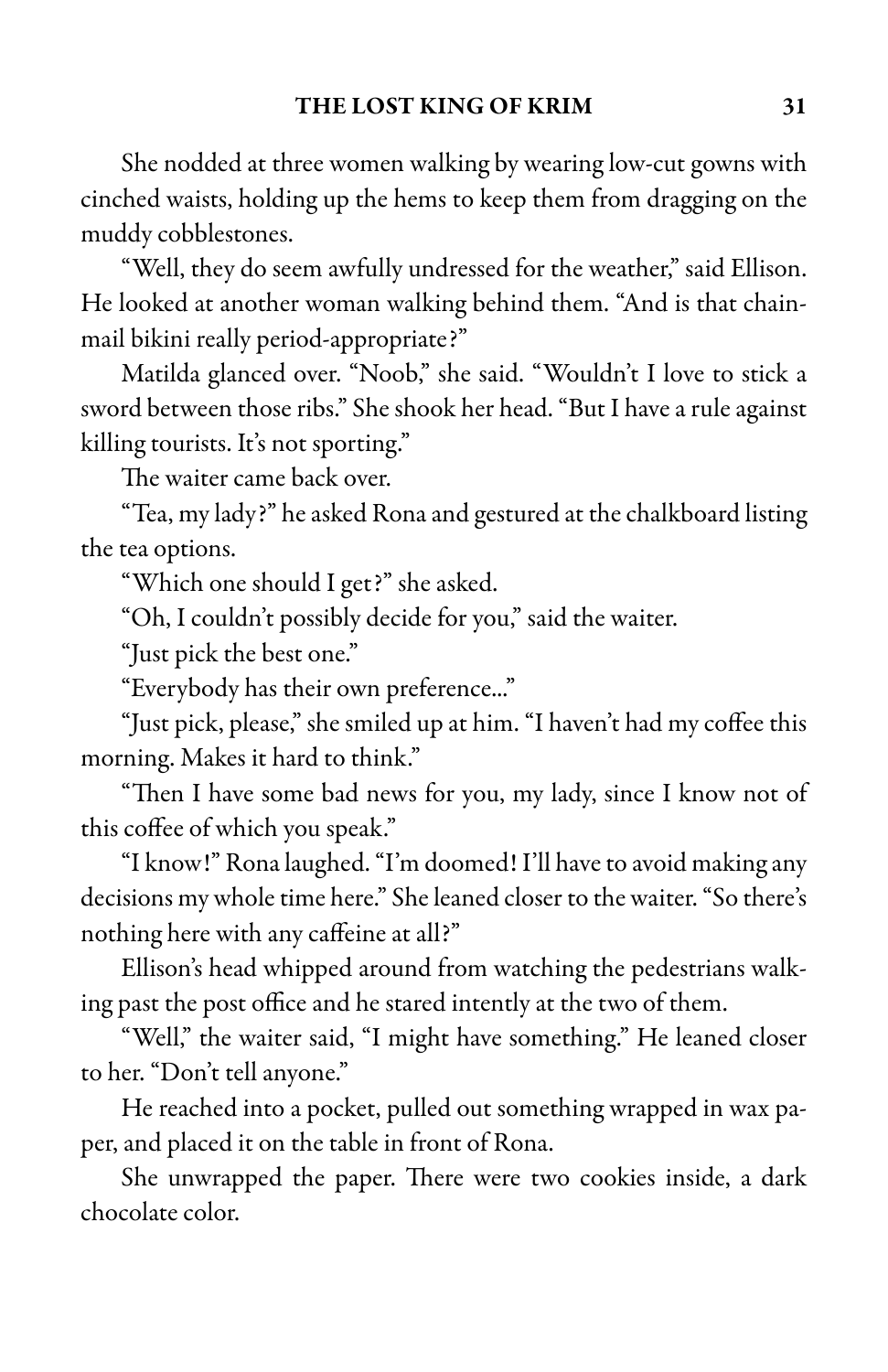#### 32 MARIA KOROLOV

"They're made with real coffee beans," whispered the waiter. "On the house"

He left to get her the tea.

"Want one?" Rona held out the packet to Ellison and Matilda.

"Don't mind if I do," he said and took a cookie.

Matilda shook her head. "I guess the smugglers have found another way in," she said. "Good for them."

"Does that mean that I might be able to find some tobacco if I look hard enough?" asked Ellison. "Maybe the good doctor here can help a fellow out. Would you like to come with me on a pub crawl tonight? Chat up the bartenders?"

"You think you'll have found Tupper by then?" she asked.

"No, I'm sure we won't," said Ellison. "There are a lot of people to talk to, and it's going to be slow going because I'll have to visit all of them in person. Which means that I'll be here a few days. Which also means I will need all the stimulants I can get."

"You only have six days," said Rona. "That's when the board of investors is having its next meeting. We need his vote."

"I'm delivering a calendar reminder? How boring," said Ellison. "No wonder the poor man is in hiding."

"We need the zoning variances," said Rona. "And changes to the grid Terms of Service."

"How dreadful."

Rona snapped her fingers and pointed at him. "It means that you'll have coffee, and tea, and potatoes, and tobacco."

"Well!" said Ellison. "Why didn't you lead with that? If I ever come back to this grid again, that will be very good news indeed. Well, I must be off. Duty calls. Come on, Matilda."

He stood up and set off for the post office.

"Just one question before we go," Matilda said to Rona. "When I was over at Lifeworks picking up my pay, I asked if they wanted to hire me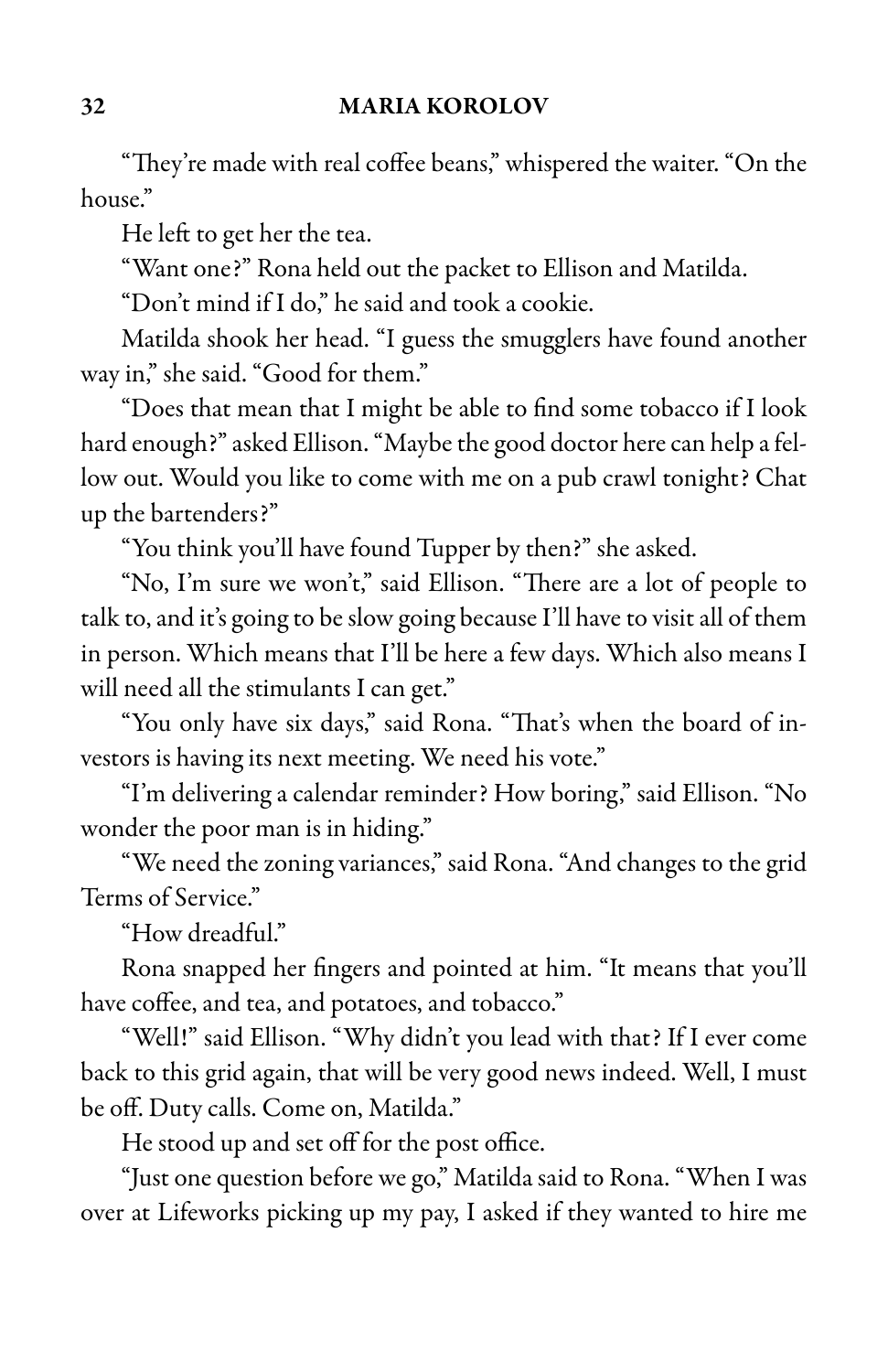full-time to be your bodyguard. They said it's totally up to you. If you give the word, I'm hired."

Rona looked uncomfortable.

"I'm sorry, but personnel decisions aren't up to me," she said.

"Well, this particular one is exactly up to you," said Matilda. "You've been spending a lot of time in-world, you should have someone on call. If you don't want it to be me, no skin off my back. I can recommend a few other folks."

"I'm really sorry," said Rona. "I don't mean to berude. But I'm not in a good place right now to make decisions about people's careers."

She paused.

"Do you think Ellison will be able to find Tupper?" she asked Matilda.

"Well, he's not taking the job particularly seriously," said Matilda.

"Maybe I should come along," said Rona. "I'll get a chance to learn more about the grid, too."She smiled at Matilda. "You can keep him alive, and I'll try to keep him focused on the job."She stood up and walked off after Ellison.

Matilda looked around, sighed, then reached into a small bag tucked under her belt and settled the bill.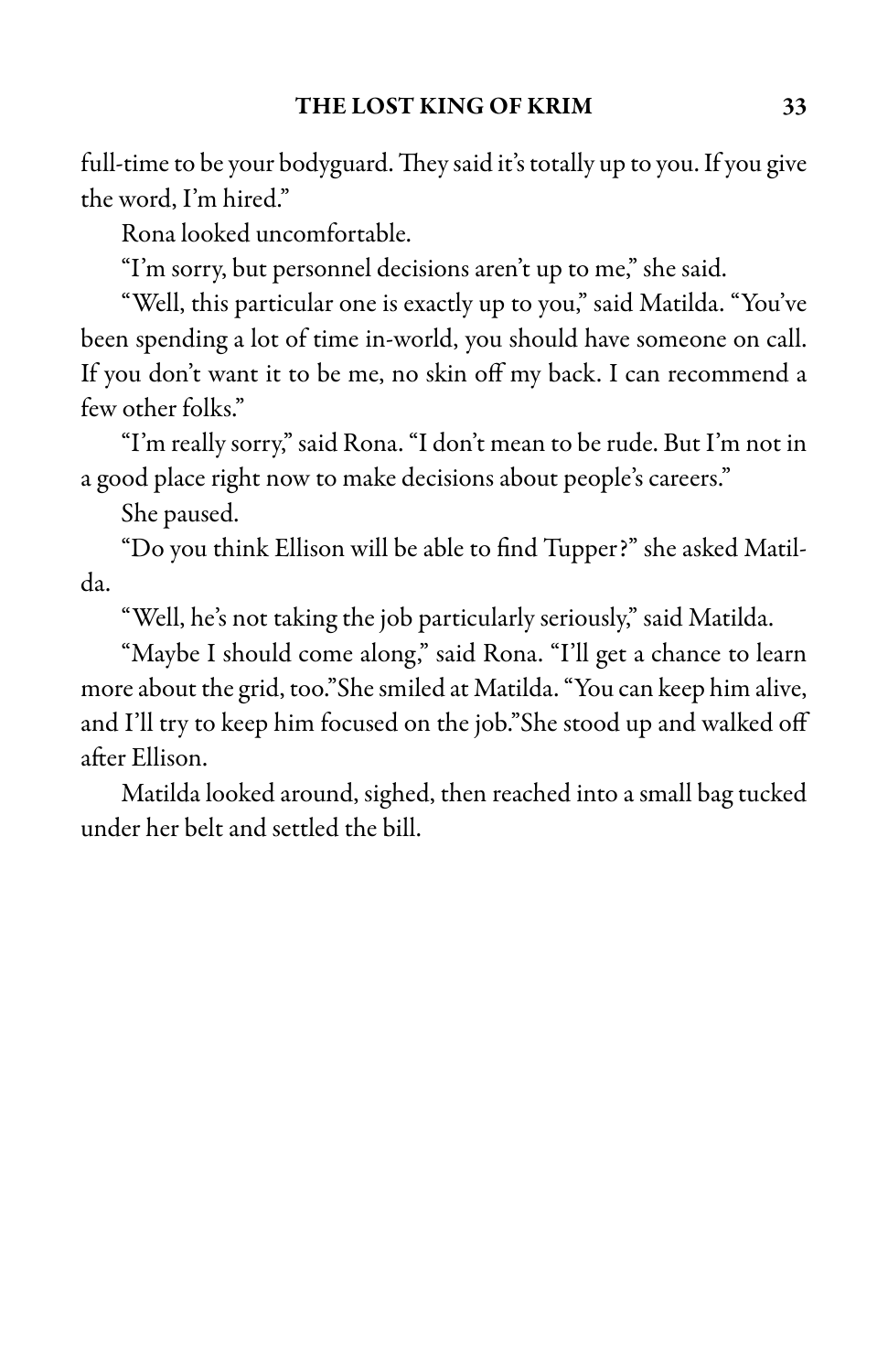

 $\mathbf E$  llison glanced quickly around the main hall of the post office, where the walls were lined with numbered post office boxes, then went  $\Gamma$  llison glanced quickly around the main hall of the post office, where through a set of double doors to the left, where several clerks sat behind a high counter.

Ellison picked out the one on the far end and walked up to him.

"Hello, my good man," said Ellison. "I'm looking for someone. And I understand that you're the man to help me."

He dropped gold coins on the counter in front of him.

The clerk glanced around, then pocketed the money. "I'm sorry, but if you're asking about a privacy violation, I can't help you," he said loudly, then added in a low voice, "Who are you looking for?"

"Well, in that case, I'd like to buy a post office box," Ellison responded in a normal tone of voice and slipped the clerk a piece of paper over with Tupper Taylor's name. "I believe this should be enough to cover it."

The clerk glanced at the post office boxes lining the wall separating him from the main entry area.

"I'm sorry, but box 442 is already taken," he said.

"I'm really fond of that particular number. Is there any chance the owner would be willing to switch?" Ellison winked.

"I can ask for you, but the owner has already collected his mail today," said the Clerk. "I could drop them a note with your contact information if you'd like."

"No, that's okay," said Ellison. "Is 244 available?"

It was.

When Ellison turned around with his new post office key, he saw Rona standing behind him, her arms crossed, a judgemental look on her face.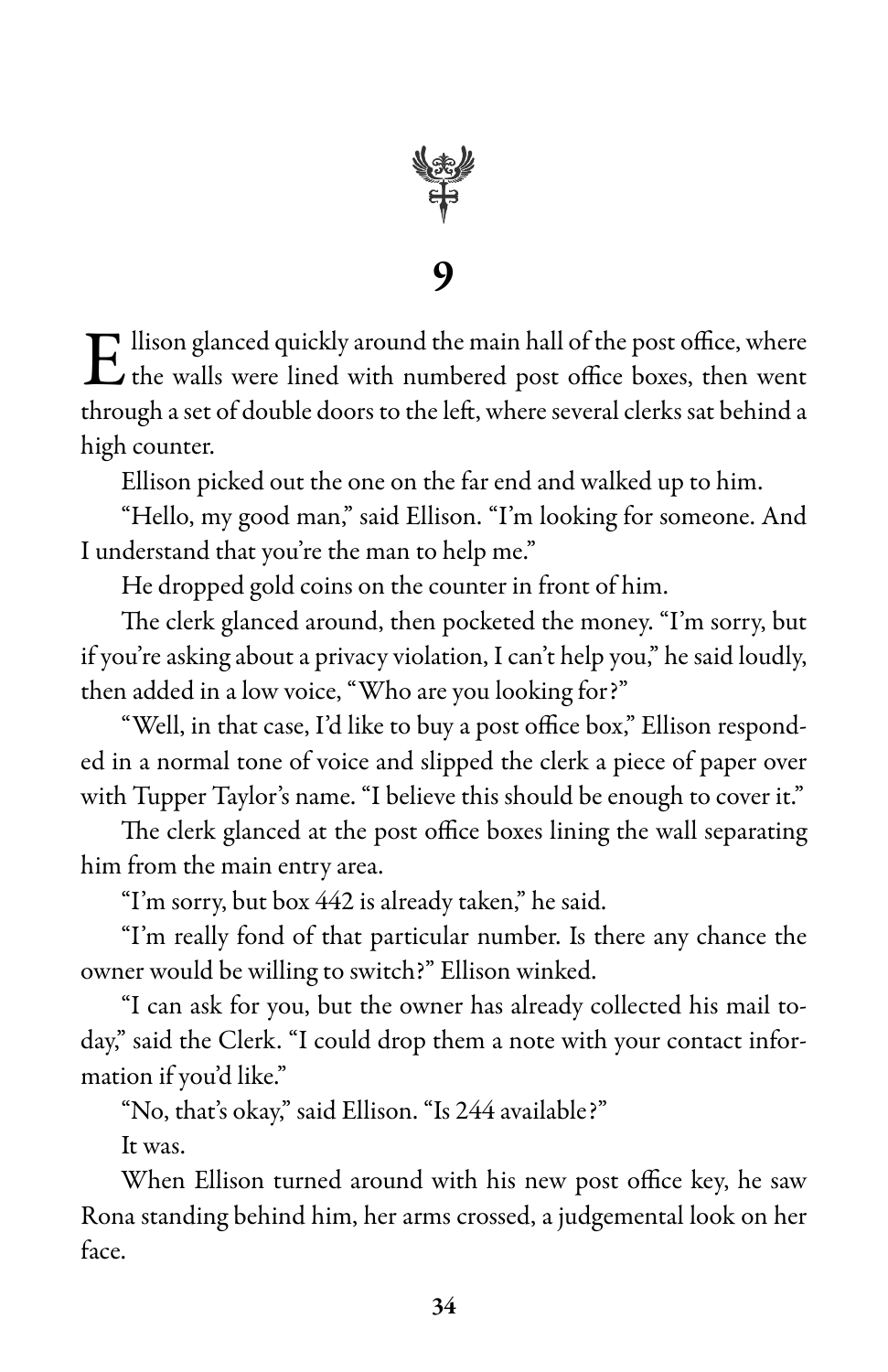#### THE LOST KING OF KRIM 35

"So you got nothing," she said, falling into step next to him as he walked away. "You tried bribing the clerk and struck out."

"On the contrary," said Ellison. "Tupper's post box is number 442, and he's already picked up his mail today. However, the clerk doesn't know what he looks like. He probably only knows the name at all because he recognized it while sorting mail." Ellison paused and thought. "What I don't understand is how I missed him."

"Maybe you were spending too much time ogling wenches and not enough time looking for Tupper," she said.

"You never know, he could be one of the wenches," said Ellison.

Matilda was waiting for them outside. "Where to next?"

Ellison looked around and took a deep breath, then started coughing when the dust in the air hit his throat. The combination of dirt, powered manure, and the stench of urine was almost unbearable.

He took out his flask and took a deep drink.

"Hold on," said Rona. "I'm bothered by the fact that you just bribed someone."

"Are you concerned about the expenses piling up, Doctor?" asked Ellison. "Well, don't worry, it's all included in our price. And it's nothing compared to my bar tab, I assure you." He toasted her with his flask and took another drink.

"You induced someone to commit a crime," she said. "I can't have that. Not while you're working for me."

"Oh, I didn't induce him," said Ellison. "He was perfectly happy to commit the crime all on his own."

Rona looked at him sternly. "And are you drinking?"

"Of course," he said. "How else do you think I can work here? But I'm happy to share."

He held out the flask to her. She hesitated.

"Oh, go on," he said. "It's the best whiskey the Barley Mow has to offer."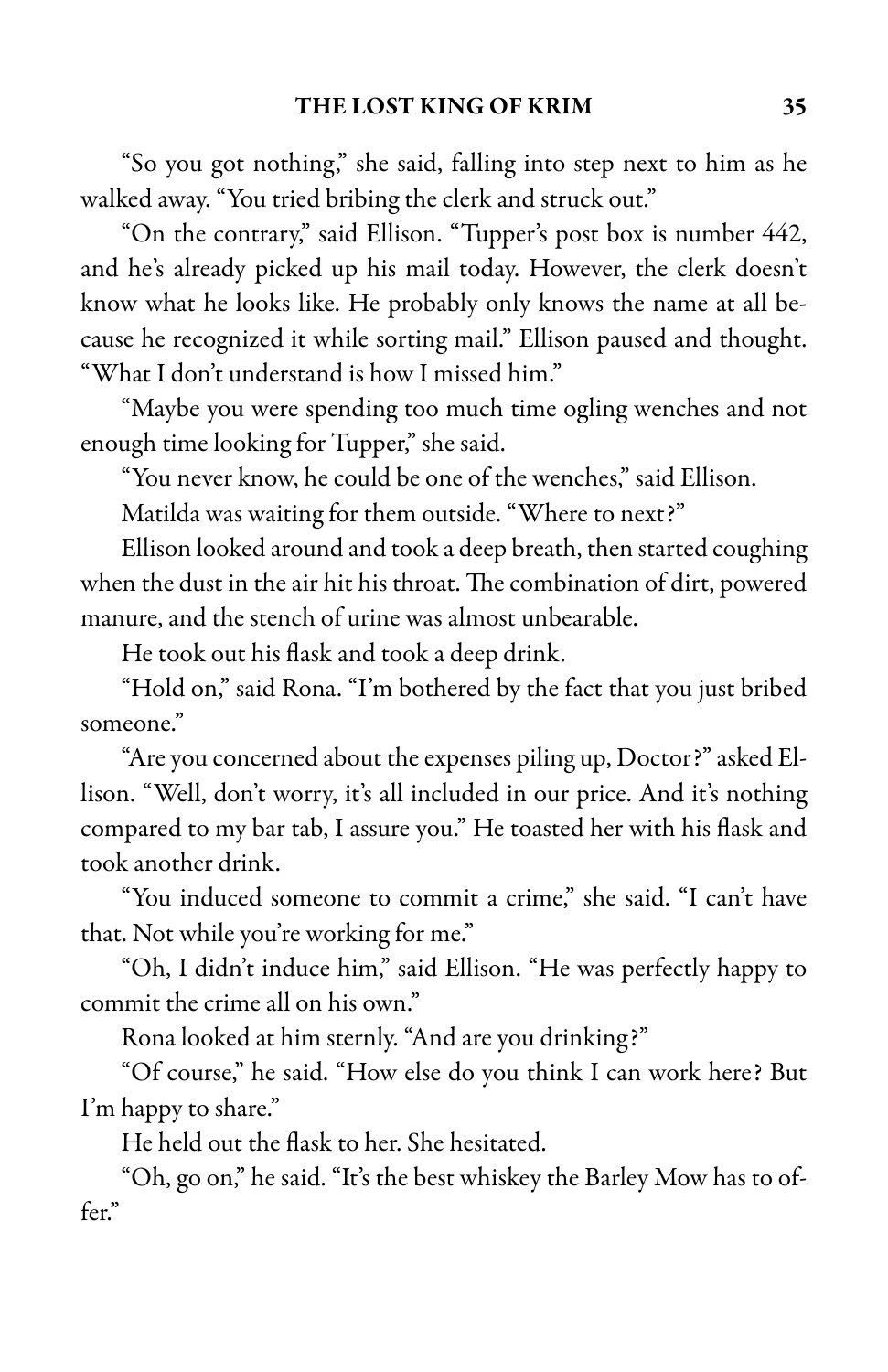She shook her head. "I hate to say this, but you have to stop drinking," she said. "And you have to stop bribing people."

Rona actually did look pained when she said it. She looked up at him. "I don't want to tell you what to do, but this is important. I want you to find Tupper, but you're representing Lifeworks. Please don't do anything to hurt our relationship with the grid or with Tupper Taylor."

He looked back at her. "Sure, I understand, whatever you say." He grinned and put away his flask. "See you around!"

Rona smiled, relieved.

Ellison waved at Matilda to follow him and started walking away.

"I'm so glad he understands," Rona told Matilda.

Matilda stopped and looked at her. "You can't tell he's lying?" She shook her head and laughed.

"People don't usually lie to me." Rona looked at them as they walked away, then started off after them. "Hold on, I'm coming with you," she said, as she caught up. "People don't usually lie to me," she told Ellison.

He looked at her carefully. "No, they don't, do they?" He paused. "And they usually do what you ask them to. So when they don't, it's a big surprise, isn't it? So you were able to convince Lifeworks to fund your project, but then you also fell for the Civinos scam. I wondered about that."

"I guess you looked me up before you got here," Rona said.

"Well, don't worry about it, Doctor," Ellison told her. "A lot of companies fell for it. You barely lost any people compared to some of their other victims."

"It was still my responsibility," she said. "I didn't do enough due diligence."

"It wouldn't have mattered," Ellison said. "Elea Carlyle can talk anyone into anything. You're no match for her. I suggest you stay as far away from her as possible." He held out the flask again. "Sure you don't want a drink?"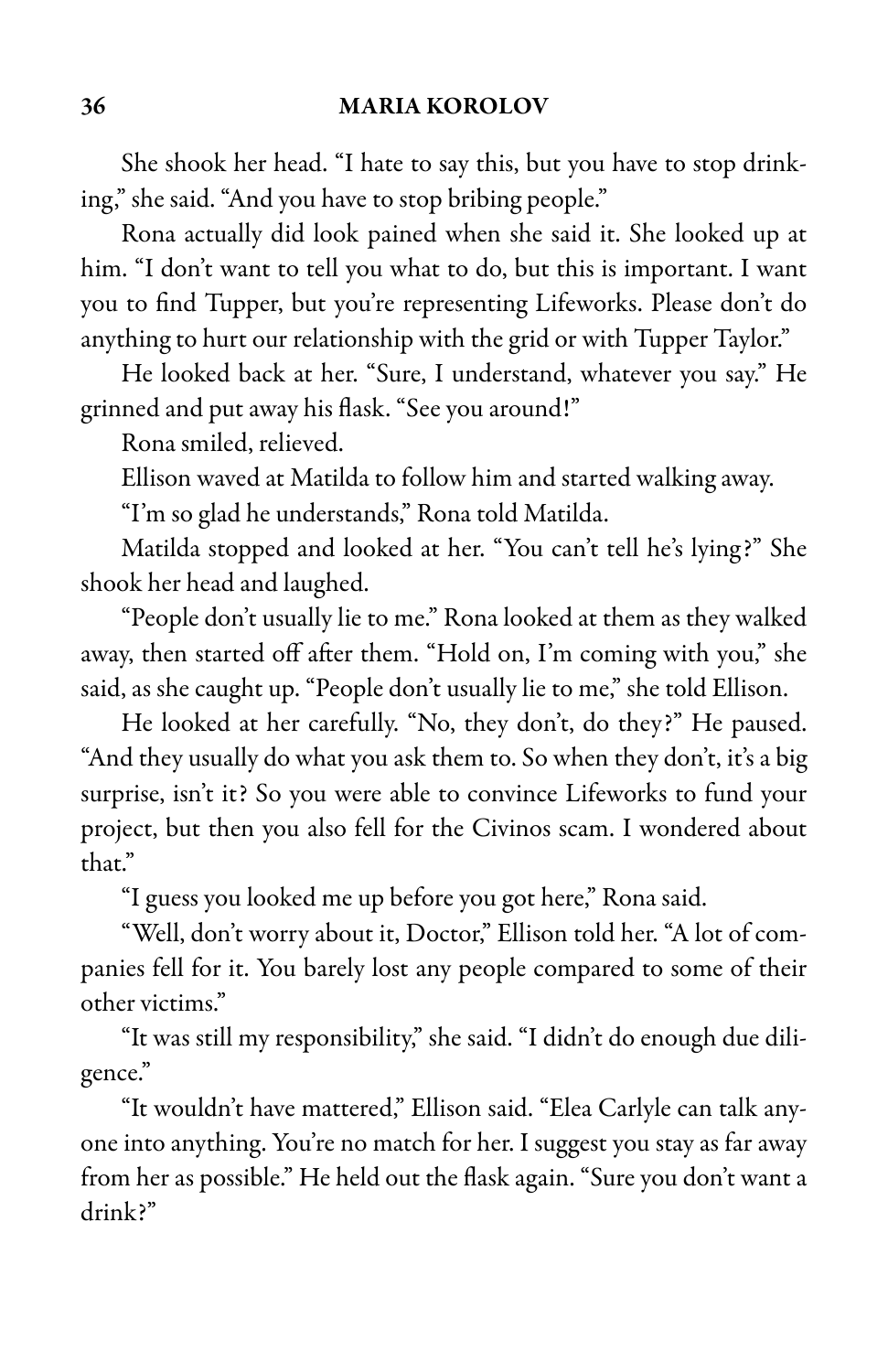

They walked in silence to the Chamber of Commerce.<br>There, both Rona and Ellison were surprised to n There, both Rona and Ellison were surprised to meet Elea Carlyline coming out of the building, followed by two bodyguards.

Rona, because she felt guilty that they were just talking about Elea behind her back. Ellison, because he didn't think that Elea would ever set foot on Krim.

"Rona! Small world!" Elea said. She stretched her arms out toward Rona and made kissy noises towards her cheeks. "Whatever are you doing outside the compound?" Elea asked. "You know how dangerous it is out here."

"I don't know, it doesn't seem so bad," said Rona, and laughed. "At least, I haven't been killed yet. Plus, I've got my bodyguards." She pointed at Matilda and Ellison. "Matilda Scarletstrike and Ellison Crewe."

Elea raised an eyebrow.

"Ellison Crewe?" she asked, glancing at Ellison. "Is that what you're calling yourself now?"

"No," he said. "The doctor must be under the mistaken impression that I share my brother's last name."

"My university hired him to find one of the grid's investors ahead of next week's board meeting," Ronasaid."I've decided to join him to make sure that he doesn't destroy the company's reputation while he does it."

"Well, never mind all that," said Elea. "Did I tell you how well the guest list is shaping up for tomorrow? BuzzWord is sending a reporter, and so are several other media outlets. This is going to be the biggest event of the season. It will really put Krim on the map."

She patted Rona on the shoulder. "I told you you could count on me. I know everybody!" She gestured towards the coach waiting for her. "I've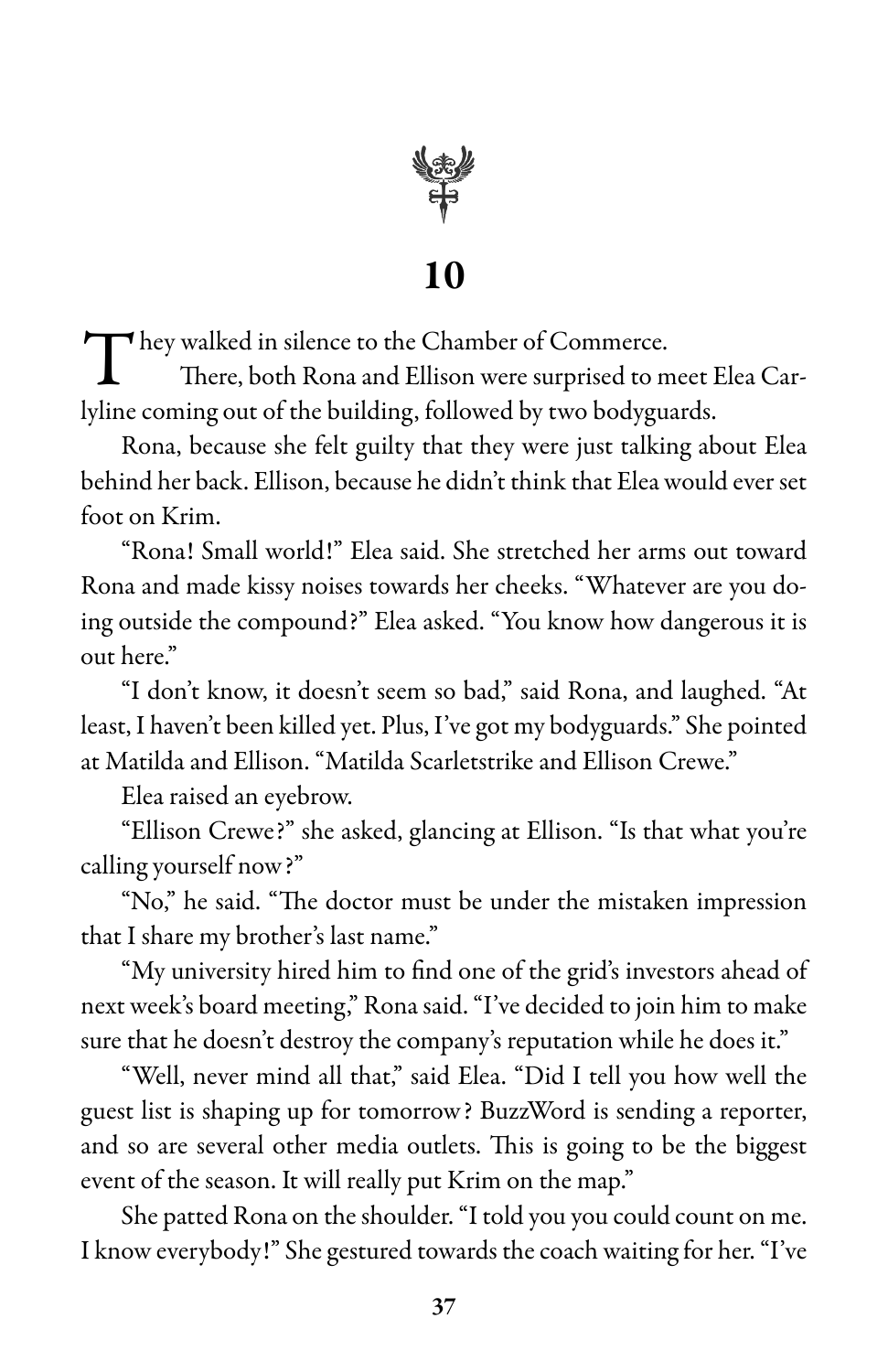got to get going, there's still a lot of work to do, and you know, you have to watch people every second or they'll mess it all up! Come with me, I'll tell you all about what we're doing with the castle for tomorrow."

"No, sorry, but I'll see you tomorrow," said Rona.

"I insist. You must come," said Elea. "Anyway, it's not safe for you to be wandering around Krim. You've seen the Terms of Service. This grid is absolutely barbaric. You could have an army of bodyguards around you, but an arrow or a knife could still get through.'

She gestured to the two men accompanying her.

"I never go anywhere without at least two bodyguards," she said. "Of course, these guys are the best. I hire them from the Armforge guild."

She squeezed the upper arm of the one nearest her. The guard's bicep featured a tattoo of a fist smashing an anvil.

"There's nobody else I would recommend, but these guys are so good, they're booked months in advance," Elea added. "But anyway, I've got so much to show you. You have to come. You know you want to."

"I think I'll be fine," Ronasaid. "I mean, look at me. I'm hardly arole player. Killing me wouldn't be much of a challenge, and what's the fun in that?" She laughed.

Elea stared at her, but Rona just smiled back. "I do hope that you won't get hurt," said Elea. There was an unpleasant note in her voice, that Ellison immediately picked up on, but Rona ignored. "After all, you're one of the star attractions tomorrow!"

"I'll be there," said Rona.

"I guess that will have to do," said Elea. "Ta ta for now!" She climbed into the waiting coach and drove off.

"That just sent chills down my spine!" Ellison told Rona. "I don't think I've ever seen anyone deny something to Elea Carlyle before. I'm guessing that there are going to be a lot of broken dishes tonight."

"That's ridiculous," said Rona. "But it sounded like she knows you."

"I did some work for her once," he said. "It didn't end well."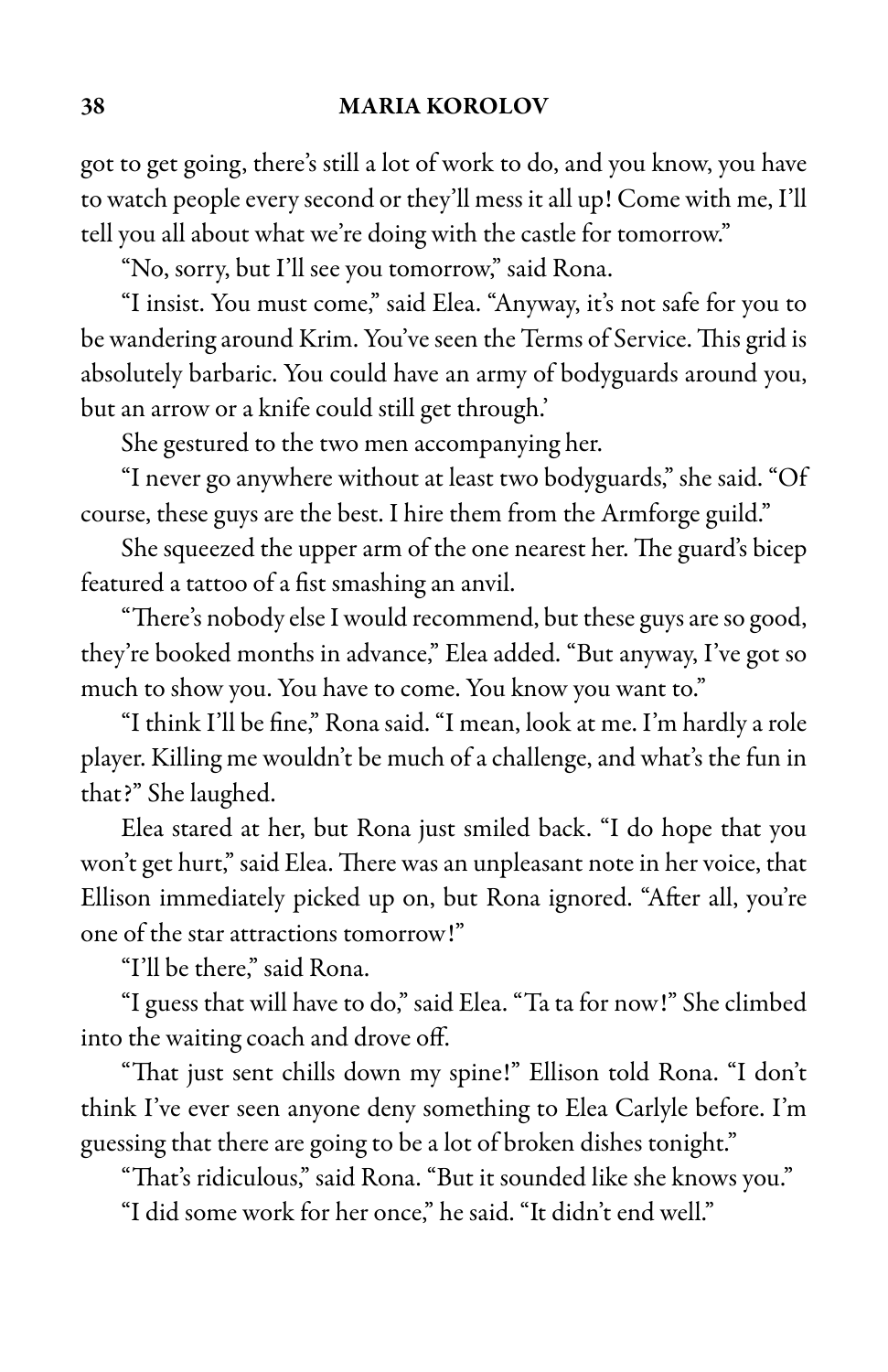### THE LOST KING OF KRIM 39

He turned away and walked up the stairs and into the Chamber of Commerce.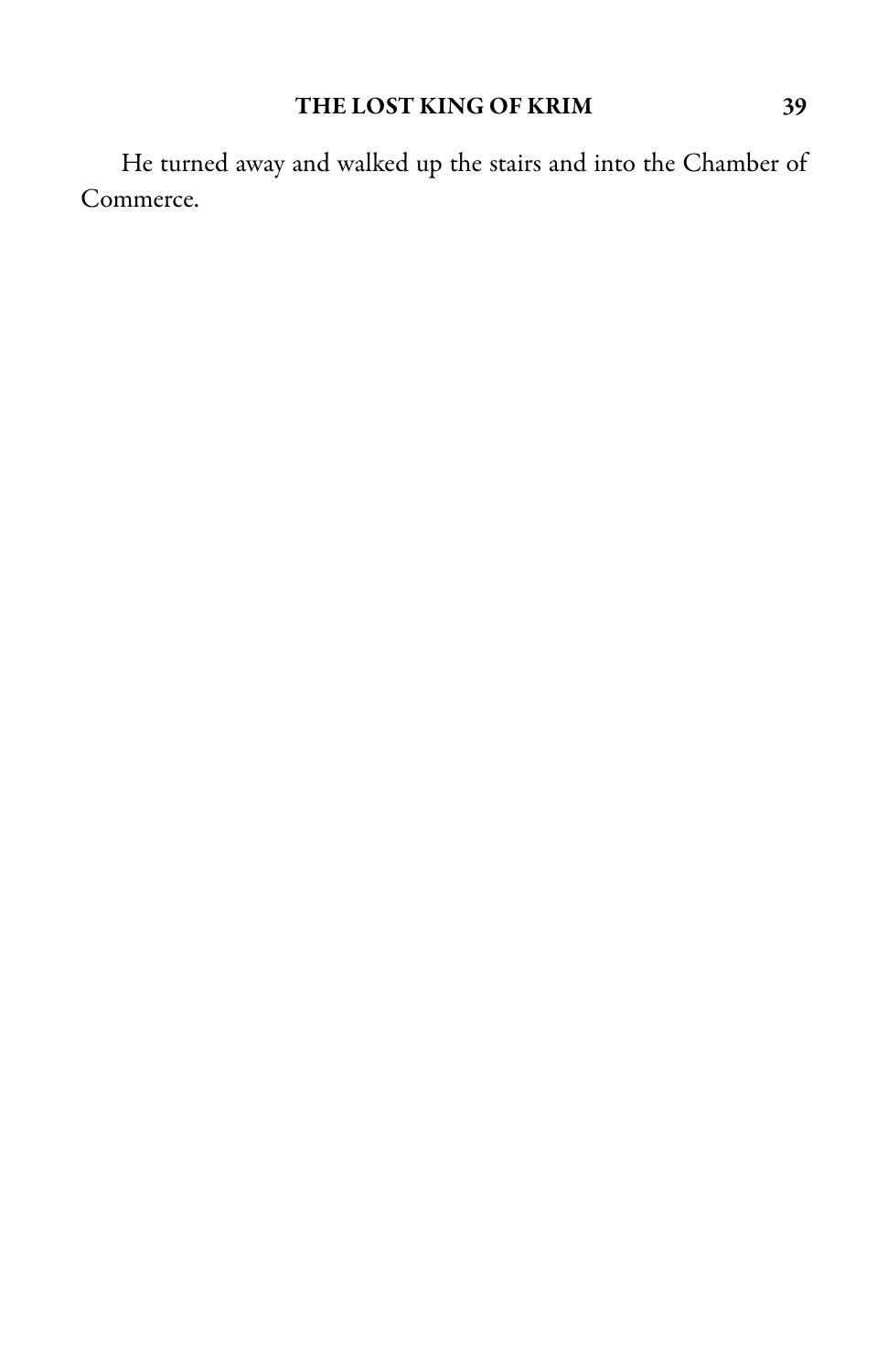

The Chamber's entry area was a wide hall, with paintings and char-<br>coal sketches of business events—ribbon cuttings in front of new coal sketches of business events—ribbon cuttings in front of new stores and residential projects, people getting honored with awards. A pair of bored guards sat at a table playing cards.

"Hey, Joe!" Matilda said to one of them. "Is Osgar in?"

"Sure, he's in his office," said Joe and waved in that direction.

"Foofoo says hello," she added.

"I used to work right here, for the Chamber," Matilda told Rona. "Until Lifeworks Revival made me an offer I couldn't refuse."

Ellison came in and Matilda pointed him towards Osgar's office.

"What are we here for, anyway?" Rona asked, walking after him.

"I'm here to find out what the Chamber knows about our mystery investor," said Ellison. "I really don't know why *you're* here."

"I'm here to make sure you don't do anything criminal on my account."

"I'm afraid you're going to be very disappointed, Doctor," he said. "Criminality is kind of my thing. Not that there's much that would technically count as a crime, here on the grid. Didn't you check the Terms of Service when you signed up? It's anything goes. Murder, rape, robbery—it's a free for all. I'm surprised you're here at all."

He walked into Osgar's office after tapping on the open door frame.

"Hello, mister chamber director!" he said. "Got a minute for a quick chat?"

Osgar Cerdic Sigeweard wasalarge, bearded man, but that may have been partly an illusion, since he was wearing several layers of clothing in the Tudor style, designed to accentuate a man's width.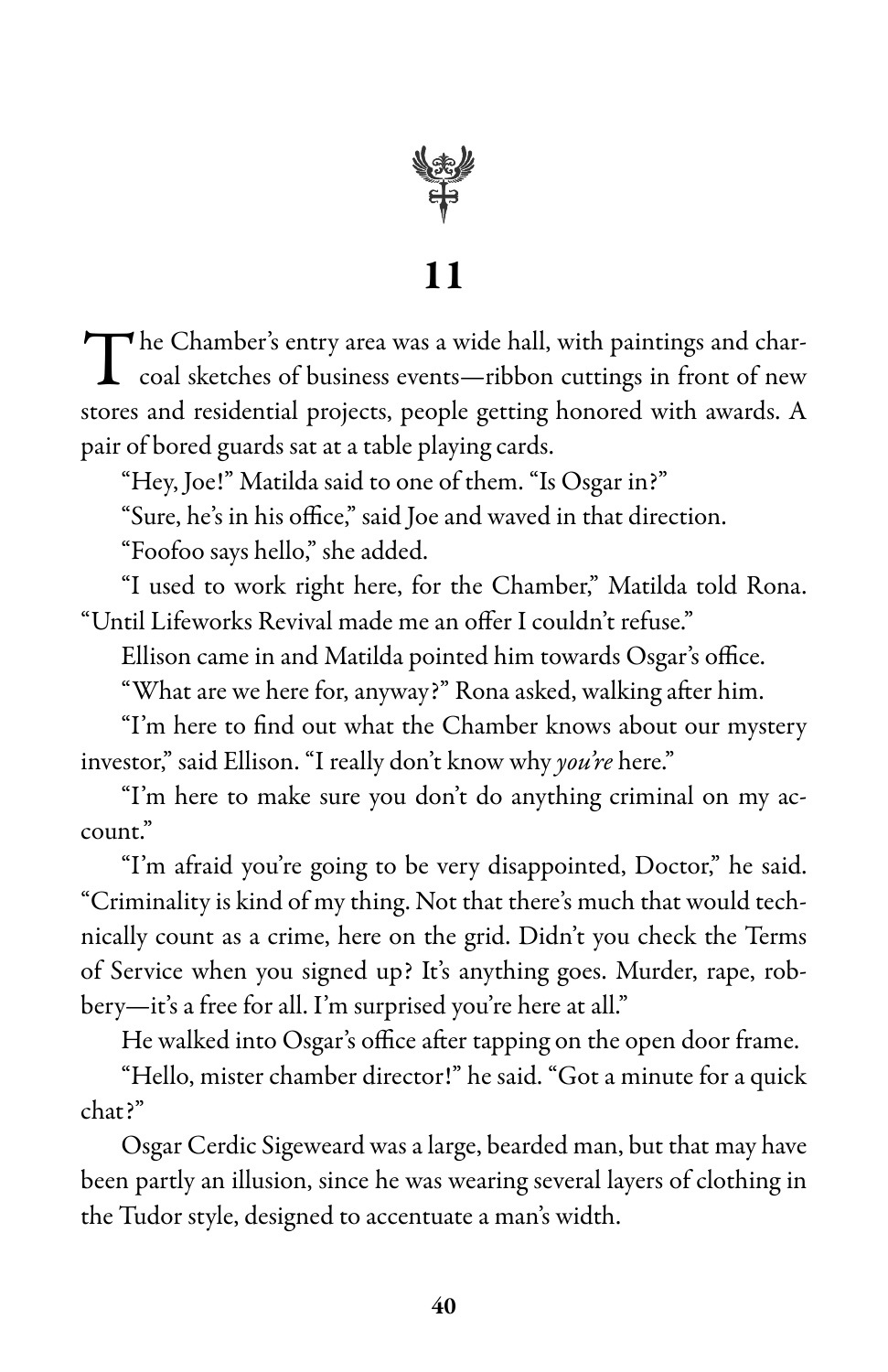The ruffled cuffs of his white shirt peeked out from under his doublet at his wrists and neckline. There was a jerkin on top of the doublet, and a box coat over the whole ensemble, with stuffed sleeves that were lined with fur.

Matilda waved from behind Ellison. "He's here with me," she called out. "We're working for Lifeworks. You already know Dr. Rona Mills-Mills-Mills."

Osgar Cerdic Sigeweard waved them in and motioned to a set of chairs for visitors. "Come in, come in, make yourselves comfortable. Water? Tea?"

They shook their heads and sat down.

"I'll be out front with Joe," Matilda told them. "Catch me when you're ready to leave."

Ellison put his feet up on Osgar's desk and leaned back in his chair. Rona shot him a stern look which he ignored.

"So what is that con artist Elea Carlyle doing hanging around Krim, anyway?" he asked the Chamber Director. "This grid doesn't seem like her type of place." He sniffed. "Just the smell alone should drive her away."

"What scam was Elea running this time?"

Rona pulled at Ellison's sleeve to get him to sit down, but he ignored her.

Osgar walked around and sat down at his chair. "Elea Carlyle is starting a program to help find grid employment for returnees," he said. "This is a very worthwhile goal. People from time periods before the digital revolution won't have the skills necessary to survive in the modern world—but they are extremely well-suited to the kinds of jobs available in pre-tech grids like Krim."

Ellison leaned over him.

"So, instead of sending peopleto school, she wants to turn them into menial slaves for spoiled role players?"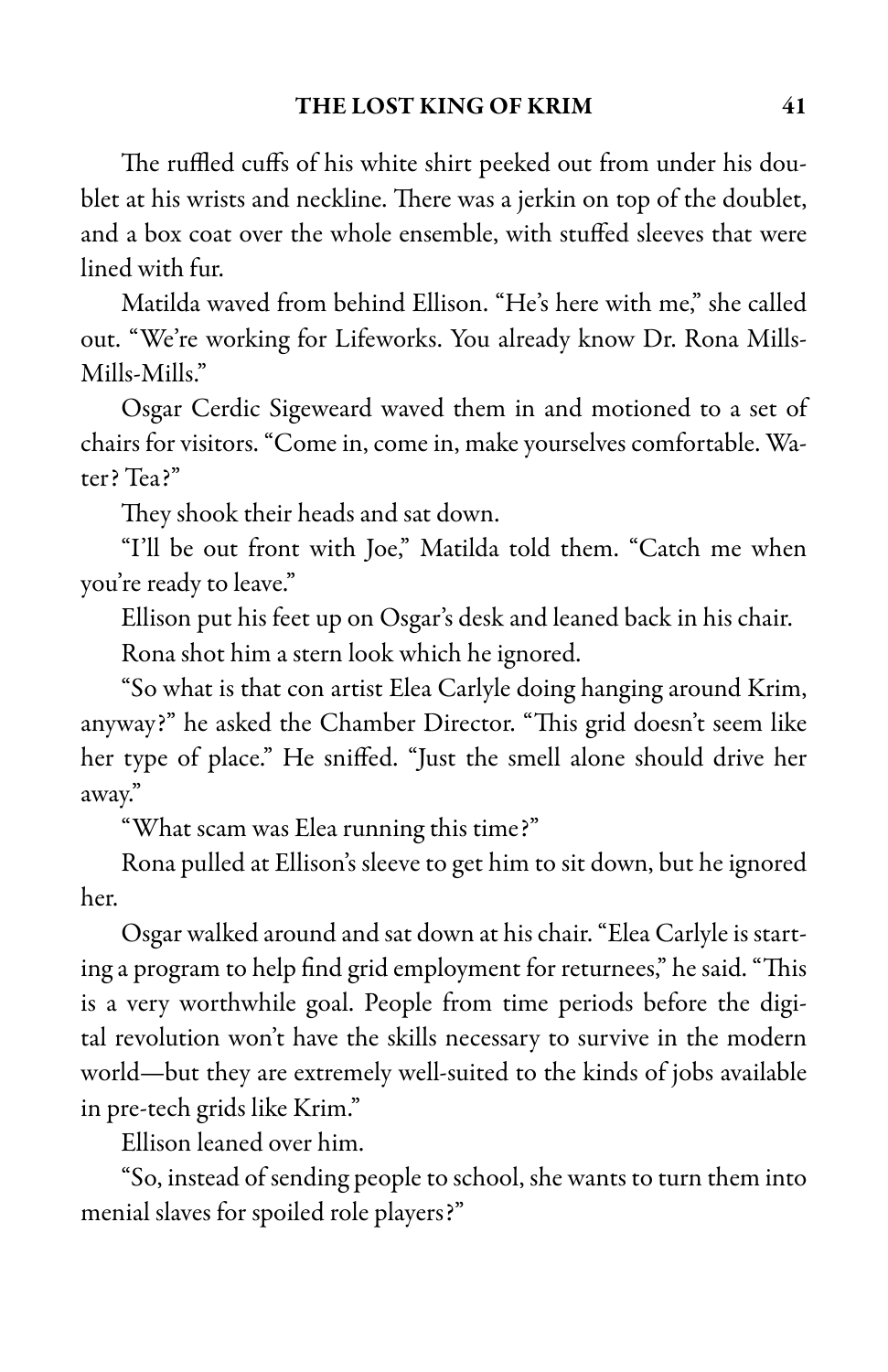"No, Ellison," Rona interrupted. "This is a good project. Not everybody wants to go to school right away when they come back. It's good for people to have meaningful work, work that makes other people happy, and that makes use of skills that they already have."

"Like street sweeping?"

"Like, say..." Rona tried to think of something that Ellison would appreciate. "Like sewing."

"Oh?" Ellison sat down.

"Some returnees have excellent tailoring skills, and the work is creative, and in high demand throughout the roleplaying metaverse and on historical grids. And even in real life—someone who is good at fashion and design can make a name for themselves."

"So she's planning to build sweatshops?"

"No," said Osgar. "Krim allows duplication of items. So, say, a tailor makes a jacket. They take it off-grid, usually through the Trader's Gate on the north side of the city. It's duplicated in a staging area, then the copies are brought back. There's a fee the grid charges for this, but it eliminates much of the manual labor of producing goods while allowing creators to have ongoing revenue streams."

Ellison yawned.

"We are looking for apprenticeship programs as well, to help our returnees get situated," said Rona. "And, yes, there will also be street sweeping jobs. But that's not a bad thing. At first, the returnees will get spending money to buy things that the basic hosting plan doesn't cover. Then, as they get more familiar with the grid, and get bored with their jobs, they'll start looking for other things to do. They'll find more interesting work, or go into apprenticeships, into on-grid training programs. And, when they're ready, to off-world universities."

"Nearly all Krim merchants support the plan," said Osgar. "We need the employees, and we need a bigger customer base. Krim has been stagnating the last few years, and this is the kind of project that will breathe new life into the grid."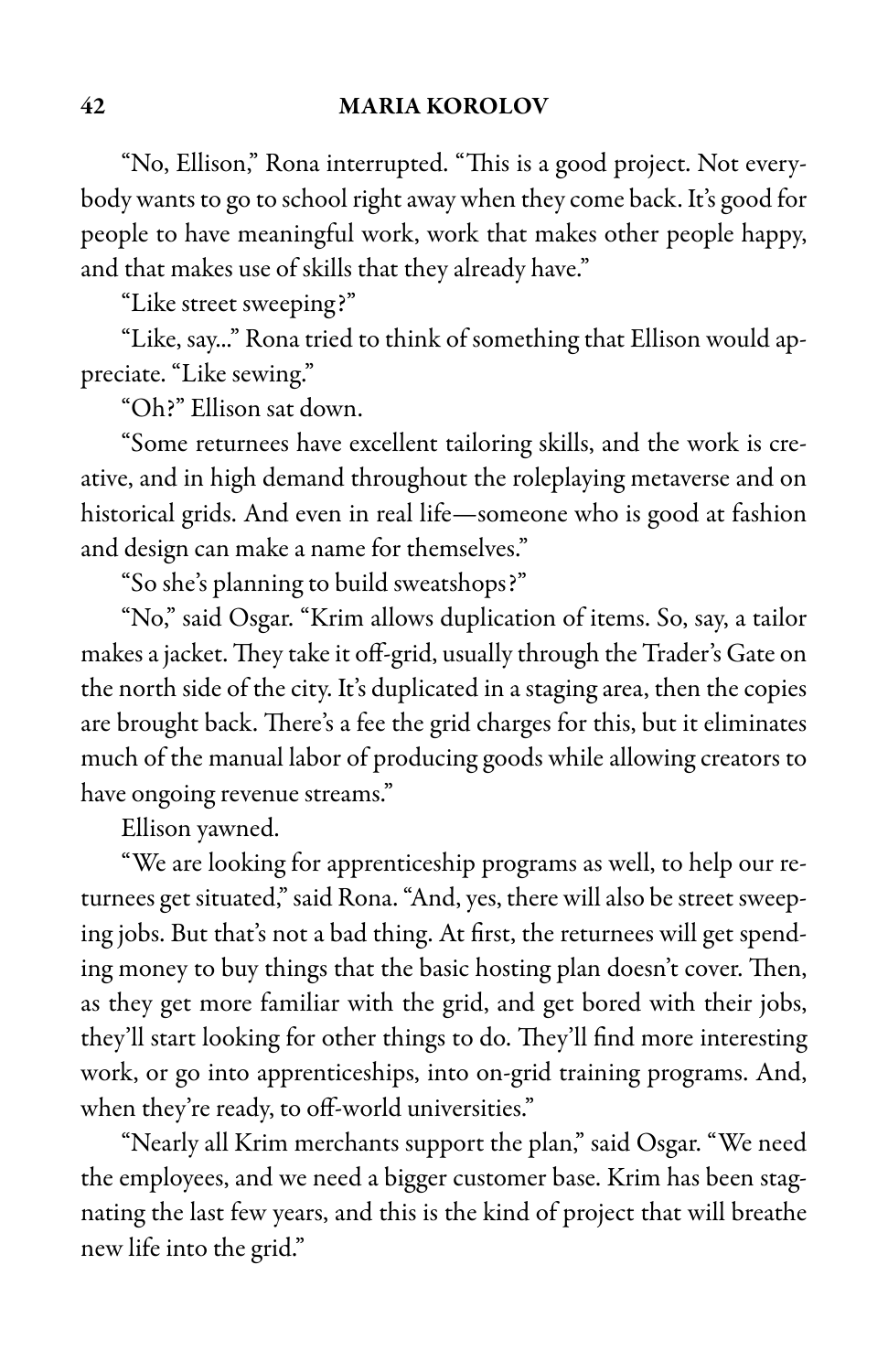"You're really sincere about this," said Ellison.

"Yes, we are," said Osgar. "We've already got several local businesses lined up for the project. We're calling it First Jobs."

"And you need Tupper to do all this," said Ellison.

"Tupper? Tupper Taylor?" asked Osgar.

"Yes," said Rona. "We need his vote next week at the board of directors' meeting. Can you help us find him?"

"I would if I knew anything," said Osgar. "But I haven't seen him or heard from him in years. I'm sorry."

Rona leaned forward. "Isn't there anything at all you can do to help us find him?"

There was an intense look on her face that caught Ellison's attention. A familiar look, one that he knew well from his experience working with Elea.

"You're quite the charmer, aren't you, Doctor?" he told her.

She waved him off, annoyed.

"All I've heard is that he's writing an exposé about the grid," Osgar told her, then saw her look of concern. "It's nothing, really. No reason for Lifeworks to be worried. Just an old squabble from ten years ago that nobody cares about anymore."

"Is there anybody he used to be close to?" Ellison asked. "An old squeeze, perhaps?"

"Oh, of course—that would be Valerie Kingston," said Osgar. "She's the director of the grid archives now. But I doubt that they've stayed in touch. They parted on very bad terms."

"Maybe you're concerned enough to have locked him up in a dungeon somewhere?" Ellison suggested. "Keep him out of the way?"

"Why?" asked Osgar. "So he writes something. Because of the antispoiler laws, he can't go off-world with it. Worst case, a few people on Krim will read about something that happened years before they arrived involving people who are mostly all gone."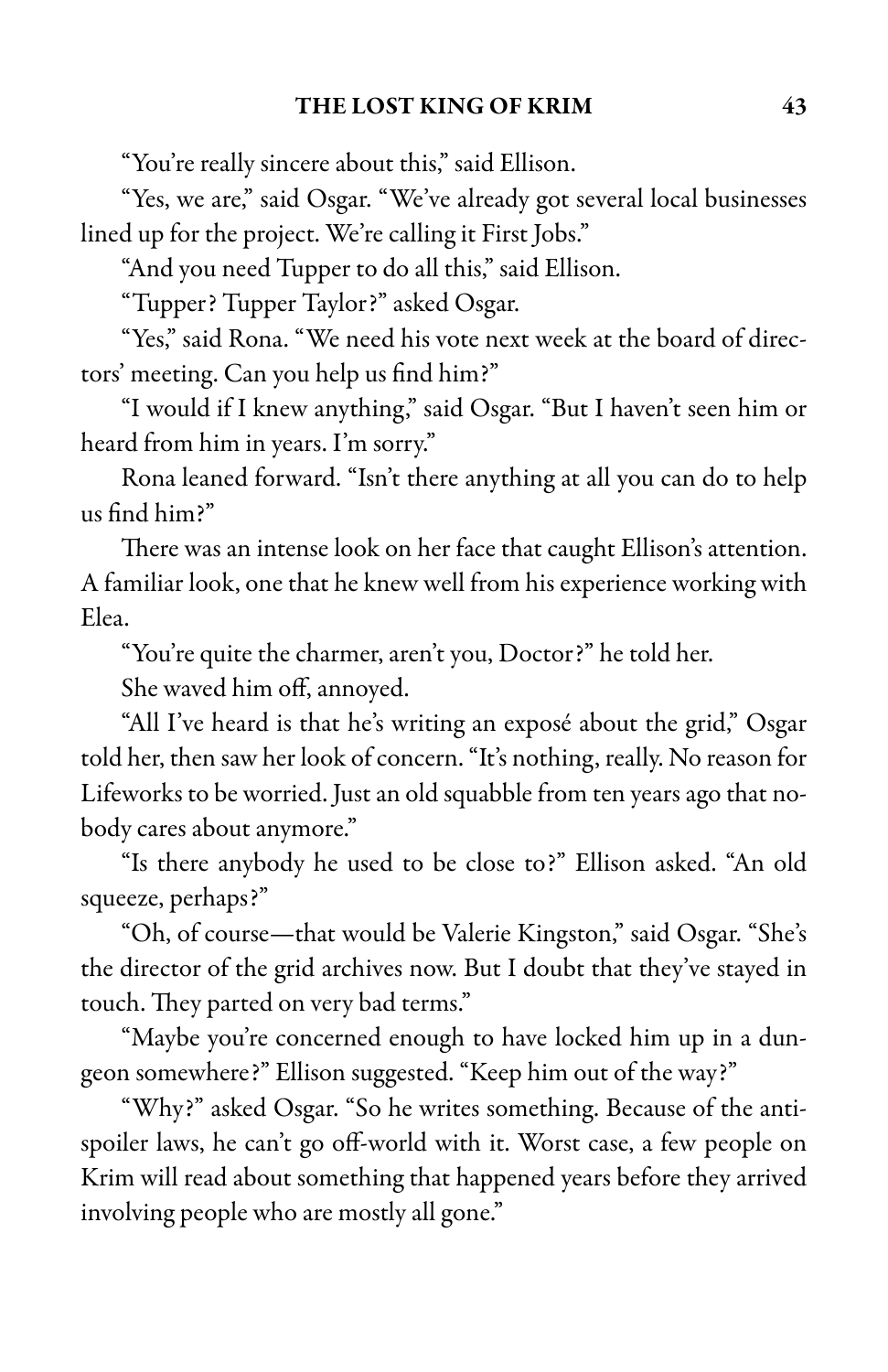"But are they all gone, Director?" asked Ellison. "Maybe some of them are still around, say? And happen to own a dungeon?"

"Well," Osgar said reluctantly, "The Baron de Mowbray is still around. He has a castle with a dungeon just outside of town. And some of the guilds might have holding facilities."

"Is there anyone else you can think of?" asked Rona.

"Well, there's Valerie Kingston, Tupper's ex," said Osgar. "She almost became queen before everything that went down. She was so humiliated. She's been rebuilding her social standing for years now. She would hate it if it all came back up again."

"Oh, really?" asked Ellison. "This is promising. A scorned lover—always the first place to look. Where is she now?"

"She organizes charity events," said Rona. "I've met her at a couple of fundraisers with Elea. Isn't she also on a museum board?"

"She heads up the grid archives," said Osgar.

"Excellent! That was our next stop, anyway!" said Ellison. "Off we go! Thank you, Director!"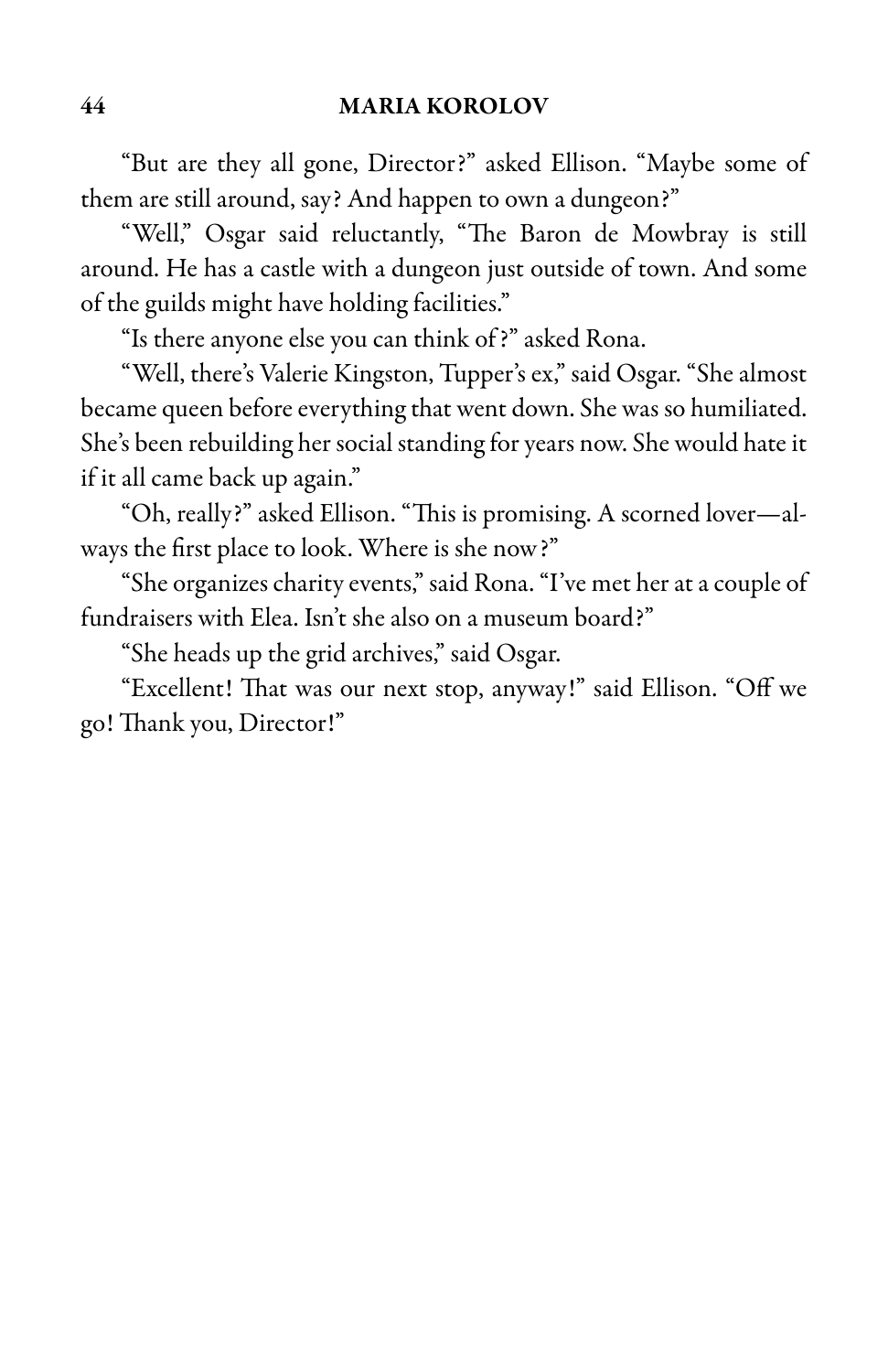

The grid archives building was fifteen minutes away, but they were<br>barely halfway there when an arrow flew out of a dark alleyway barely halfway there when an arrow flew out of a dark alleyway across the street.

The arrow came close enough to Rona's head to nick her ear and ruffle her hair.

Matilda yelled at them to get under cover as she dashed across the street, but by the time she fought her way through the late afternoon traffic, the attacker was gone.

When she returned, Matilda and Ellison were pulling out the arrow from the wooden wall it had lodged itself in. It took both of them to pull it out, and when Rona touched the tip, it cut her finger.

Matilda took the arrow from her and examined it.

"Mass-produced," she said. "But I can probably use it." She tucked the arrow under her belt, next to one of her many knives.

"Does this mean we're getting close?" Rona asked.

"If Tupper is the one who shot at us, then yes," said Ellison. "Or even if he hired someone."

"But it could have just been random," added Matilda. "There was a spate of random attacks against tourists not too long ago. And both of you look a lot like tourists. Or someone could have shot that arrow by accident. It happens."

"Maybe you should grab a cab and go home," said Ellison. "There's no reason for you to keep following us around. Plus, Matilda can't guard both of us at once, and I'd rather not get killed because of you."

"This attack was either related to Tupper, or it was unrelated," said Rona. "If it was related, then he doesn't want to be found, and if we do find him, it will take some extra convincing to get him to go to the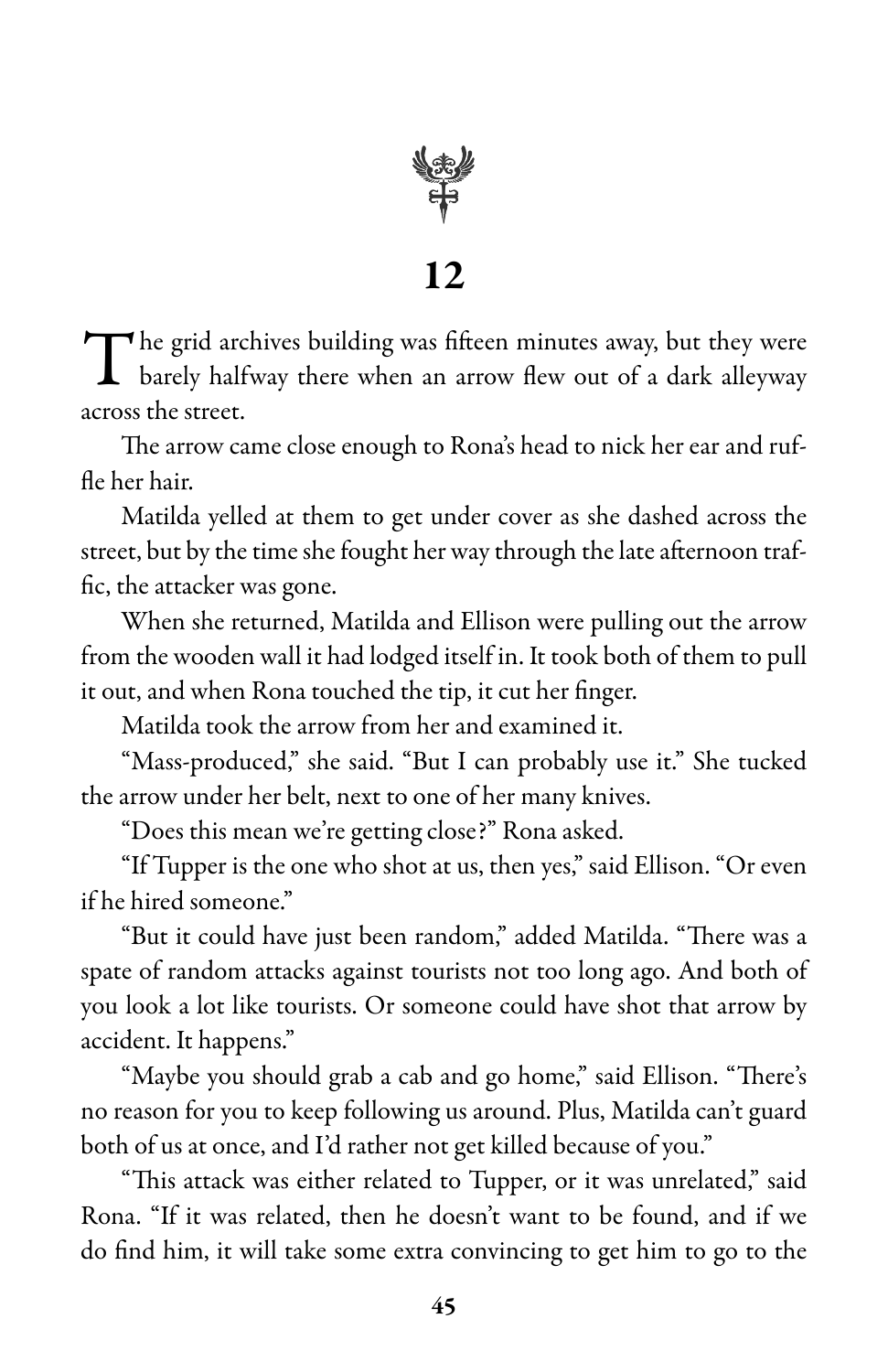meeting. I can help convince him. And if it's unrelated, then the attacker probably won't try again. Either way, the odds of success go up if I come along."

"So do the odds of you getting killed or badly injured," said Ellison. "Or, more importantly, so do the odds of me getting killed or injured."

"So? It's not like this is real," Rona laughed. "I've been killed in games before."

"Not like this, I bet," said Ellison, and flicked her forehead.

"Ouch!"

"He's right," said Matilda. "The pain you feel here is real. The fact that you won't die for good won't be much comfort if you're hurt and can't get to a gate and you get septic and your limbs start rotting off."

"I've been coming to this grid for weeks," Ronasaid. "Nothing's happened to me yet. This arrow could have been an accident."

She set off towards the grid archives.

Matilda and Ellison looked at each other, then started walking after her.

As they walked away, their attacker emerged from the alley and looked after them, then ducked back into the alleyway and started running. If he hurried, he could get ahead of them and set up another ambush.

He was barely in time to see them walk into the grid archives. He found a hiding spot with a clear view of the entrance and settled in to wait.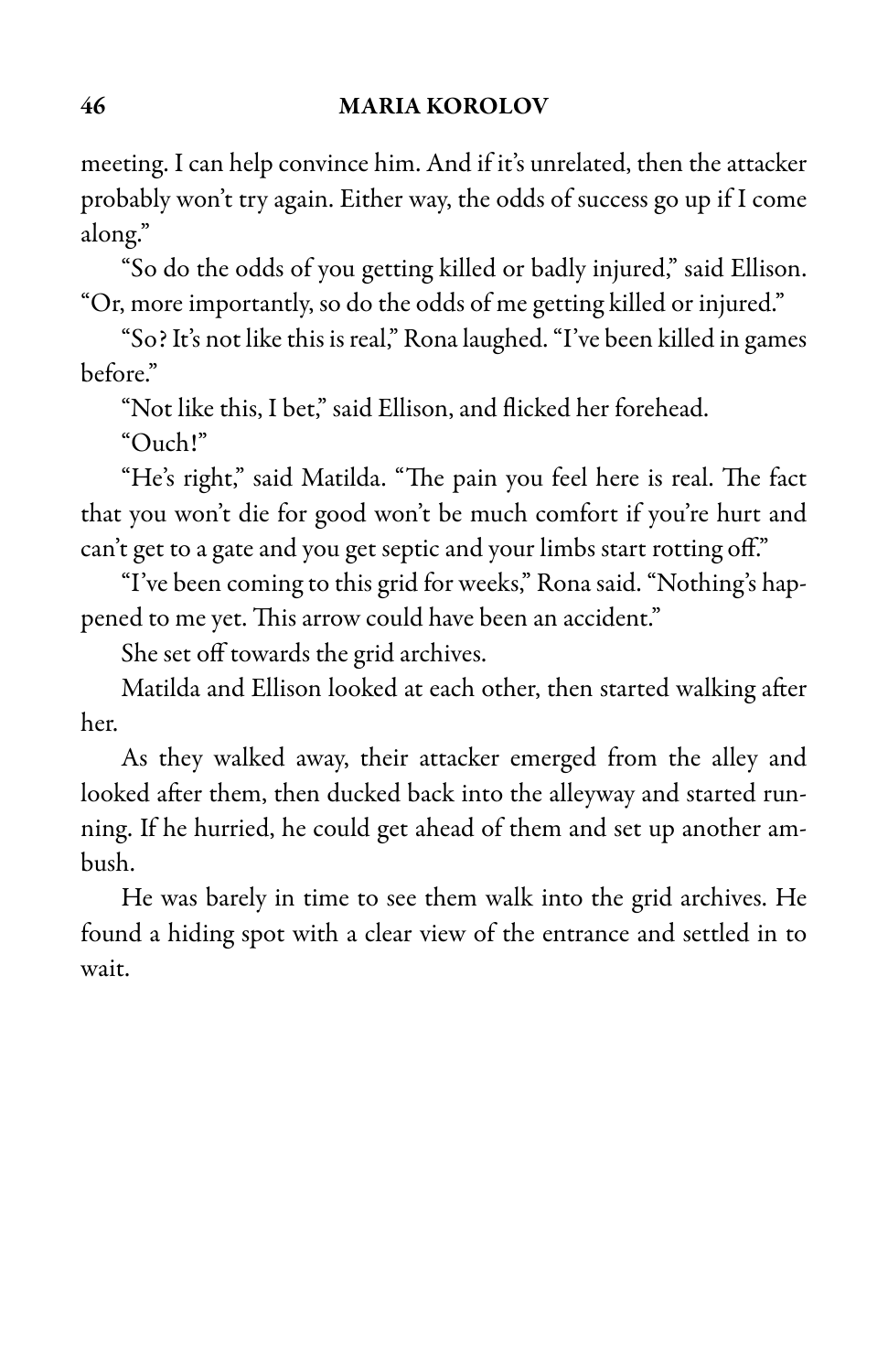

The grid archives looked like many of the other buildings in the center of Krim—large, imposing, and made of heavy stone. It was creter of Krim—large, imposing, and made of heavy stone. It was created by the virtual designers when the grid was first founded, based on a generic Tudor church template.

Inside, the main hall was filled with desks piled with stacks of books, showing signs that people had recently been working there. Along the walls, there were shelves with more books and displays filled with objects of historic significance. Ellison headed straight to the reception desk.

"Well, hello there!" he told the woman sitting behind the desk, painstakingly writing a letter with a quill pen.

She jerked her hand in surprise and spilled a drop of ink on the paper which she immediately blotted up.

"Practicing your penmanship?"

"Actually, yes," she said. "I'm learning calligraphy."

"Can I see?"

She lifted the page up for him to look at.

"That is really elegant," he said and smiled at her. "It suits you."

"Thank you." She showed him another page. "I'm answering a historical information request from a grid resident. This is how they usually write."

The questioner's lettering was large and blocky, done with a pencil almost thick enough to be a crayon.

"It looks like it was written by a child," said Ellison.

"So, anyway, that's what I do," said the woman. "I answer questions about the grid."

"And you get the mail," Ellison added. "I saw you earlier today, just past noon."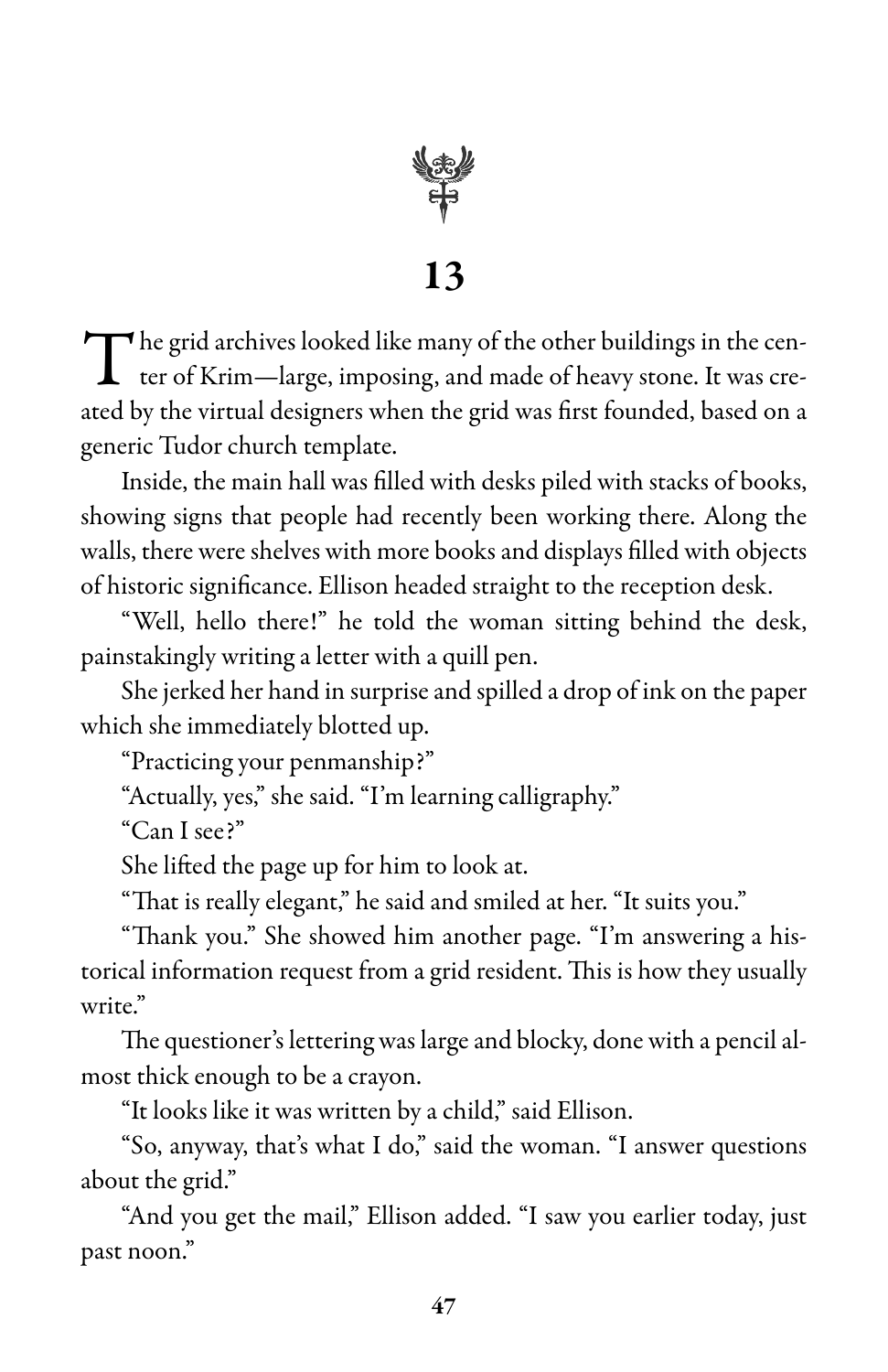She nodded. "Yes, we get quite a bit of correspondence. If you want to find out about something on Krim, you can't just look it up online. You either have to come here personally or send a letter. We have both ancient history archives here, both books and artifacts, and modern history."

"Isn't the grid just ten years old?"

"Twelve. Anything older than that is ancient history. After that, we have a full collection of grid newspapers, magazines, newsletters, leaflets, and other publications."

She pointed to the periodicals room.

"Anyone write you recently asking about events from the early days of the grid?"

"No," she said. "Mostly we get questions from treasure hunters looking for clues about the locations of ancient temples or major historical battles."

"What about people who come here in person? Any regulars who hang out reading the newspapers?"

"Mostly we get people who died, or were gone from the grid for some other reason, and come back to catch up on what they missed," she said. "But I don't really know what people are looking at unless they leave the periodicals on the tables. That's what they're supposed to do, to keep them from getting out of order, but the regulars usually reshelve them themselves."

"Could we get the names of those regulars?"

"I'm sorry, but you'll need to talk to Valerie Kingston, our director, about anything like that. I can't violate our patrons' privacy like that."

Rona stepped in.

"Actually, that's who we're here to see," she said. "Could you tell her that Rona Mills-Mills-Mills from Lifeworks is here to see her?"

"Sure"

The receptionist turned to the side and tugged on a cord. They heard a bell ring upstairs. They looked up and saw a woman peer down through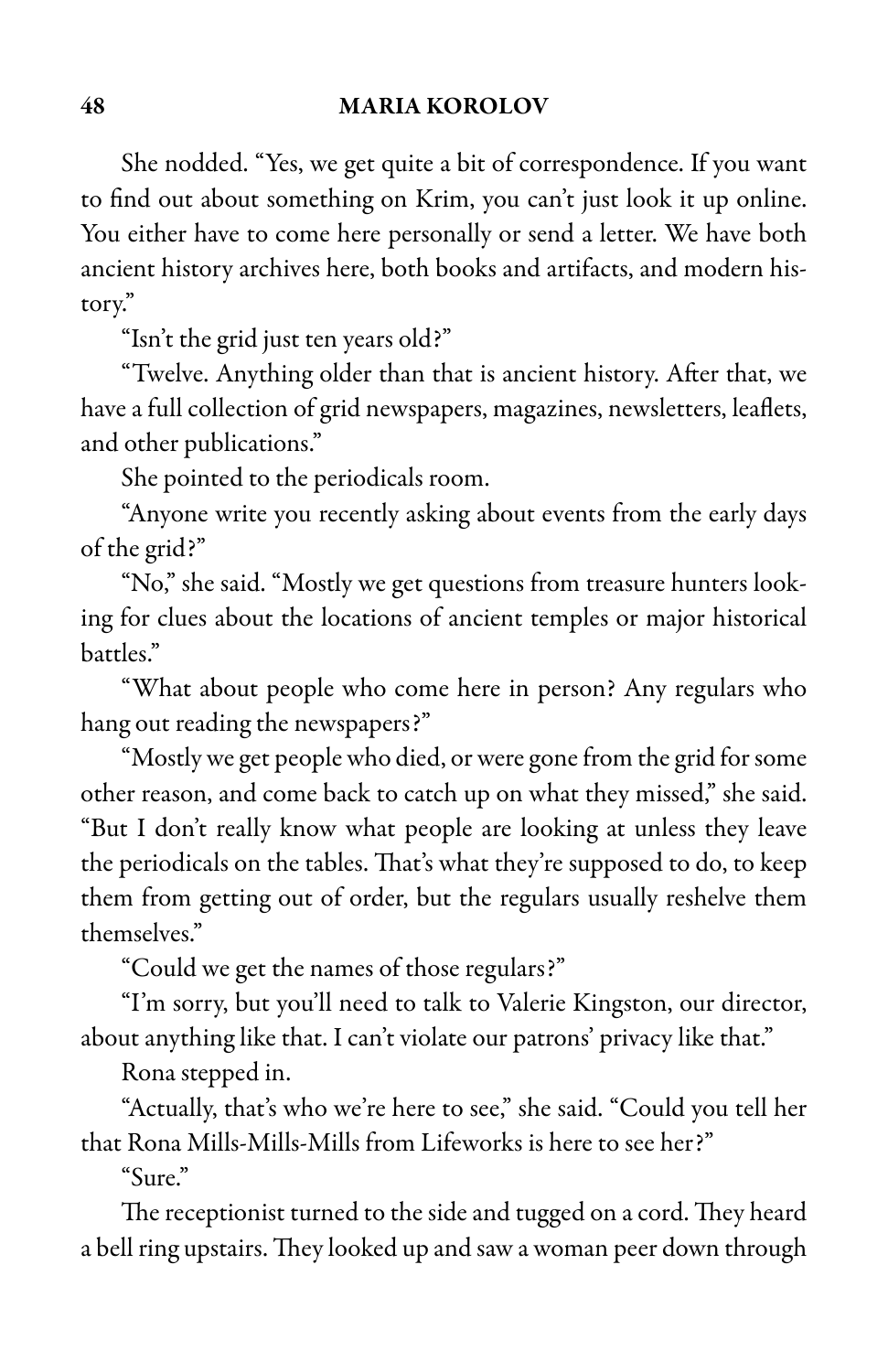a stained glass window. She waved, then a few seconds later appeared at the top of the stairs.

"What is it, Sarah?" Valerie Kingston yelled down the stairs.

"Some people from Lifeworks here to see you," Sarah yelled back up. "Send them up!"

Matilda stayed behind, chatting with the guards while the receptionist picked up a small stack of envelopes and showed Rona and Ellison the way.

Valerie Kingston, the grid's archivist, looked like she would have made an excellent queen. She led them into her office, where she sat down at a desk next to the glass wall overlooking the main research area.

"Hello, Dr. Mill-Mills-Mills," she said. "Are you here about the gala? Have you heard that Elea Carlyle is holding it in Krim Castle?"

"I heard, but we're here about something else," said Rona.

"Can you believe that they let her buy it?" Valerie asked. "She's basically a noob. I didn't even know the castle was up for auction."

"How expensive is this castle?" asked Ellison.

"Very," said Valerie. "It's the most prestigious address on the grid. But it's not as expensive as it's going to get if Lifeworks expands its presence here. If that happens, land prices will really go through the roof."

"So it's not something that someone would buy on a whim?"

"Oh, no," said Valerie. "And I get the feeling that Elea Carlyle plans to be on the grid for a long time. For the life of me, I can't imagine why."

"Me neither," said Ellison. "I think I might want to look into that."

"Please do," said Valerie. "And if there's anything you need from me, just let me know."

She turned to Rona.

"I was supposed to be the queen, and live in that very castle," she said. "I could just kill that woman."

"Well, please wait until after the fundraiser," Rona said, laughing. "We need her help."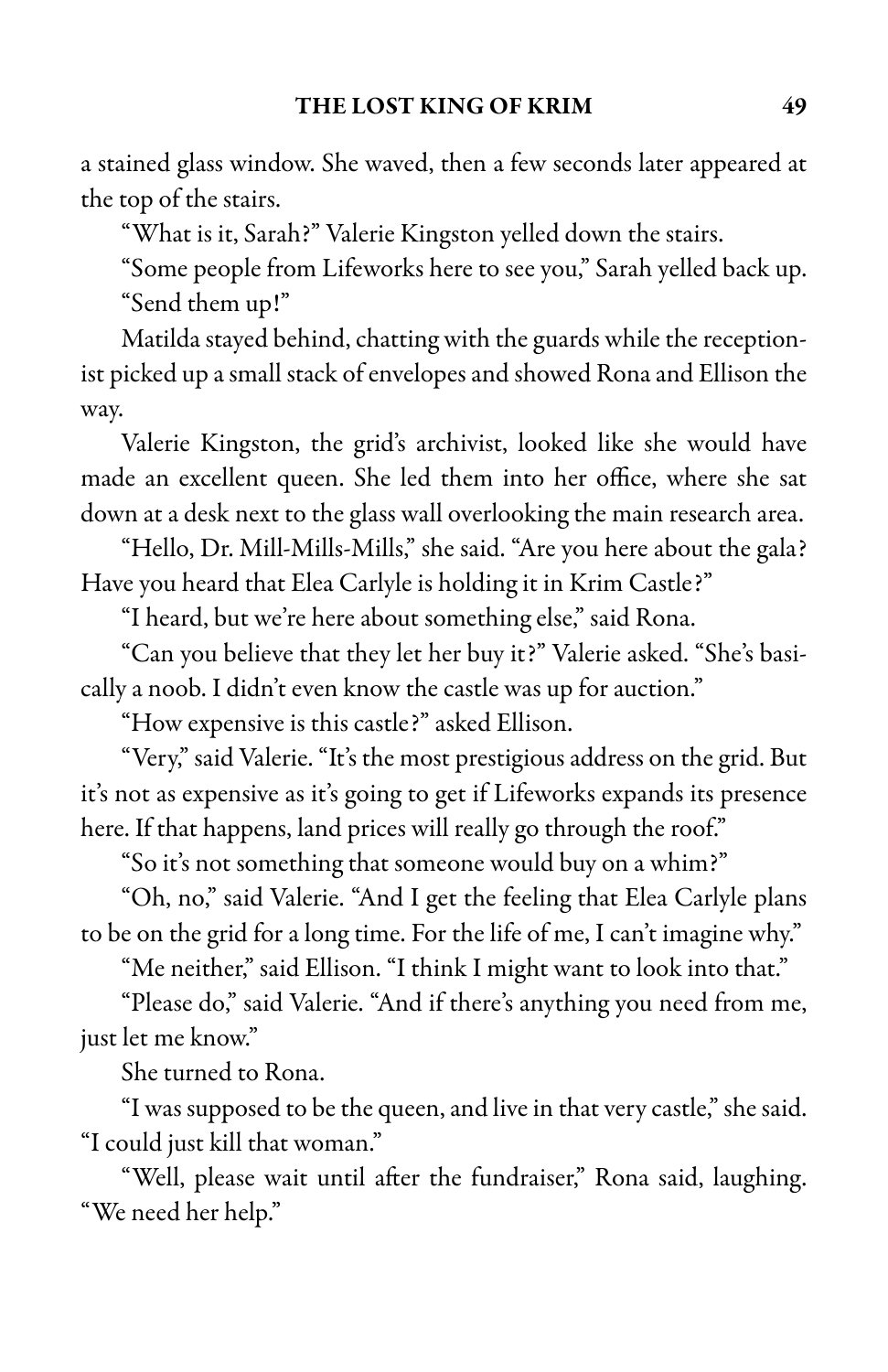"I wasn't joking," said Valerie. She gathered her period-appropriate skirts and sat down with a huff. "I know people who know people who can get things done."

"You are a woman after my own heart," said Ellison. "Kill away. But speaking of wanting to kill people, have heard anything from your ex, Tupper Taylor?"

"No," said Valerie. "He knows better than to show up here, after what he did to me."

She pursed her lips. "I spent years rebuilding my reputation after that scandal. I hope he's sitting in a deep pit somewhere."

"We heard he's working on a book," said Ellison. "A book about the early history of the grid." He glanced down at the displays of historic artifacts. "Or, should I say, the recent history of the grid. Do you have any historic materials that are... say... more current and actual, as opposed to old and completely made up?"

"All our historic artifacts are real and authenticated," said Valerie.

"Yes, yes," said Ellison, and made a hurrying up motion with his hand. "We heard that already."

"But we do have modern records as well," she added. "We have a full archive of all the AviNewz newspapers, as well as many other publications and magazines. We've got the InWorld Review, and the OutWorld Messenger, and the Revolutionary Spirit. Sarah can take you to that section."

"So Tupper hasn't been in touch?" asked Rona. Valerie shook her head.

Rona leaned forward slightly and looked at Valerie's face. "Maybe you know of some of his old friends? It could help us find him."

"Well, I know he used to be close to Quimby," said Valerie. "Quimby Plummer. He owns the Barley Mow Inn on Leadenhall Street. They might still be friends. I'm not in touch though... we move in different circles."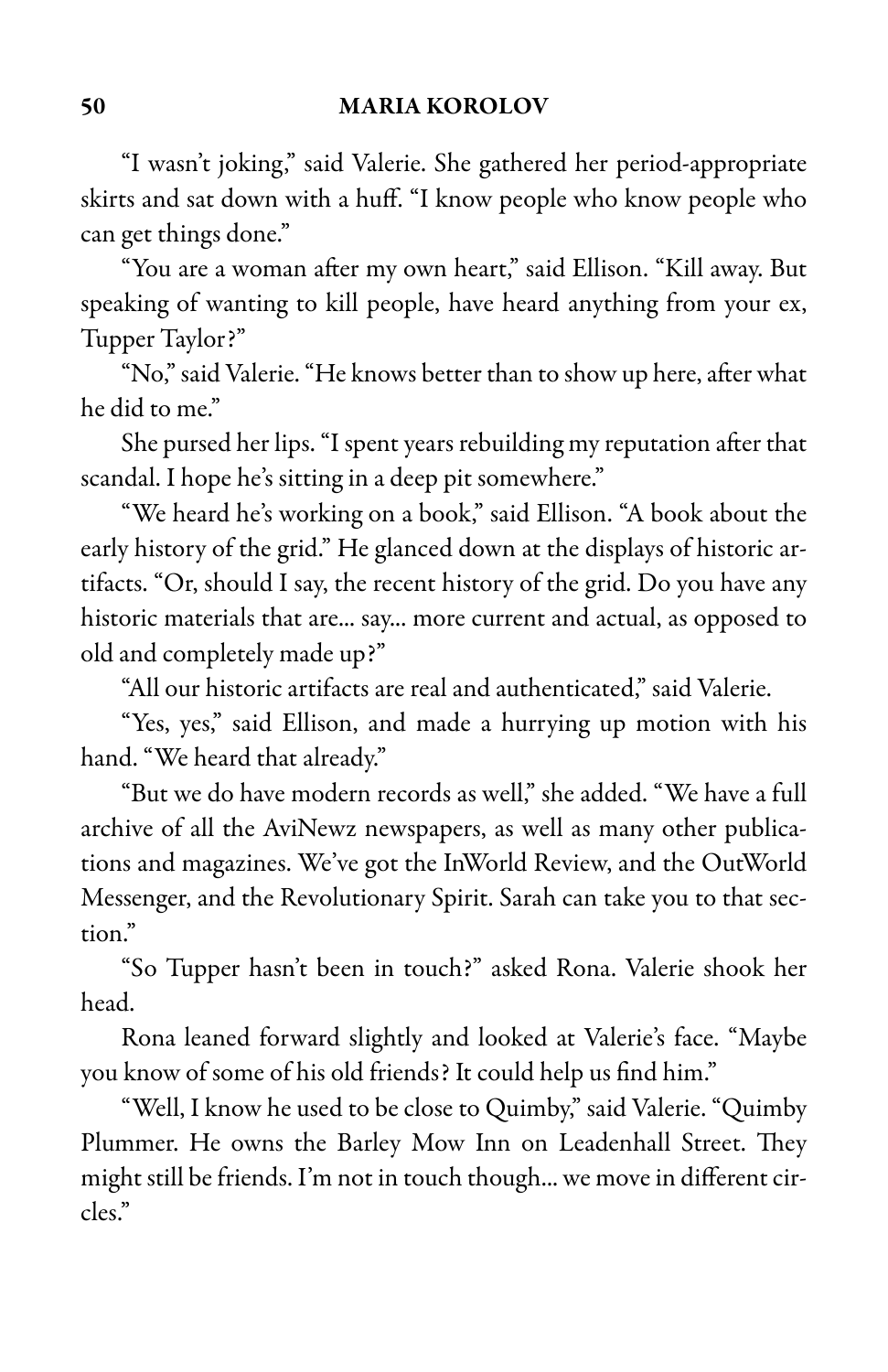"Blazes," said Ellison, looking down at his aching feet. "I was just there this morning."

"How about researchers?" said Rona. "Any of them looking at modern records?"

"I think they're mostly adventurers, looking uplost kingdoms. Sarah, can you think of anyone?"

Sarah shook her head.

"Tupper may have changed his appearance," added Ellison.

"I'm sure I'd recognize him no matter what he looked like," said Valerie. "And I'm absolutely certain he's never been here. At least, not while I was around."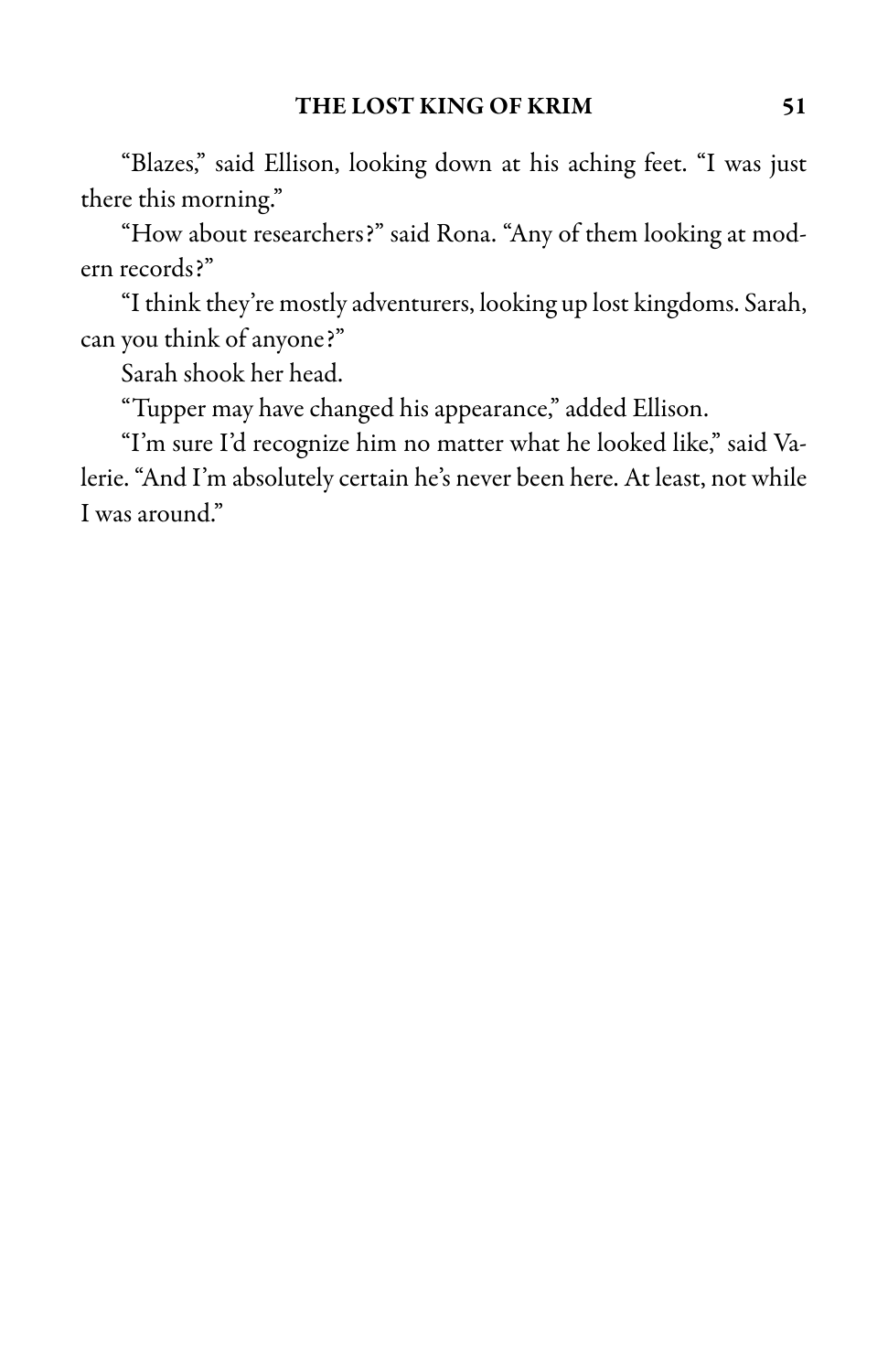

 $\bf{M}$  atilda left the building while Rona and Ellison were still upstairs talking with Valerie Kingston. talking with Valerie Kingston.

She looked around and thought about where she would hide if she wanted to shoot someone coming out of the building. Then she headed straight for the curio shop across the street. The attacker saw her coming and ran out the back door.

By the time Matilda got to the back of the shop and into the alley, he was gone again.

"Well, at least I know what he looks like," she said and walked back to the archives.

"Well, it wasn't a random attack," she told Ellison and Rona when they finally left the building and joined her. "The guy was waiting across the street for you. I scared him off, but he might be back again."

"Was it Tupper?"

"I don't know," said Matilda. "I don't know what Tupper looks like now. But I think it was just a hired thug."

"We'll try to be careful," said Rona. "Now we have to go to the Barley Mow Inn."

"Again?" asked Matilda. "We were just there this morning."

"Apparently, we need to have a conversation with Quimby Plummer, proprietor of that fine establishment and, allegedly, Tupper's best friend," said Ellison. "Rona here will dazzle him with her charm, I'll disarm him with my wit, and we'll get the story out of him in no time, find Tupper, and then I can leave this grid for good."

Matilda kept an eye out for the would-be assassin as they walked back to the inn but saw no sign of him. She may have scared him away for good, she thought, or he might have just gone for reinforcements. When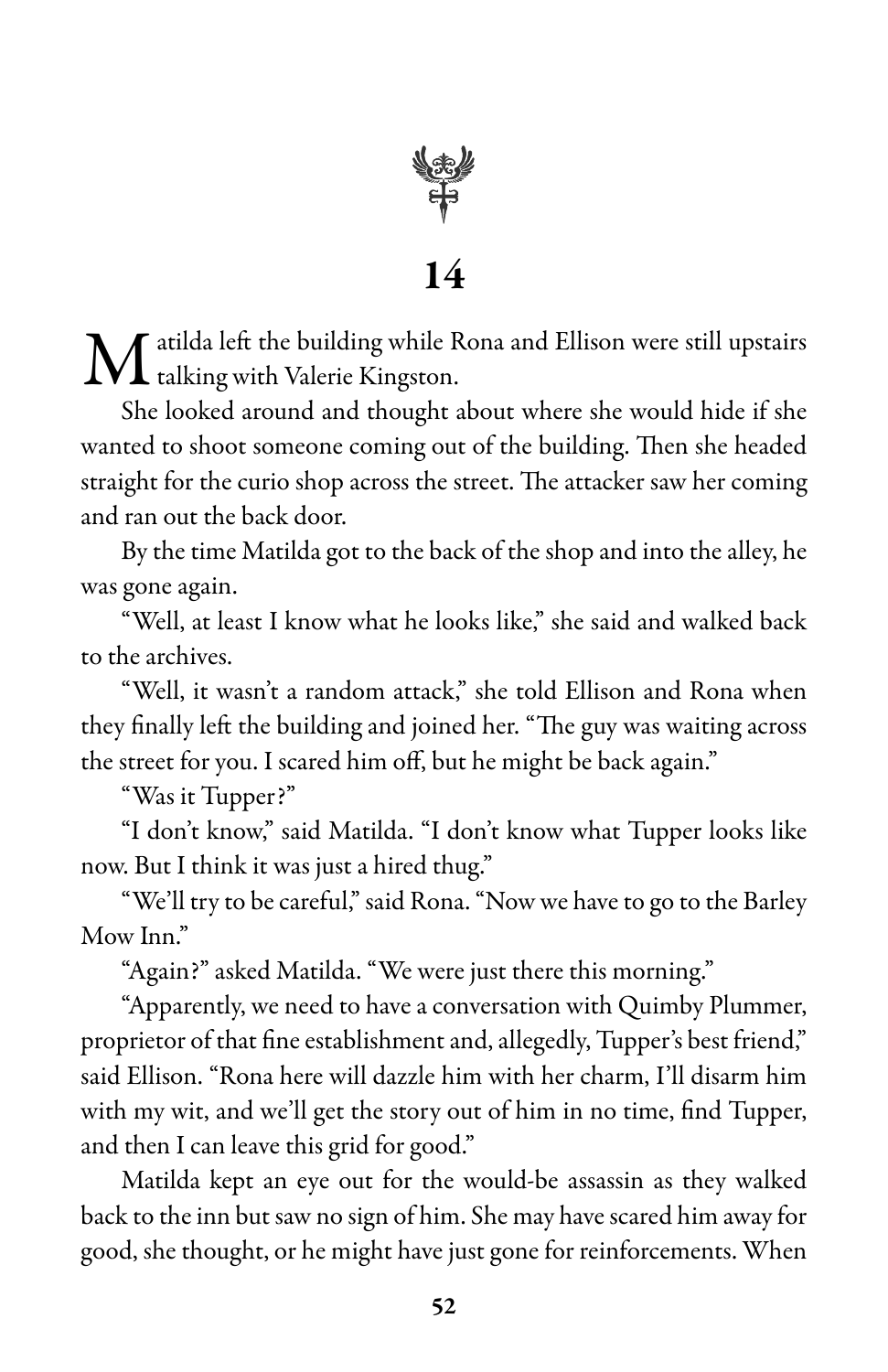they got to the Barley Mow, Matilda ushered them inside, then waited by the entrance, hoping to spot the attacker again.

Ellison and Rona found the inn's proprietor behind the bar, serving drinks during the dinner rush. Quimby denied that he'd seen Tupper or heard from him or knew where he was. Ellison believed them.

"So, another dead end," Rona said.

She agreed to have a small snack before she went back to the gate, joining Ellison at a table by the window where he could watch people walk by outside. Jeff the bartender came to take their order.

"Sorry, it's hectic tonight," he said. "We lost another server. It's almost impossible to keep employees on this grid."

"That's a shame," said Ellison. "If I stick around this labor shortage is going to be a problem."

"Yes, a lot of businesses are hurting," said Jeff.

"No, I mean for me," said Ellison. "I expect to have a certain standard of living."

"Then let's find Tupper and get him to show up and vote," said Rona.

Ellison snapped his fingers. "Tell me, Mr. Bartender," said Ellison, "If you wanted to find someone trying to stay hidden on Krim, where would you look?"

"I'd stay right here, in this bar," said Jeff. "Eventually, everyone stops by for a beer."

"What an excellent idea!" said Ellison. "Now I know what I'll be doing tonight—making the rounds of the grid's drinking establishments! Business and pleasure."

Jeff left with their orders.

"What I don't understand is why Tupper is still on the grid," Rona said. "Why doesn't he move on with his life?"

"Clearly, he has unfinished business," said Ellison. "I think Tupper is holding a very well deserved grudge against most of the major players on this grid. Any of them could be trying to do him in. It makes sense that he's keeping his head down until he's ready to act."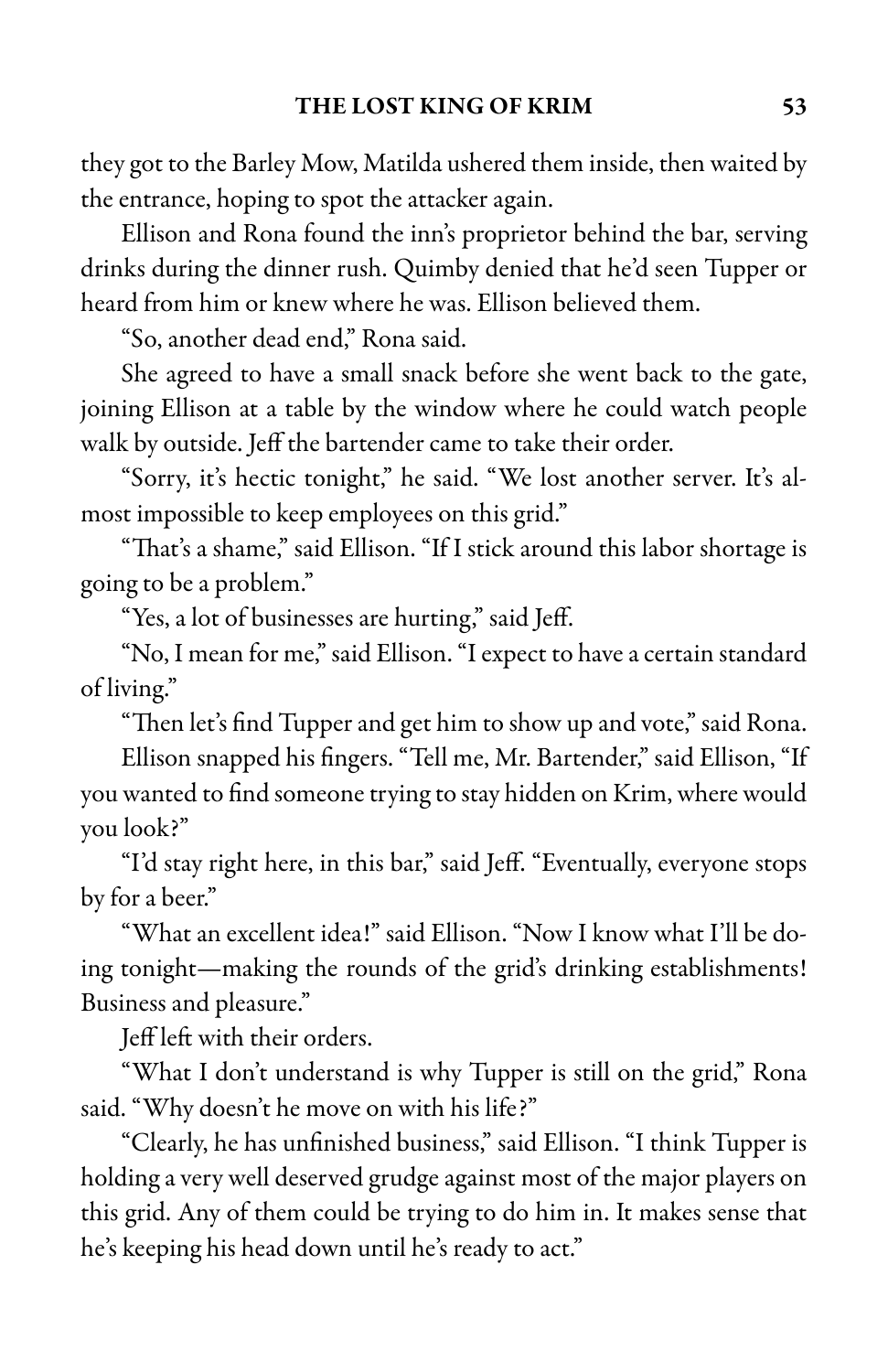"But what does he think he's going to do?" asked Rona. "Publish a book? Who cares? If he tries to distribute it off-world he'll be in violation of the spoiler laws. And if he gets it printed here on Krim, so what? A couple of dozen people will read it, if even that."

"If it's bad enough, it might get Lifeworks to pull out."

"But he's part owner of the grid. He'll lose money if that happens."

"Maybe revenge is more important to him than money," said Ellison. "Sometimes, in order to be able to move on, you have to settle scores. Say there's a woman who completely destroyed my life. I might want to find out what she was up to, find a way to spoil those plans. Expose her for who she really is."

"What makes you think that Tupper blames Valerie for destroying his life?"

"Valerie? The archivist? Yes, I guess she could have been responsible. She may have been behind the slave ring, set Tupper up to take the fall, destroyed his reputation. Ruined him financially."

"So who tried to have us killed this afternoon?" asked Rona. "Matilda said it wasn't random. Was it Tupper?"

"I think it was Elea Carlyne," said Ellison. "Of all the people we talked to this morning, she's the one who's the most likely to have someone killed."

"That's ridiculous," said Rona. "She's been amazingly helpful. Half the funding for my department's research projects comes from her foundation."

Ellison waved his hand. "That doesn't mean anything. She's just trying to whitewash her brand."

"She's trying to make things right," Rona insisted. "You don't understand what it's like to be living with such a horrible mistake. You wake up every morning, knowing that all those people are gone, all those families are devastated. Just because you bet on the wrong technology. Weren't careful enough to spot the warning signs."

Ellison scoffed. "She doesn't care about any of that."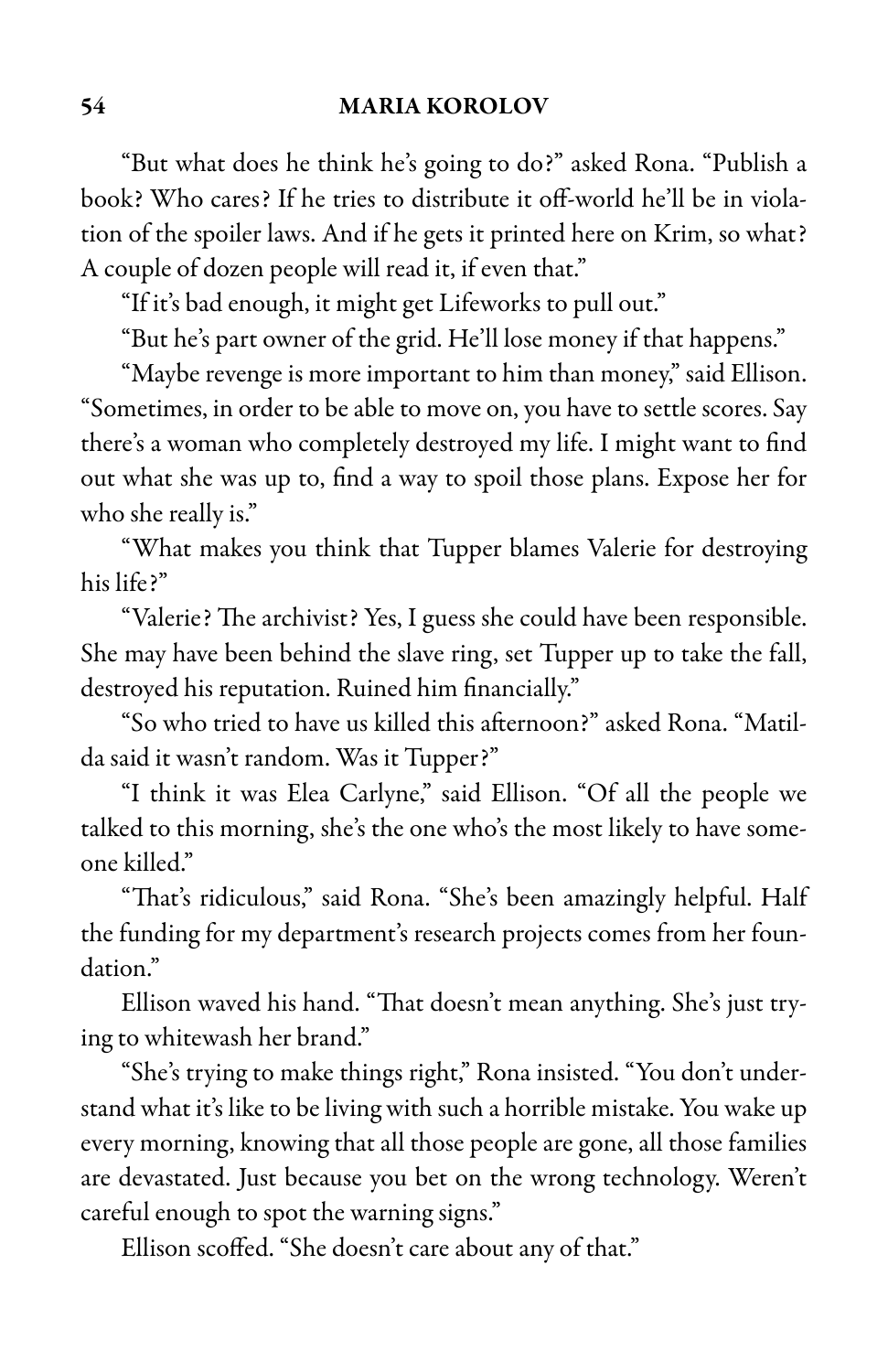"Of course she cares! She almost committed suicide. She's been in therapy, dealing with the grief and the guilt. I've heard her talk about it in interviews. She's been amazingly brave, sharing her struggle."

"Don't you blame her for destroying your career?"

"No, of course not," said Rona. "My decisions were my own. I signed off on the project. Lifeworks went with her technology, even though it had problems, because I didn't do my due diligence."

"You fell for her scam then, and you're falling for it now," said Ellison. "Everyone always does. She goes around, destroying people's lives, but people keep giving her second chances."

Rona shook her head. "You don't know that."

"I do, I know people. I understand what they want. I know who they are."

"You didn't even spot Tupper when he walked right past you at the post office," said Rona. "Matilda said you weren't even paying attention. She said you were drinking and ogling wenches."

"Well, of course, I was drinking," said Ellison. "This is Krim. I have to drink just to be able to tolerate this place. But I was paying attention—I saw Sarah, didn't I?"

"Who?"

"The receptionist from the grid archives."

"You're right," said Rona. "She was at the post office." Rona tapped her chin. "And there was a giant stack of mail at her desk," she added. "Maybe Tupper talked her into picking up his mail. I think we should go back to the archives again."

"Why?" asked Ellison. "I assure you, neither of those two women is hiding Tupper. I know this for a complete certainty. It would be a total waste of time. But if you want to go back and sitand read old newspapers on the off chance that Tupper will drop by, be my guest."

"Maybe they don't know it's him," said Rona. "Look, there are three things that we know about Tupper. He used to be in love with Valerie.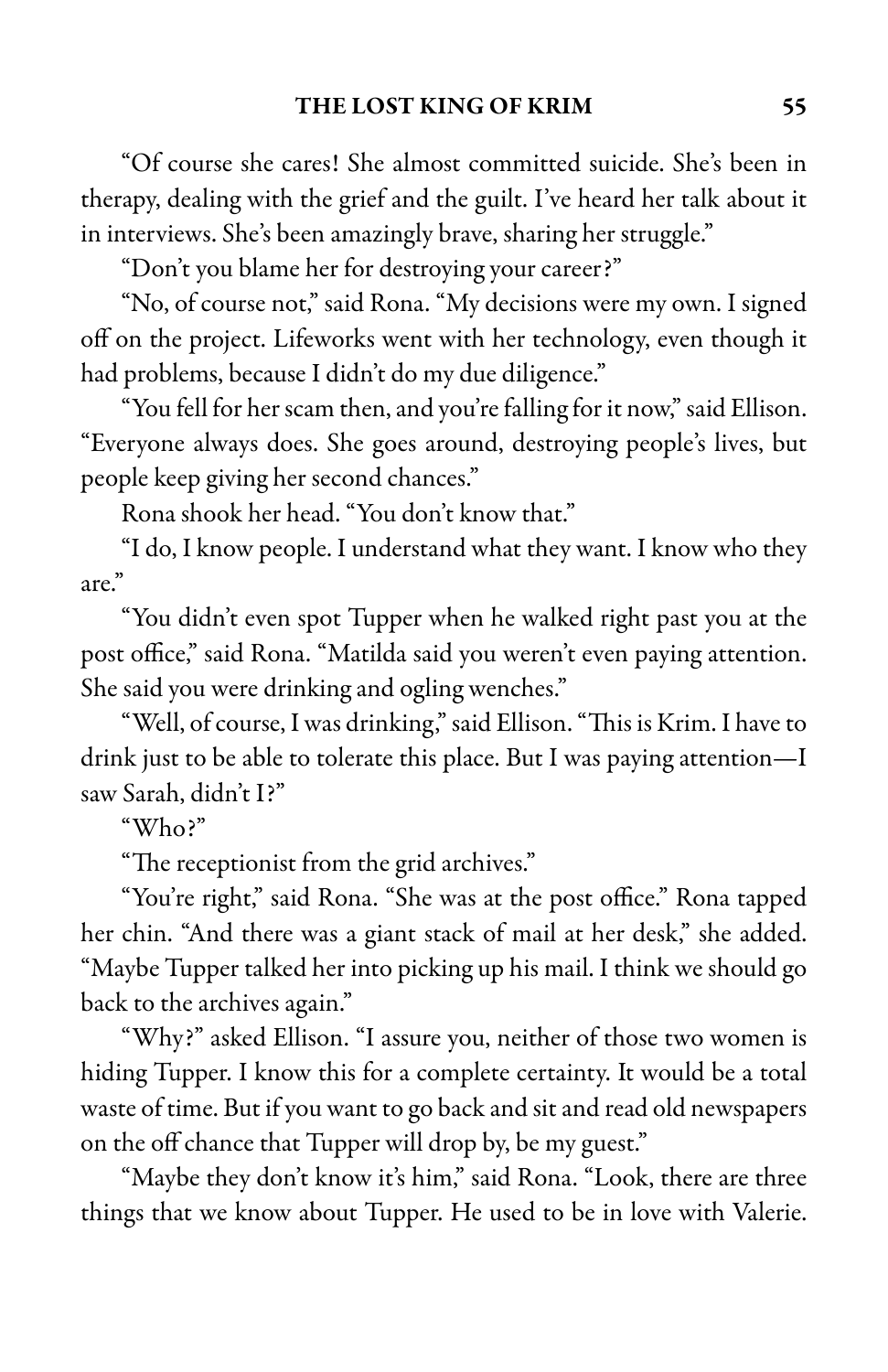He is trying to investigate the early history of the grid. And he got his mail today. Each of those things points back to the archive."

"I've got a long night of pub crawling planned, which I think is much more likely to be productive," he said.

"Humor me," she said.

"What good is it possibly going to do?"

"Because you're going to ask Sarah the one question that you forgot to ask earlier."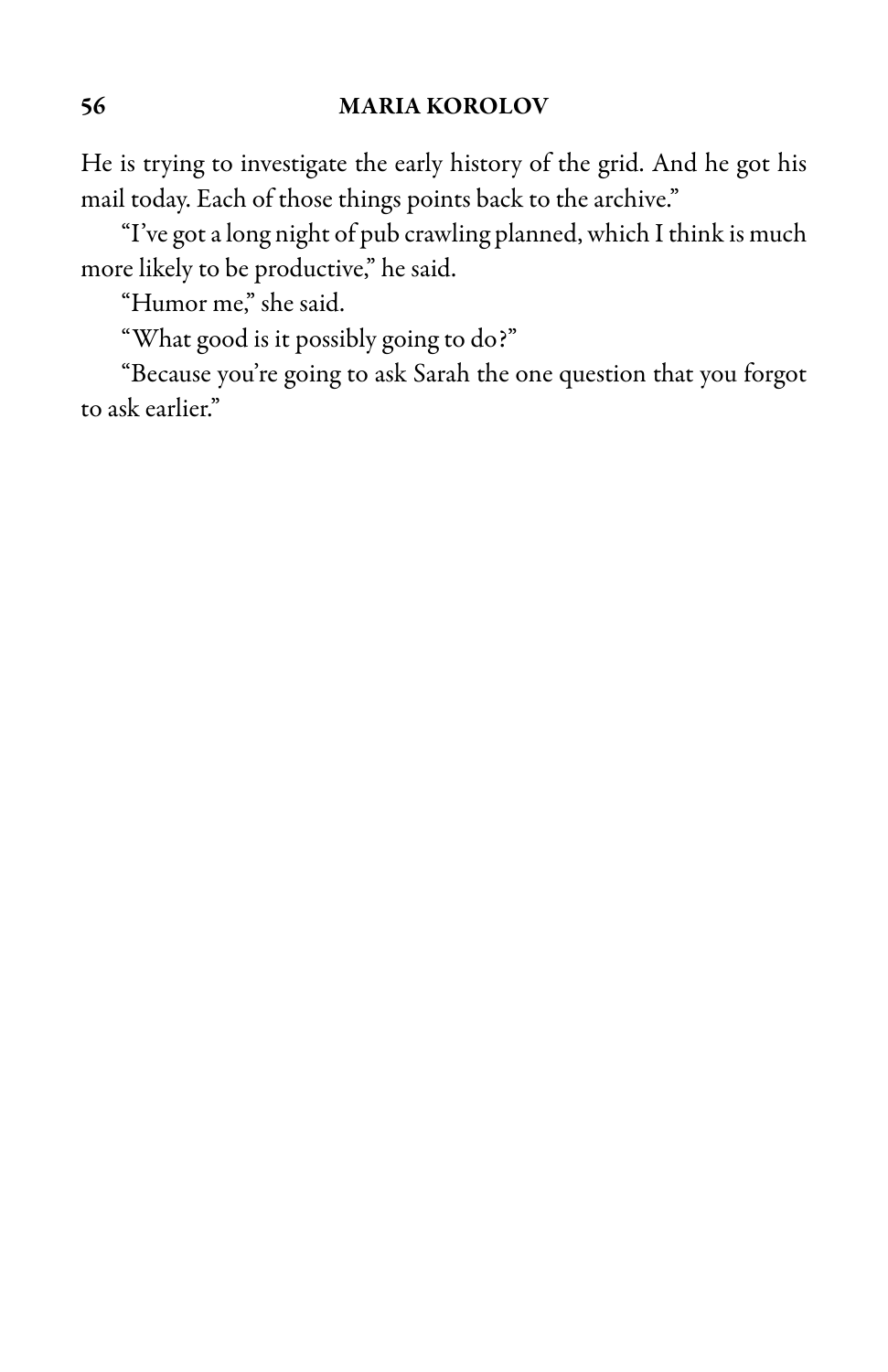

S arah was still at her desk at the archives. Valerie was upstairs in her office, packing up for the day. She saw Rona and Ellison walk in and arah was still at her desk at the archives. Valerie was upstairs in her waved down at them.

At the reception desk, Sarah asked if they needed anything else. "But we're closing in half an hour," she added.

"That's okay, I just have one more question," said Ellison. "I forgot to ask you when I was here earlier."

He glanced at Rona, nodding his thanks, then back at Sarah.

"Did you collect mail for box 442 earlier today?" he asked.

"Of course, I check it every day, it's for one of our regulars. But I can't tell you who." She glanced at someone behind them, then quickly looked back at Ellison.

Ellison looked around and saw an old man with a cane hobbling to the exit.

"Why can't you tell us?" asked Rona, as Ellison turned and began walking after the old man.

"Our patrons have a right to their privacy," said Sarah.

Ellison caught up to the man he was chasing and tapped him on the shoulder.

"Tupper Taylor, I presume?" he said. We've been looking all over for you."

Tupper spun around, looking panicked, then turned to the exit.

But Matilda was in the way, standing at the door with her arms folded.

"That's definitely him," said Ellison,and reached into his jacket. "Mr. Tupper Taylor, you've been served." He took out a thick waxed envelope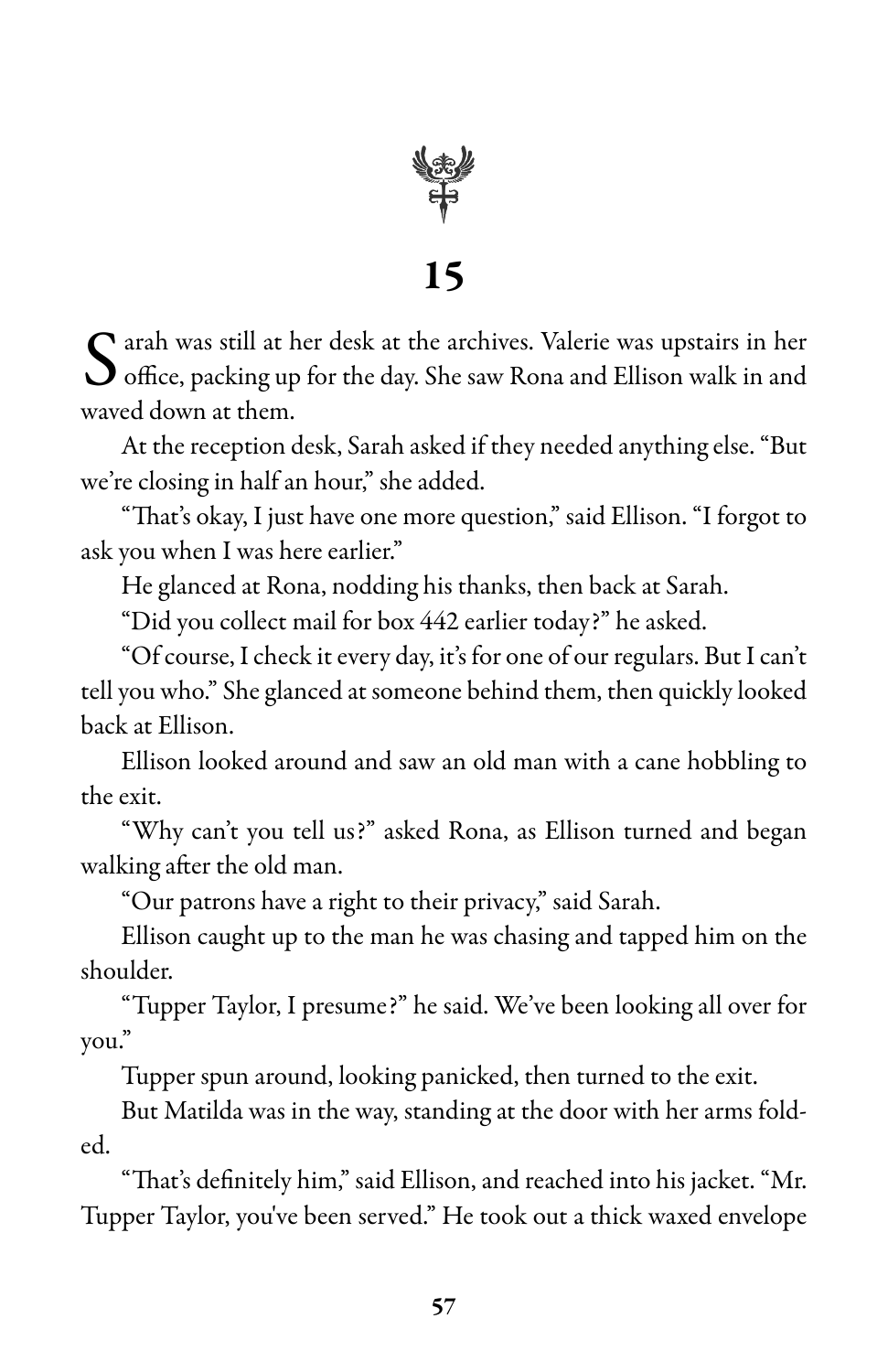and tucked it into the man's belt. "I mean, you've got mail. Well, more mail"

Then he stepped to the side and gestured to Rona.

"My work here is done. Doctor, he's all yours."

"I'm sorry if we scared you," said Rona. "I'm with Lifeworks Revival. But we just wanted to tell you that we're hoping that you will be able to make it to the grid's board meeting next week. It's a critical vote, and vitally important to the future of the grid."

"Well..." said Tupper.

"I know you care about the grid," said Rona. "But membership is dropping and the infrastructure is out of date. However, it's perfect for what we want to do. We're hoping to bring a lot of new people to the grid, both returnees and their family members, and it would mean a lot for the grid's economy."

Tupper shook his head. "I don't know..."

"You don't have to decide now," she said. "Please, just come to the meeting and hear us out. That's all we're hoping for."

"It's not that I'm opposed," said Tupper. "It's just that I'm at a critical point in my work. I don't want any interruptions. And I haven't been to a board meeting in years. I don't need the drama right now."

"Please?"

Tupper wavered.

"Fine," he finally said. "You guys are better than the Nazis, anyway."

"What Nazis?" she asked.

"The humanists who are trying to buy up the grid," he said. "They keep sending me offers. Say they want to keep the grid safe for real people. But what they really mean is that they don't want AIs, they don't want anyone born online, and they don't want any returnees. Who are they to decide who's human or not?"

"I'm really grateful," she told Tupper. "This really means a lot to us and to the families we're helping. There aren't a lot of grids out there like Krim."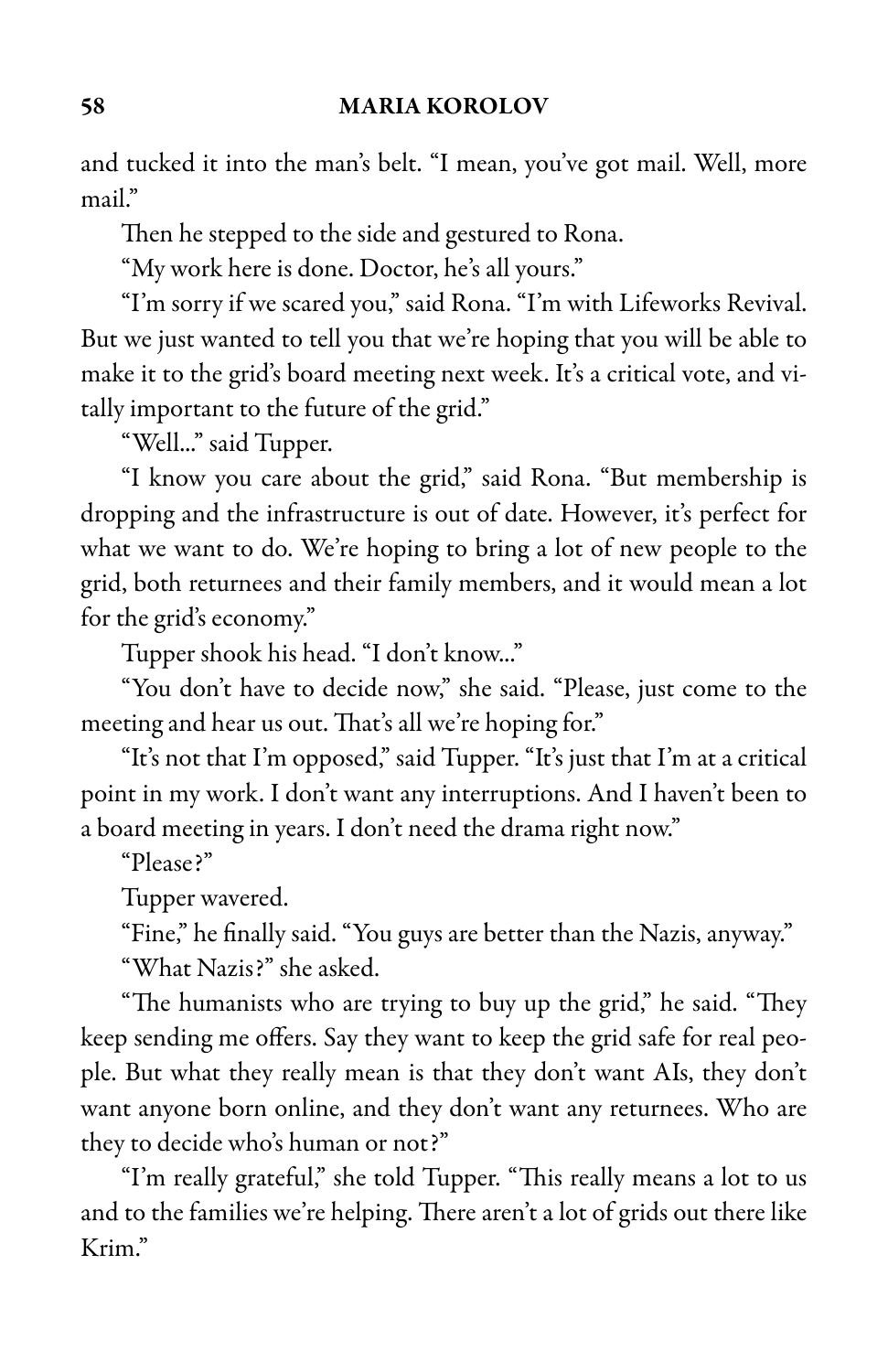"Isn't the good doctor terribly convincing?" asked Ellison. "Inspirational, really." He smirked at Rona.

Then he turned to Tupper, took him by the arm and led him towards the door."But what I'm really interested in is this scandal of yours. Was it really juicy? I want to hear all about it! Come on, I'll buy you some tea."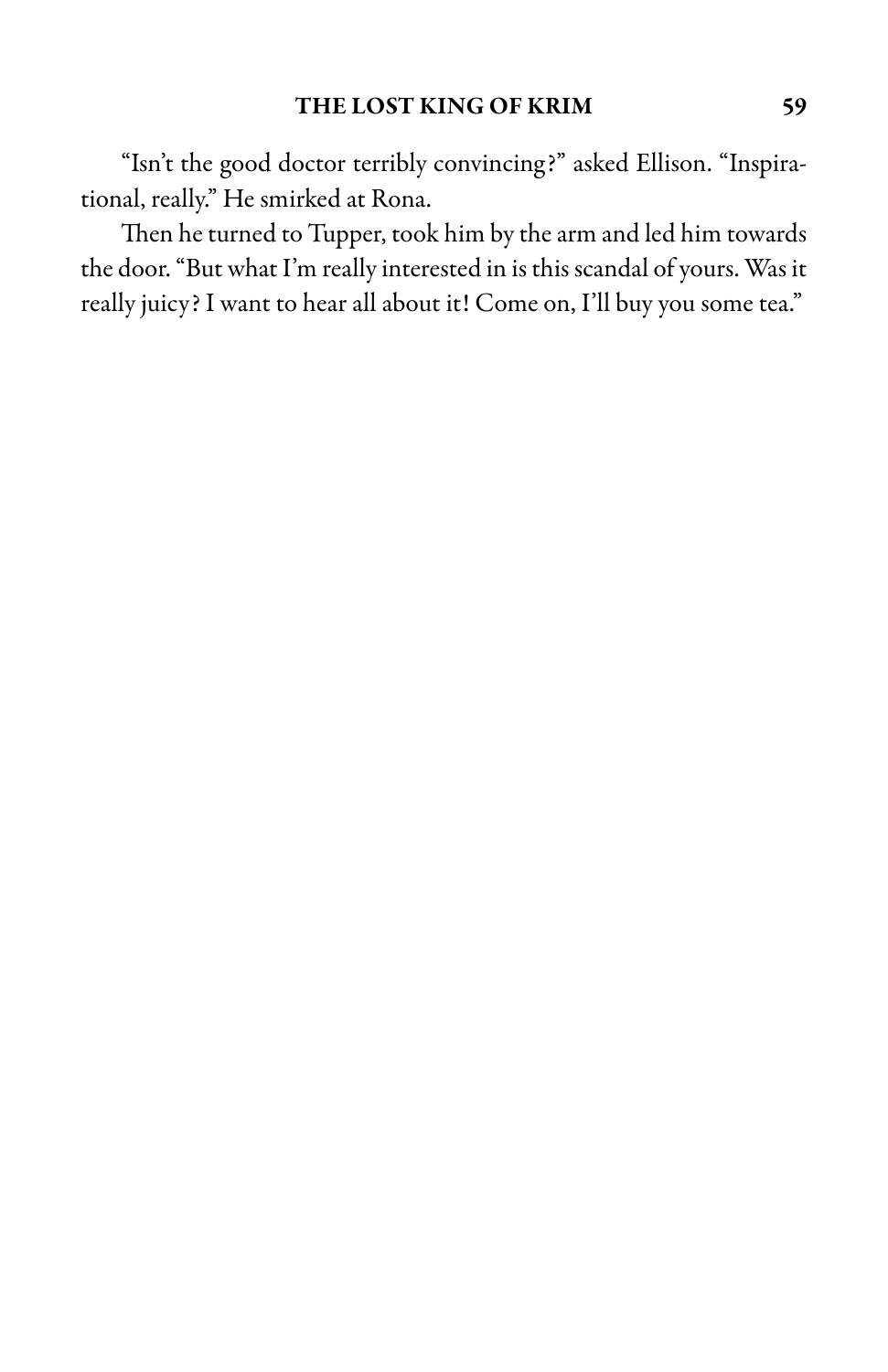

"No, no, I really must be getting home," Tupper said, standing in **t** the street outside the archives. "There are people looking for me. Besides you, that is. I don't want them to see us together. There are a lot of groups working against me." He glanced around. "The grid admins are in on it."

"If the admins were in on it, they'd have found you already," said Matilda.

"Would you like us to walk you home?" asked Rona. "Or we could get you a ride."

Tupper shook his head.

"He doesn't want us to know where helives," Ellison explained."And who can blame him?"

"He's right, I don't," said Tupper. "I really don't know you people. You seem trustworthy, but I've made that mistake before."

"One more question before you go,"asked Ellison."Why are you still on Krim? You've got the whole metaverse out there to enjoy. You could be doing anything you want."

"If I leave it means they've won," said Tupper. "They beat me. But I still have a chance to expose them, and all the answers are here, on Krim. It's my mission."

"Well, that was dramatic," said Ellison, as they watched Tupper walk away.

Once Tupper was out of earshot, Rona turned to Matilda.

"Do you think you should follow him, find out where he lives?" she said. "I want to make sure that he's safe, and that he makes it to the meeting okay, but it's totally up to you. I don't want to push."

"Sure," said Matilda. "I'll send you the bill."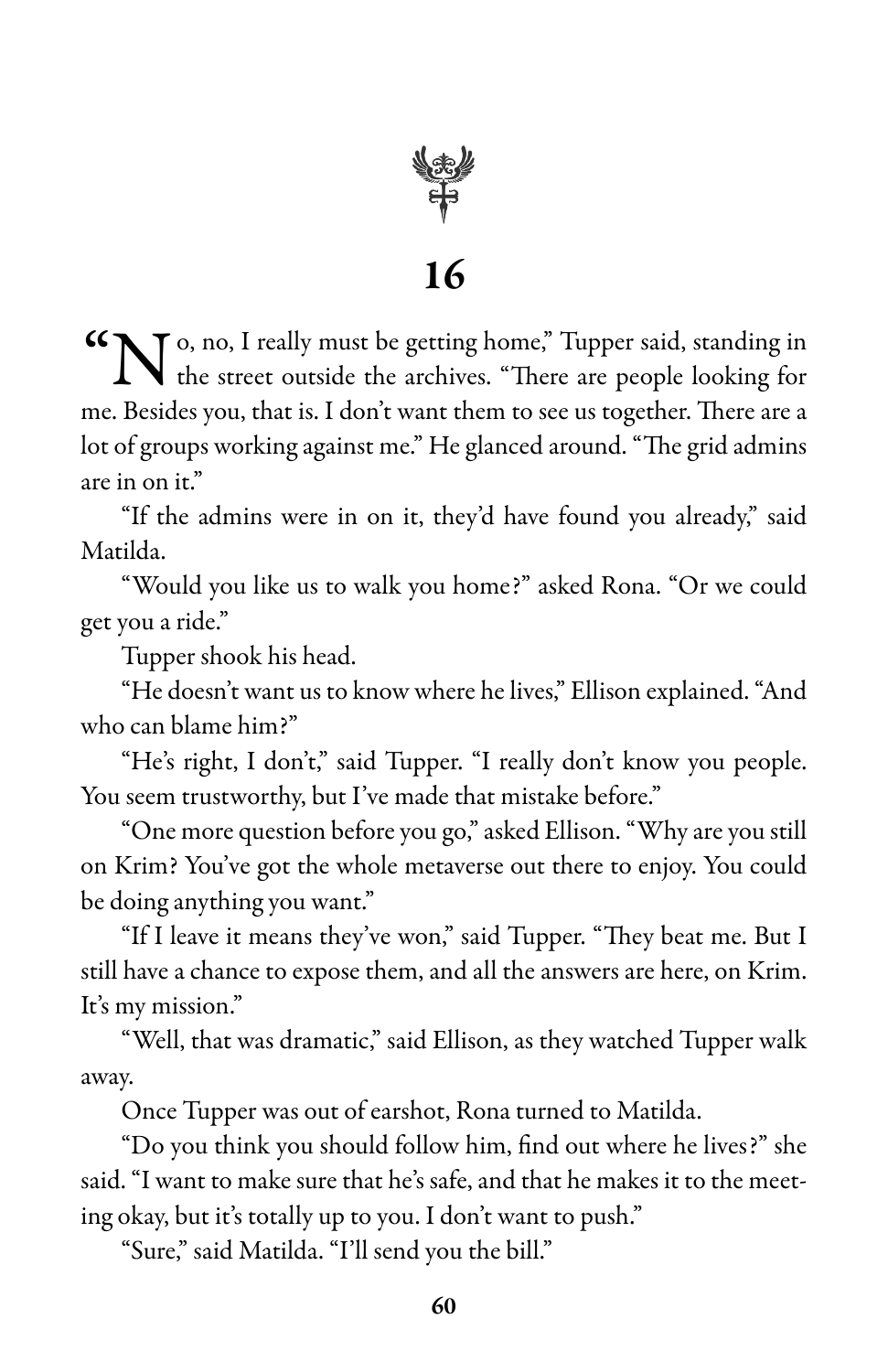Matilda waited for Tupper to get further away, before following him. Rona and Ellison watched Tupper hobble slowly down the street.

"Well, my work is done," Ellison said. "I've got places to go, people to do." He smelled himself. "Try to get this hellish stench off of me."

A Hansom cab pulled up in front of them. The door opened.

"And speaking of hell..." said Ellison.

Elea Carlyle climbed out of the cab.

"Oh, hello!" said Elea. "Rona, Ellison." She looked at Tupper, walking away. "Is that him, or a false alarm?"

"It's him," said Ellison.

Suddenly, they heard a loud yell from the direction where Tupper went.

"Hey, let him go!" yelled a woman.

"That's Matilda," said Rona. "Something happened to Tupper." She ran after them, elbowing other pedestrians out of the way.

"Did you give him my letter?" Elea asked Ellison, in a low voice.

"Yes, he has it," Ellison said. Helooked in the direction Tupper went. "But I don't know if he's going to get a chance to read it."

"Well, if they kill him, I can easily contact him off-world," said Elea, waving a hand in dismissal. "It's fine, either way."

"Why do you care about the vote so much, anyway?" he asked her. "What's your plan here?"

"Oh, don't be silly," Elea said, slapping Ellison lightly on the shoulder. "I don't care about the vote. I care about his shares. I plan to make him an offer he can't refuse."

"What? You're going to threaten to kill him?"

"No, of course not," she laughed. "I'm going to offer him a very large amount of money."

"You do know that he can't sell them? He's still in the lockout period."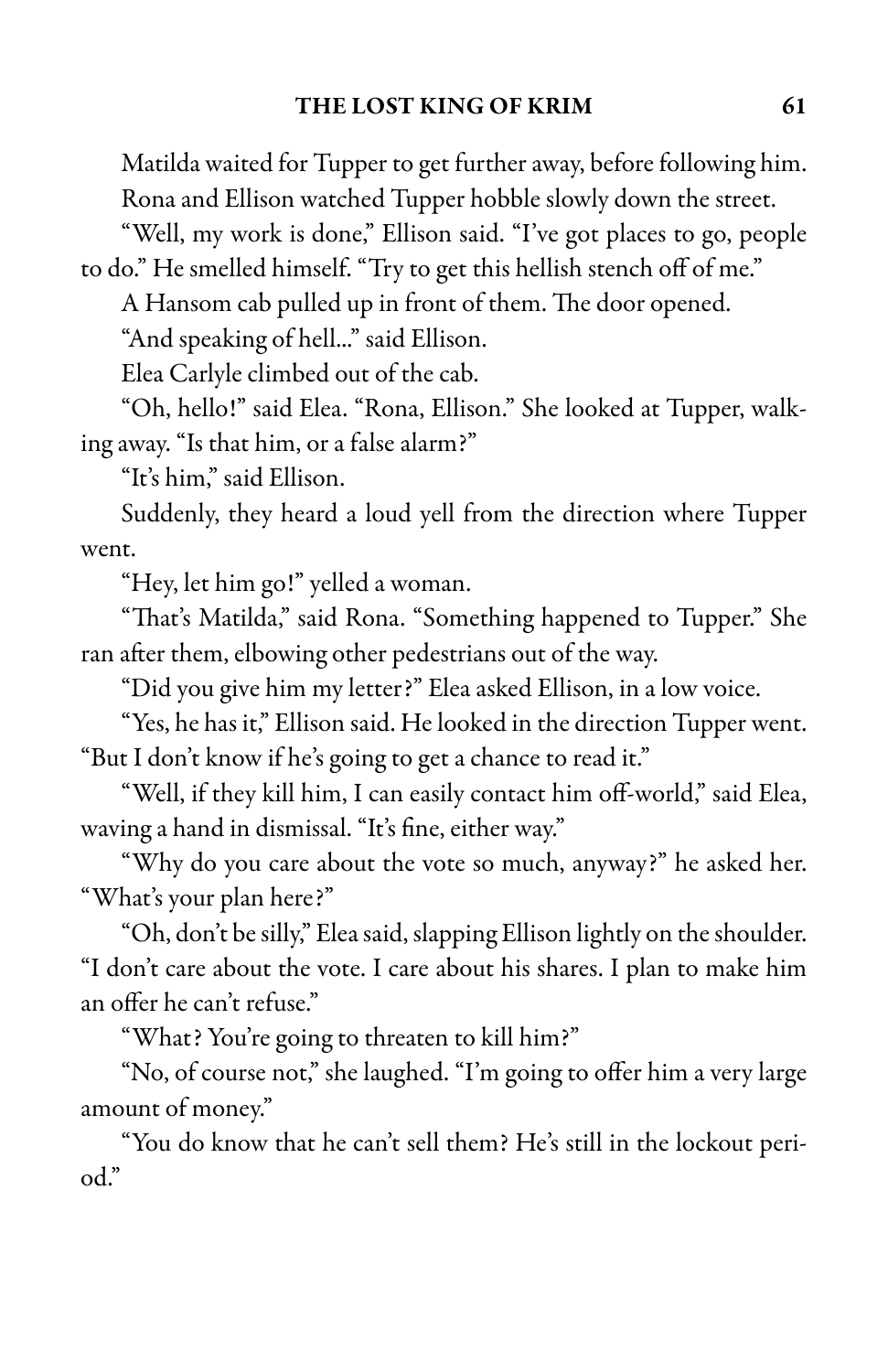"I'm buying a purchase option," she said. "For when he can legally sell them. And, until then, I also get his voting proxy. That should make Dr. Mills-Mills-Mills very happy with me." She smiled.

Ellison heard screaming from down the street. It sounded like Rona.

"I suppose you'll be heading home now," Elea said. "You'll miss the big party. All the Krim movers and shakers will be there. The ones who aren't off playing their silly little war games. I could use your help. Your insights were always most illuminating."

Ellison heard more screaming.

"Oh, sard it," he said. "I'll go see what's happening."

"I'm sure the little bodyguard can handle whatever it is," said Elea. "Why don't you come with me? You and I can have a little pre-party celebration of our own. Get to know each other again."

She looked intently at Ellison. "You deserve a bonus for your quick work," she said, touching his lips. "And I do mean money. Let Rona take care of herself."

Ellison started to pull away.

"Don't do something impulsive you're going to regret," Elea said, with force. "Going after them won't do you any good, and may become extremely unpleasant. Focus on what's really important."

Ellison paused and looked at her.

"Well, that's the question, isn't it?" he said. "What's important?"

"For me, world domination, of course!" She laughed. "For you? Fun, of course, and money!"

She pulled at his arm.

"Is it, though? Is it, really?" Ellison asked and walked away.

Elea sighed. "It's not going to end well."

Then she saw Valerie Kingston come out of the archives building.

"Valerie! Darling! Just the woman I wanted to see!"

Ellison ran towards the sounds of the struggle. He turned the corner and saw Matilda fighting with two of the attackers, another one on the ground with a knife through his throat.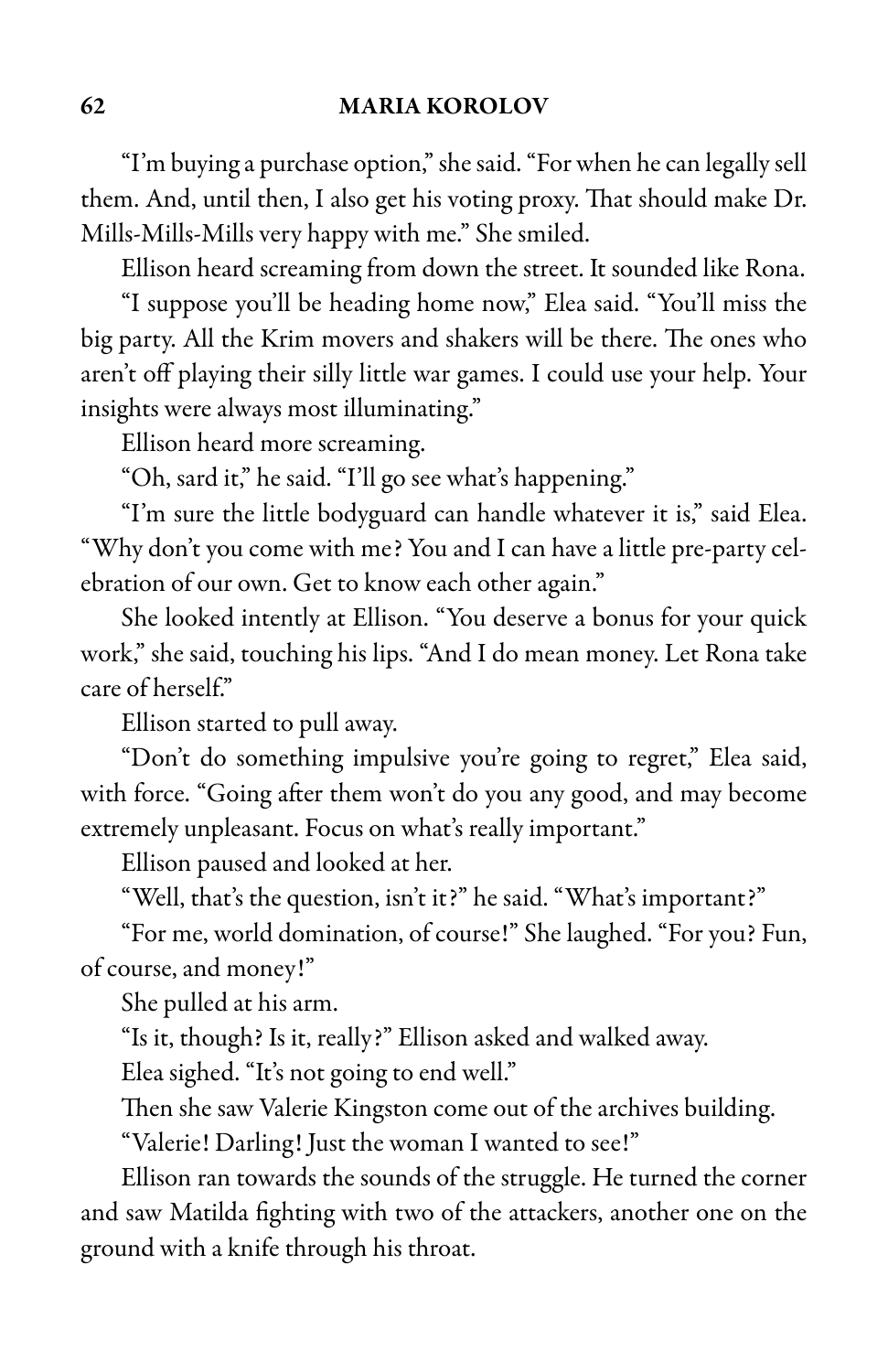"Let him go!" Ellison looked around for Rona and realized she was inside a covered coach.

He carefully skirted around Matilda and her attackers, narrowly avoiding being skewered with a sword, and looked inside the coach.

A mercenary was trying to tie up Tupper, while Rona was trying to pull him off. Ellison climbed in to help her. The mercenary saw that he was getting outnumbered, and yelled out, "Some help here, guys!"

The coach shook slightly as someone else climbed in behind him, and Ellison felt a sharp blow to the back of his neck. As he fell, he saw the first mercenary punch Rona in the face. By the time the coach was moving, he was unconscious on the floor of the vehicle.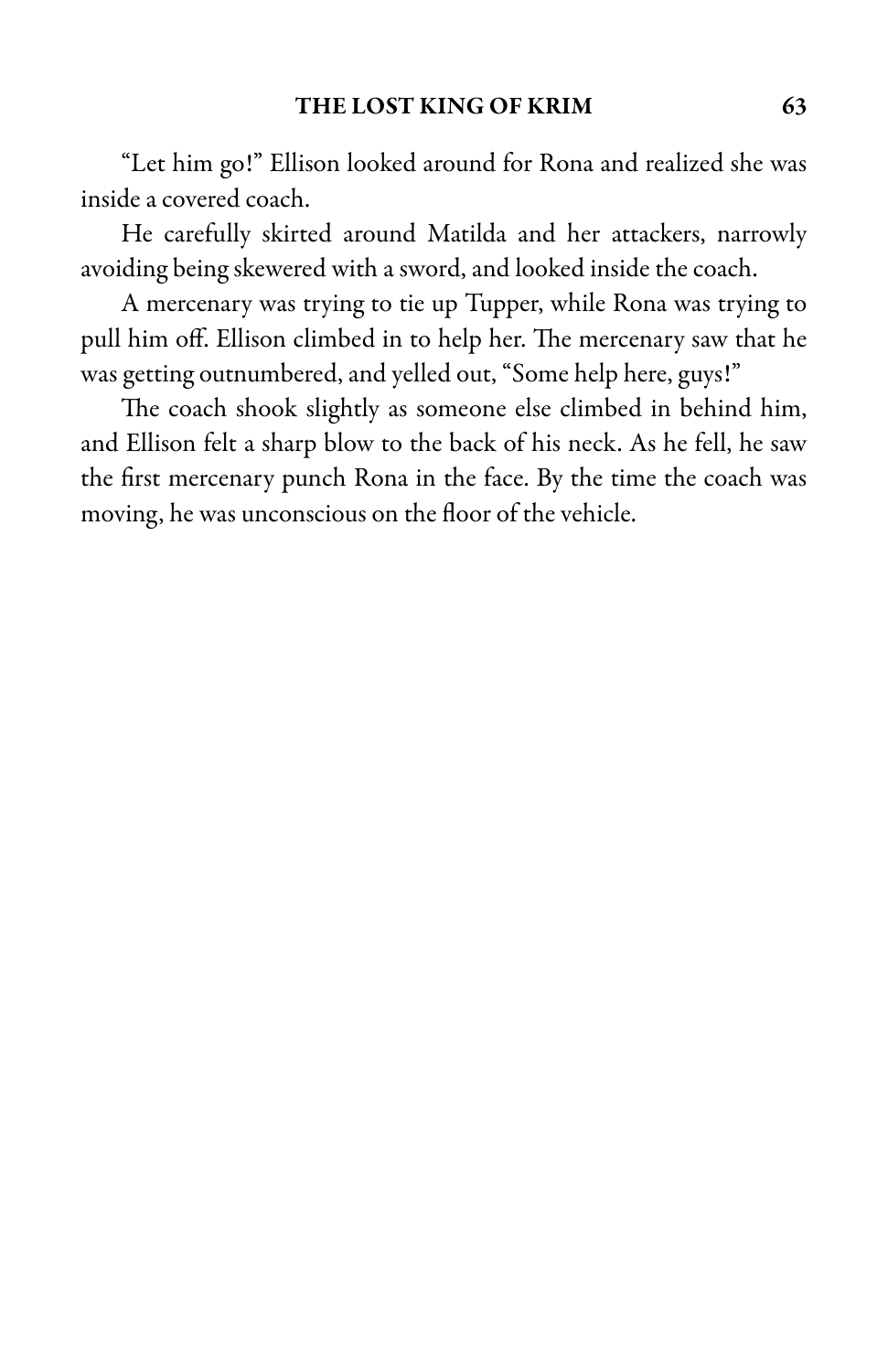

 $\boldsymbol{V}$ ake up, wake up!"

A sliver of light wascoming in through a high window as Tupper wriggled on the floor, arms and legs tied, and tried to kick at Rona and Ellison.

Ellison woke up with a moan.

"My head hurts," he said. But when he tried to reach up to touch it, he discovered that he was tied up as well.

"Where are we?" asked Rona.

She rocked back and forth, tugging at the ropes around her wrists and ankles. Then she pushed herself with her feet until she was sitting up against a stone wall. "Ow, my face hurts."

Ellison rolled around until he was able to sit up, then looked at her face.

"I think your nose is broken," he said. "You have a black eye, too. It's not a good look."

He looked down at himself. "My clothes are ruined. This was a brand new outfit."

"I'm so sorry about all this," said Rona. "It's probably our fault that they found you."

" I told you that people were plotting against me," said Tupper. "You led them straight to me. "

He glared accusingly at Rona and Ellison.

"Who was it?" asked Rona.

"I don't know," said Tupper. "I didn't recognize them."

"Do you know who they were?" Rona asked Ellison.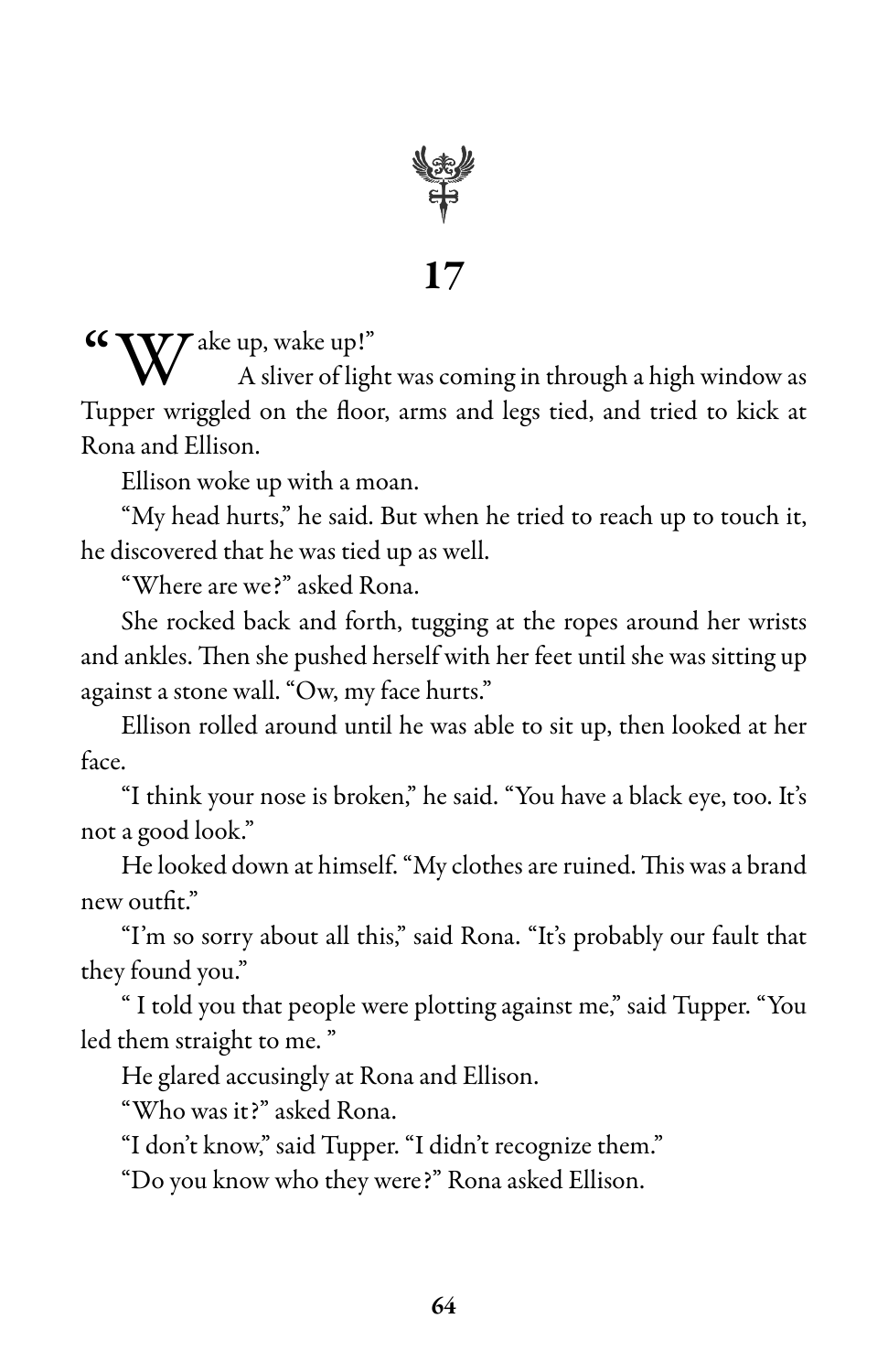"No, I've never seen them before," hesaid."At least, not thefour men that I saw." He looked up at the small window that let in the little light that their cell had. "It must be morning already."

"What do we do now?" asked Tupper. "Do you know what they're going to do with us?"

"In my experience, this is where I get tortured and killed," said Ellison.

"That happens a lot?" asked Rona.

"A fair amount," said Ellison. "But never on a basic bio grid. So this will be a new and interesting experience."

"What is it usually like?" she asked.

"On places like World of Battle, you mean? It hurts, but not too bad," said Ellison. "And you pass out quickly. It's more of an embarrassing inconvenience than anything else. Here? Let's just hope that they don't have plans to torture all of us."

Rona paled.

"I don't know why anyone wants to come to this grid at all," said Ellison.

"Because it's the most real place I know," said Tupper. "On Krim, everything matters. It's important. Every day is another opportunity to find out what kind of a person you really are."

As Ellison scoffed, the door to their cell slammed open.

"Time to go!" sang out one of the attackers, a tattooed giant of a man, muscled to the limits of what the grid allowed in its avatars.

Tupper hunched away. "I'll die before I go with you," he said. "And tell the Baron that I won't be intimidated! And I won't be silenced!"

The giant laughed.

"He's not with the Baron," Ellison whispered to Rona."He's working for Elea."

"Of course he's not working for Elea," said Rona.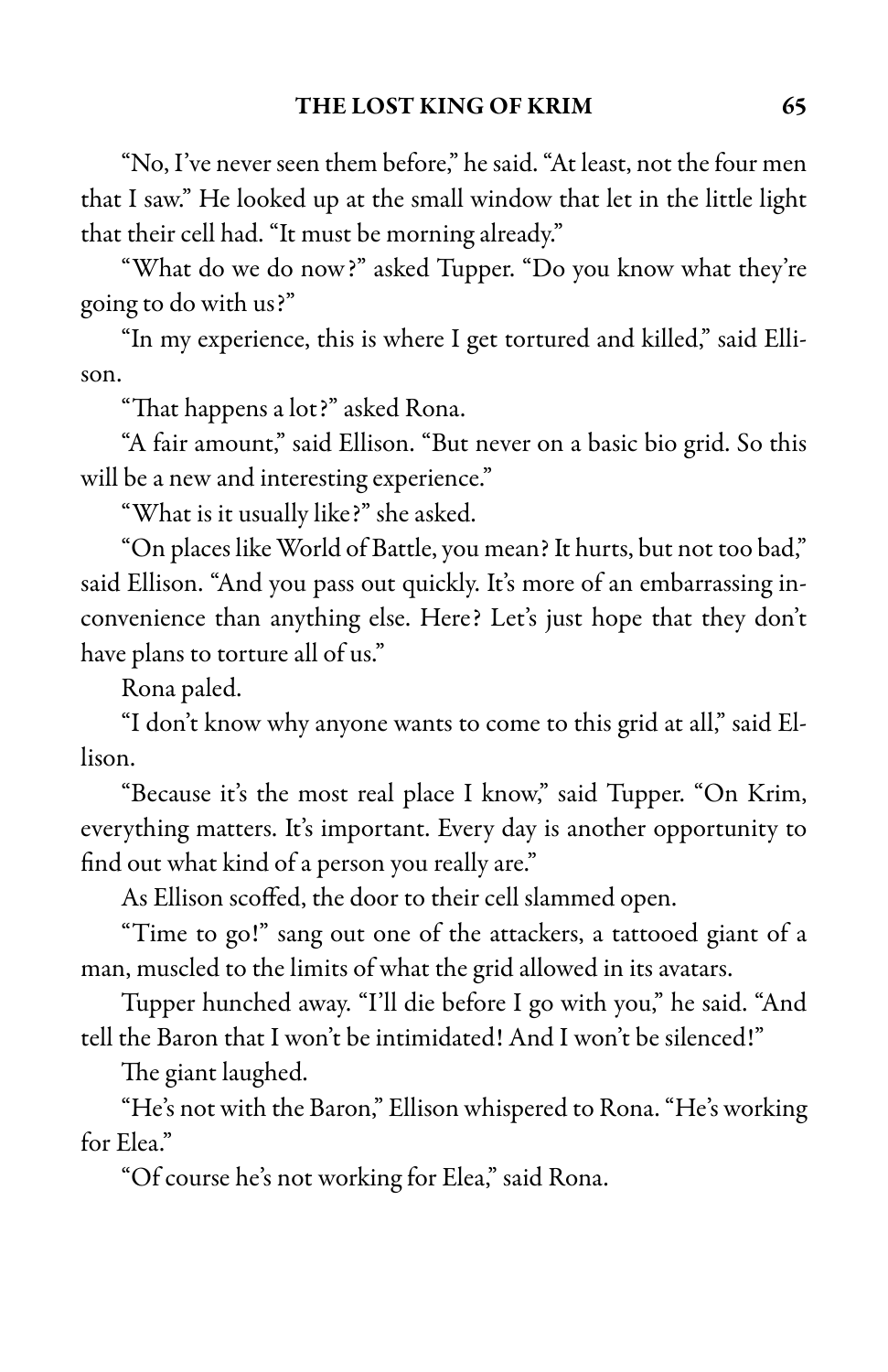"Tell the grid admins I'm not going to be intimidated!" Tupper yelled. "I'm an investor! If anything happens to me, there will be consequences!"

The giant laughed again.

"He's not working for the grid, either," said Ellison. "I told you, they're with Elea."

Tupper turned to Ellison. "I don't even know who this Elea is," he said.

"Um, excuse me," said Rona. "You're not really going to hurt us, are you? We're not role players. I work for Lifeworks Revival."

"No, stop," whispered Ellison. "You shouldn't have mentioned Lifeworks. He's getting upset."

Rona looked up at the giant, whose expression hadn't changed at all. She frowned at Ellison.

"Please do the right thing here," Rona begged the giant.

"I don't think your idea of the right thing is the same as his," whispered Ellison.

The giant spit in her face and she jerked back, shocked.

"That's what I think of you and your company," he said. Then he stepped over towards Tupper, who'd been ineffectually banging his head against the stone wall.

"You think you're going to try to kill yourself to get out of this?" the giant asked him. "Well, here's what we're going to do."

The giant grinned and pulled out his knife.

"First, we're going to cut out your tongue," he said. "That's so you can't bite it off and choke on it. But also so we don't have to listen to you." He laughed and leaned down to poke his knife at Tupper's leg.

"Then we cut off your foot," the giant said. "We dip the stump in hot tar to keep it from getting infected. It's very painful." He laughed again. "You're not going to get far on one leg. Then we chop off a hand."

Tupper whimpered and froze.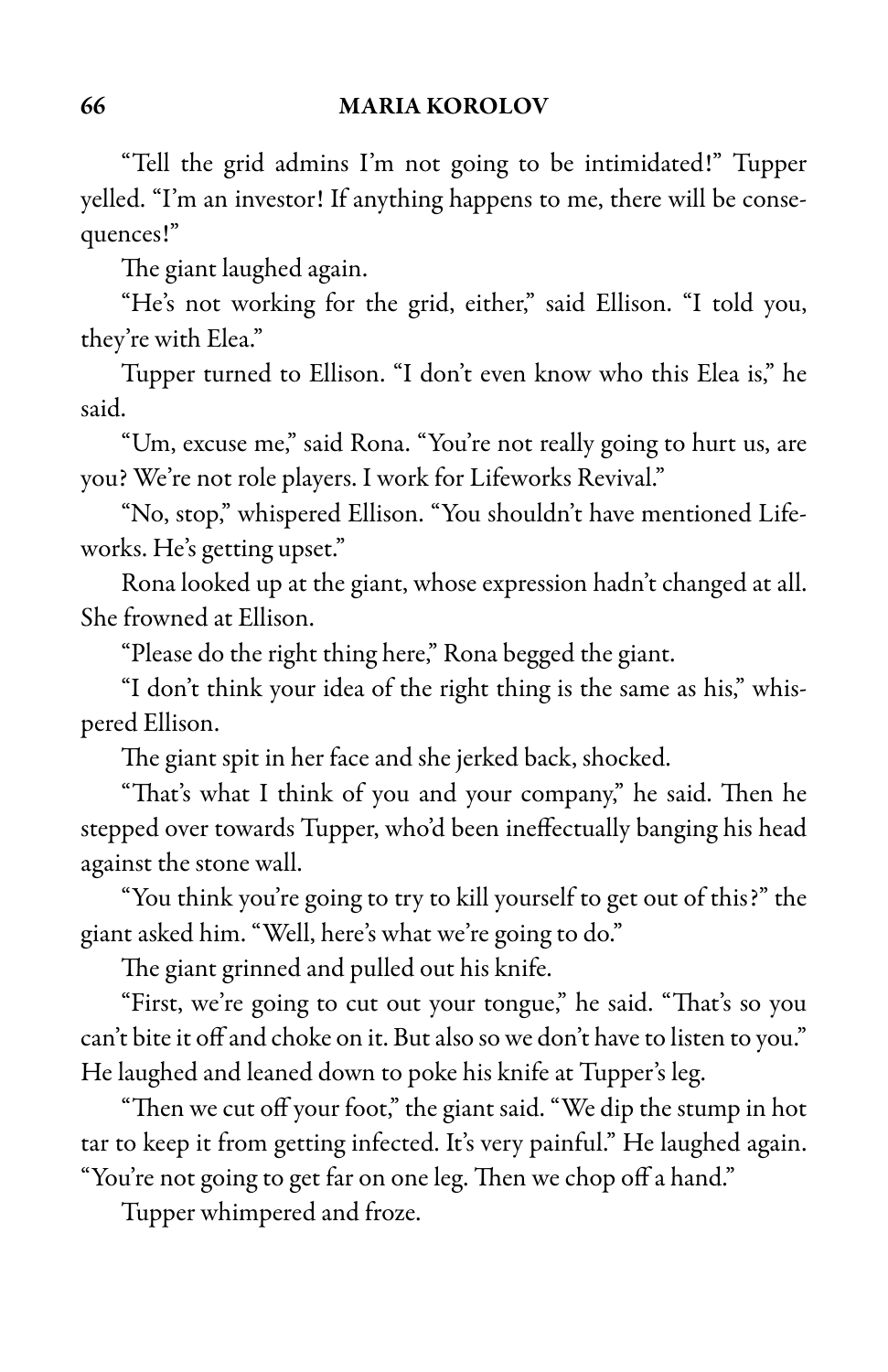"If you still try to escape, we'll pull out your teeth, and then carve out your eyes. One at a time."

The giant put the knife back in its sheath at his belt and laughed. "Trust me, you'll be alive for a long, long time."

"They work for Elea," Ellison whispered. "Tell them that you're a friend of hers."

"That can't be true," she whispered back.

"Hold on a second," said Ellison loudly to the guard, who was just about to reach for Tupper. "Rona and I here are good friends of Elea Carlyle. She isn't going to want anything to happen to us. You should let us go."

The giant didn't fall for it.

"Swiver," he said, and kicked Ellison in the side. Ellison twisted away and leaned with a moan against Rona.

"Who's Elea Carlyle?" asked Tupper. "Was she part of the plot against me? Why haven't I heard of her before?"

The giant reached down and slammed his fist down on Ellison's head.

"Elea must have hired them. Tell him we're with her. It'll work better if you're the one saying it," Ellison whispered. "Though Tupper isn't helping much here."

"Shut up," said the giant, and banged Ellison on the head again. Ellison fell over.

But as the giant's arm passed in front of her face, Rona recognized the tattoo on his bicep—a fist smashing an anvil.

She gasped in surprise and stared up at the giant.

"I recognize your tattoo," she said. "You're with the Armforge Guild. You do work for Elea Carlyle."

The giant stepped back. "So?"

"I'm a friend. We both are," she said, emphatically. "Check with her. Tell her you accidentally got Rona Mills-Mills-Mills and Ellison Crewe. She knows us."

The giant looked at her thoughtfully.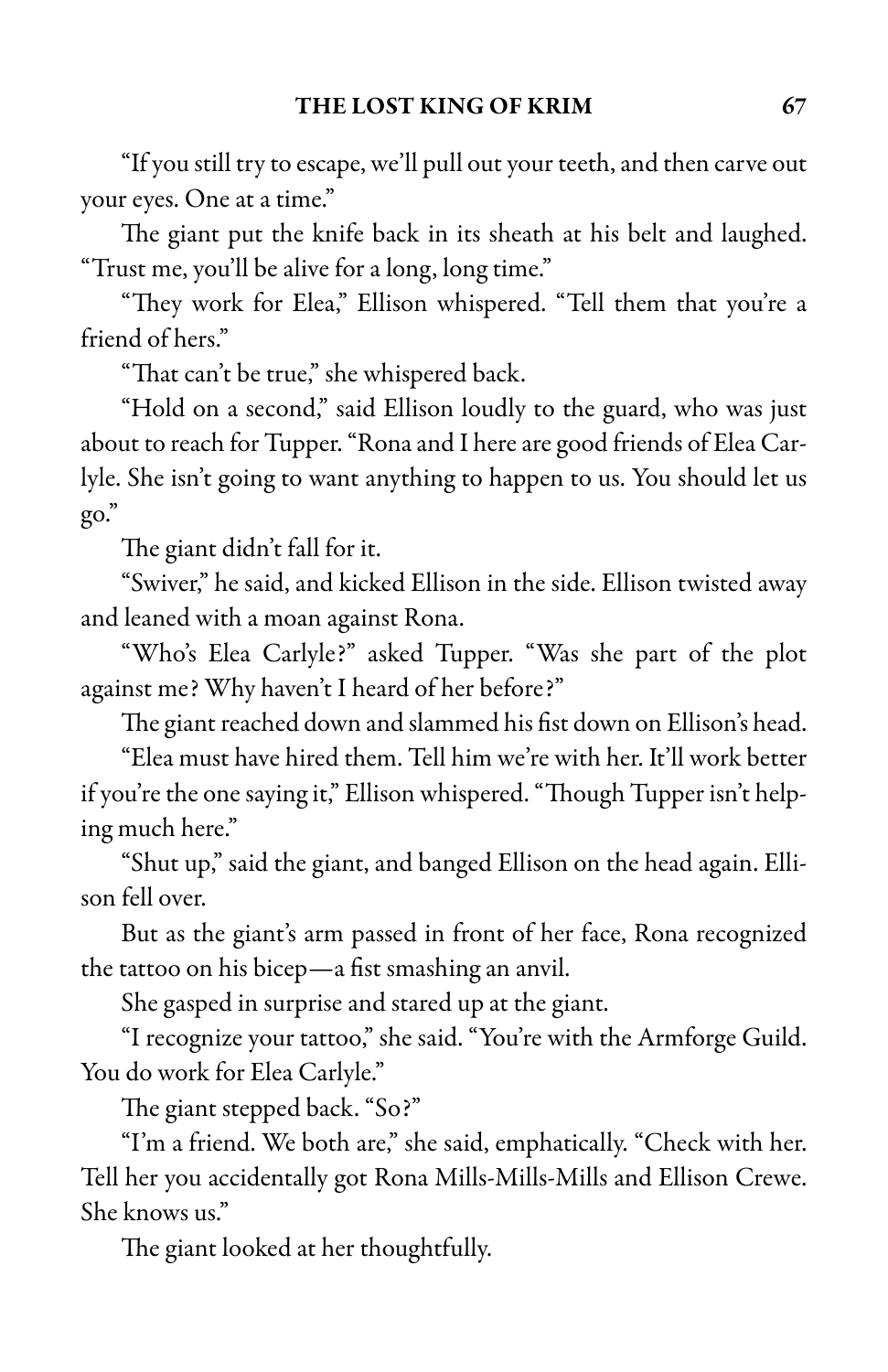"This has got to be a mistake," Rona insisted. "We're both supposed to be at her fundraising gala tomorrow..." She glanced at the window. "Well, today."

"I might believe you," said the giant, then nodded at Tupper. "What about him? He a friend of Elea's too?"

Rona looked away.

"Yes, yes, of course, Iam," said Tupper. "I'm her best friend. We went to school together. We have the same caterer. I watch her dogs when she's out of town."

"Stop babbling," said the giant. "I just heard you say you didn't know who Elea was." He kicked Tupper hard in the side, and a rib cracked.

Tupper screamed.

"This can't possibly be Elea's fault," Rona whispered to Ellison. "There's got to be some kind of mistake. She's been helping Lifeworks for months."

"Had you fooled, didn't she?" Ellison said."Tell the giant to let us go. And say it like you mean it. Tell him Elea would want him to let us go."

The giant bent down and pulled Tupper to his feet.

"What are you going to do with us?" Rona asked him.

"Dunno," he said. "Keep you, for a week, at least. Then, after that, sell you, maybe." He leered at her. "Or, if you're very nice to us, we'll throw you down a disposal chute."

Rona looked desperately at him, then at Ellson.

"I don't know what to do," said Rona.

"I'll pay you whatever you want," Tupper begged. "Don't take me."

"Elea can't possibly be involved," said Rona.

"Do your thing," Ellison told her. "And hurry."

"Fine," she finally said under her breath and looked up at the giant. She leaned forward a little bit and coughed to get his attention. She focused intently on his eyes and felt a rush of affection towards him as the rest of the world disappeared.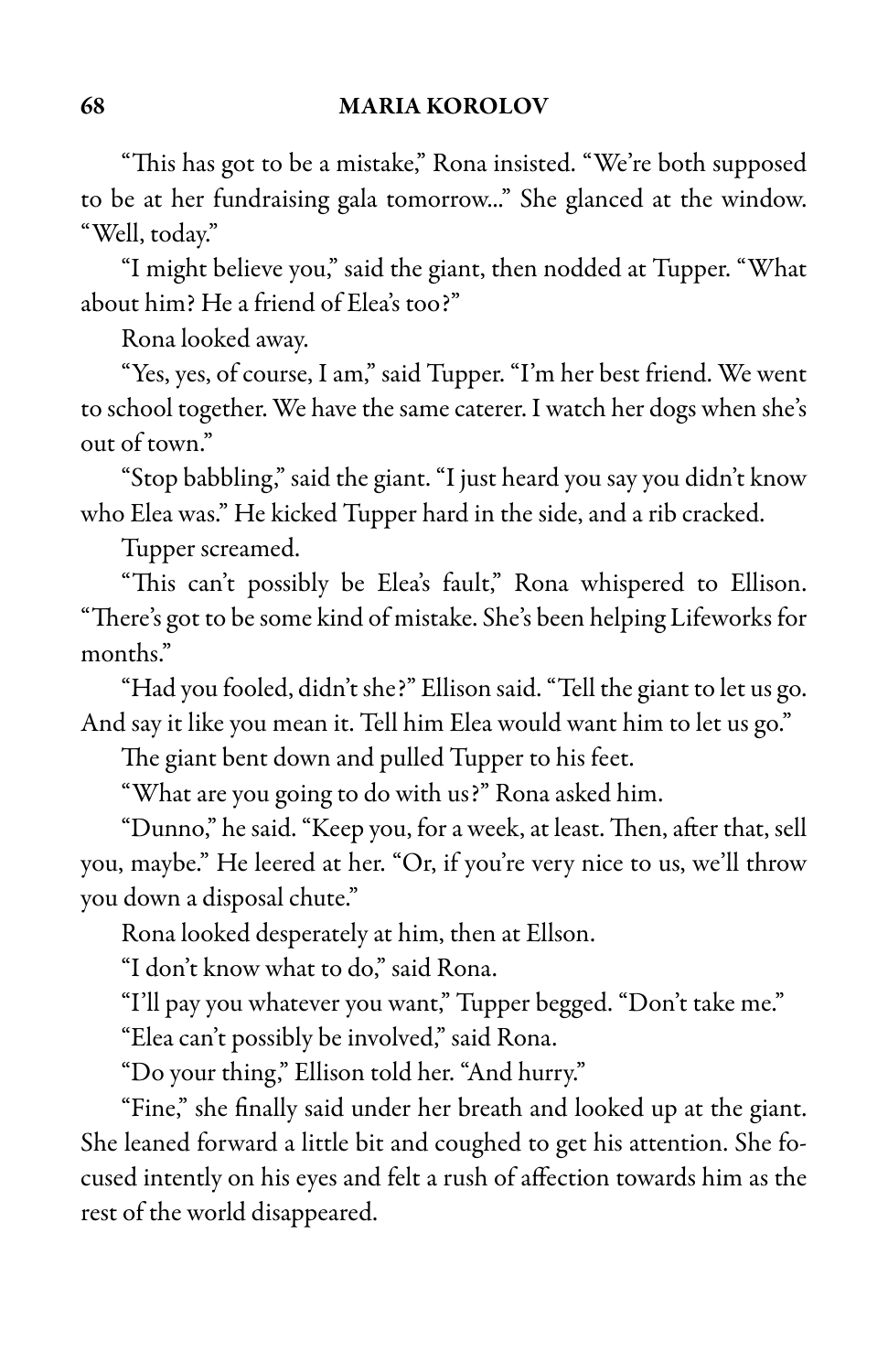"We really are friends of Elea," she said. "I've known her for years. She's been helping raise funds for my projects. And I know she's good friends with Ellison here. I heard her say it, just a little while ago."

The guard lowered Tupper down to his knees.

"Very good, Doctor," whispered Ellison. "It's working."

"Elea really wouldn't want anything to happen to us," Rona continued. "Please let us go."

Another fighter leaned into the cell. "What's the hold-up?"

Rona immediately switched her focus to the new arrival.

"We're friends of Elea Carlyle," she said, giving him the same intense look. "She wouldn't want anything to happen to us. She's been helping me and my company with a big project. We really need to get back. Could you please let us go?"

The giant threw Tupper down. "We've got a slight issue," he told the new guy, then stepped out of the cell and closed the door behind him.

"I think they're going to let us go," said Ellison.

"Well, that's a relief," said Tupper.

"No, not you," Ellison told him. "Just us."

"What?" said Tupper. "You've got to do something! Tell them I'm with Elea, too, whoever she is! I'll marry her if it gets me out of here."

"No, they won't let you go," said Ellison. "They are very committed to keeping you prisoner and torturing you, no matter what the doctor says. Plus, you already said that you don't know Elea. That's going to be hard to get around."

"How do you know?" said Rona.

"I just know," said Ellison. "I do this foraliving." Helooked at Rona. "It looks like your powers of persuasion only go so far, Doctor."

"I still can't believe that Elea did this," she said.

"I can," said Ellison. "It's exactly the kind of thing she does. She gets people to trust her, then stabs them in the back."

"Maybe we could all rush the guards?" asked Tupper. He jerked his legs, but the ropes stayed tight.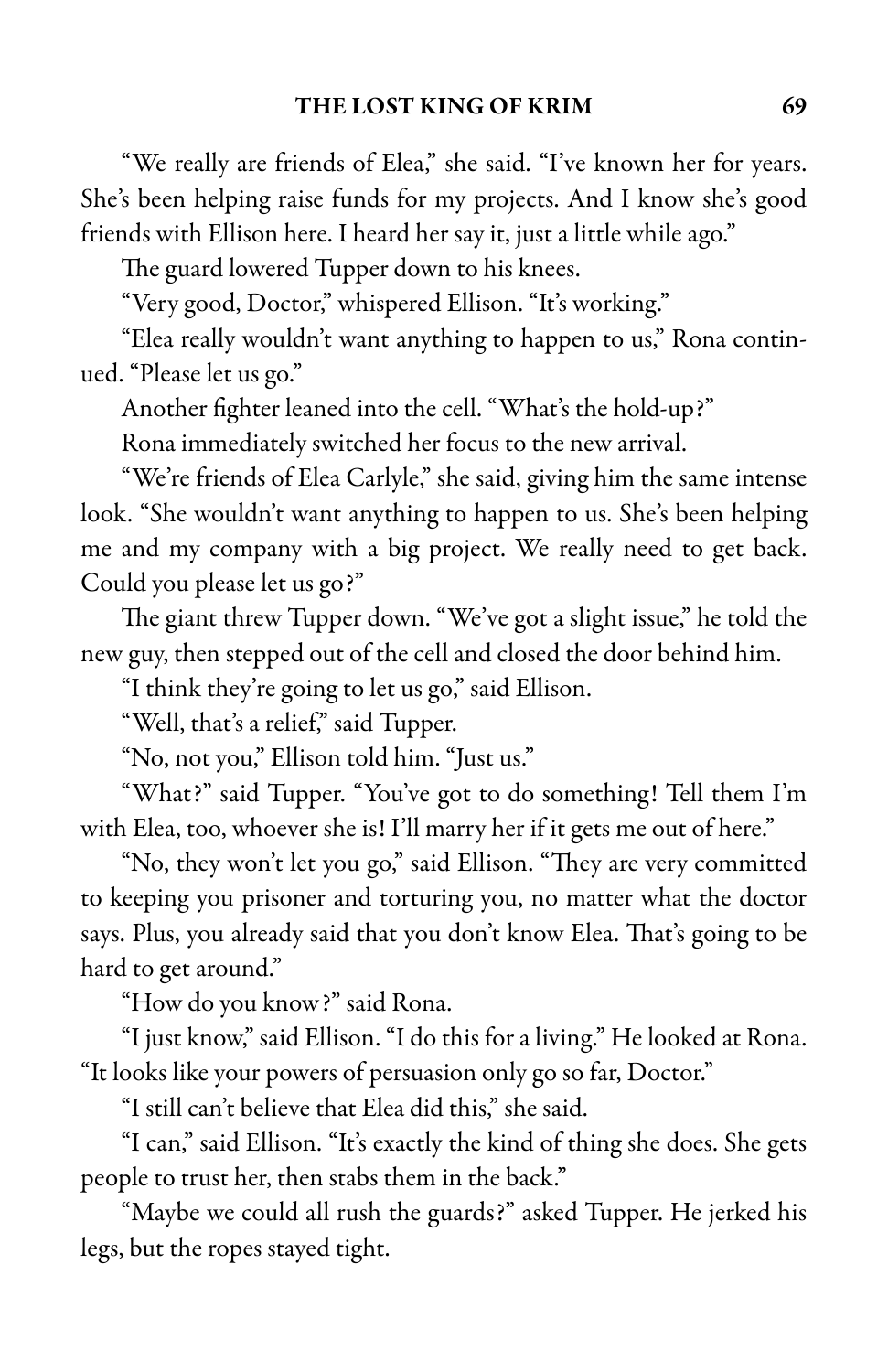"What do we do?" Rona asked Ellison.

"What do you mean, 'what do we do?'" he asked. "We let the nice mercenaries let us go and then we head home and never come back here again."

"And leave Tupper?"

"Don't leave me," Tupper moaned.

"I think the best we could do right now is figure out a way to kill Tupper in some quick, reasonably painless way," Ellison said. "But if we do that, your powers of persuasion won't keep us safe."

"So you think we should just leave Tupper here to be tortured, maybe for years?"

Tupper moaned. And started banging his head against the wall again.

"Well, clearly, he's a lost cause," Ellison said. "We did our best, gave it the old college try, sorry old chap but I've got places to be."

Tupper began knocking his head against the rock wall again.

"Why did you even bother coming?" Rona asked.

"I'm sure it will all work out for the best," said Ellison.

"Best?"

"Well, best for me, of course," said Ellison.

She stared at him in disgust.

"Well, don't look at me like that," he said. "I'm sure you wouldn't enjoy being tortured alongside him," He sighed. "Look, when we get free, we'll send a search party after him."

Tupper stopped beating his head for a moment.

"You don't know where they're going to take me," he said. "There are thousands of places to hide someone on this grid."

"We can't leave him here," said Rona. "We have to do something. It's the right thing to do."

"Well, if anybody is going to do something, they should do it before they get their hands and feet cut off," Ellison suggested.

"I don't know, I don't know!" she said. "What should we do?"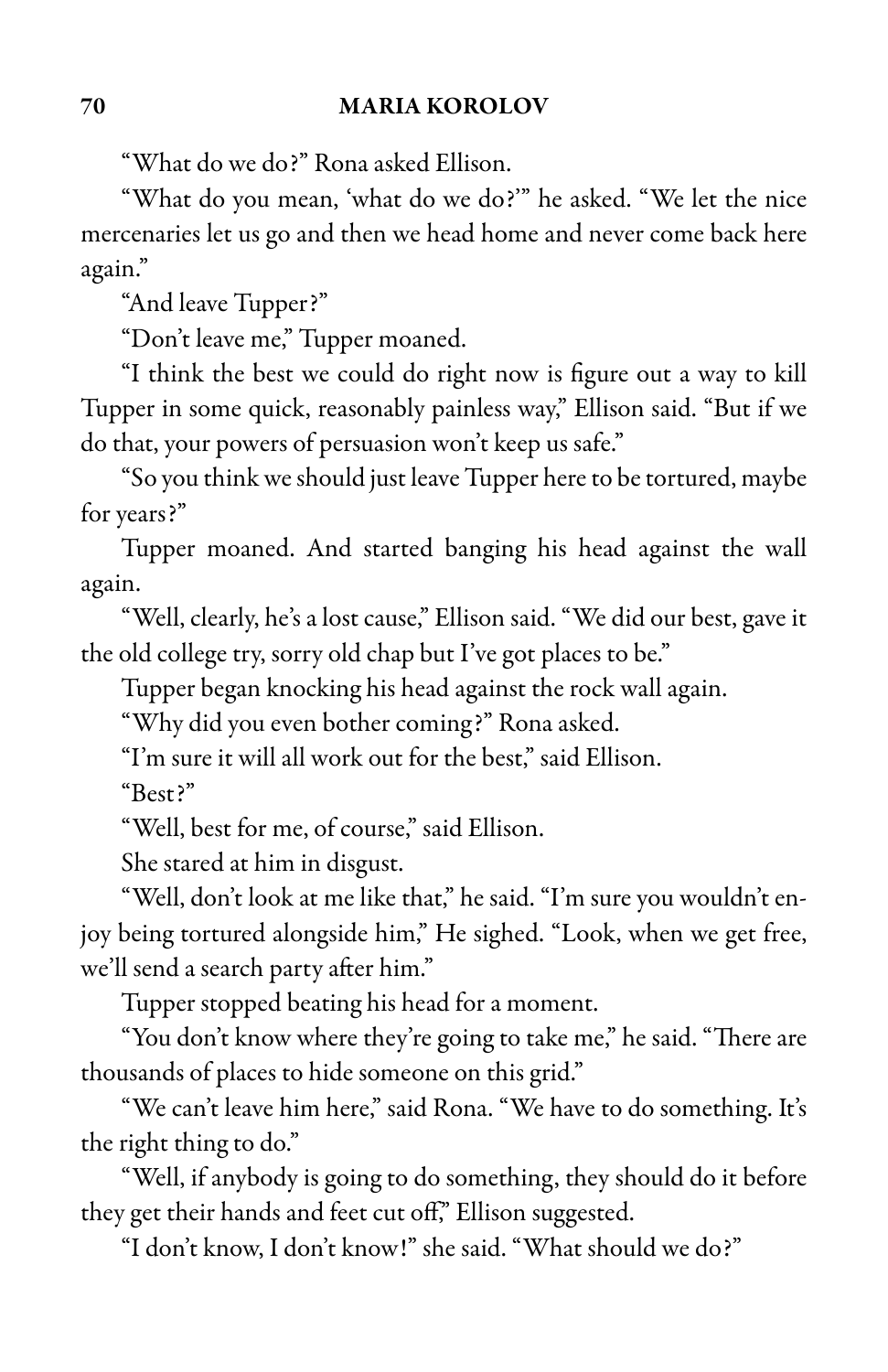"Save me," said Tupper.

"Go home and get some sleep," said Ellison.

Rona looked at Ellison, then back at Tupper.

She took a deep breath and closed her eyes.

She heard the sound of boots coming back.

She opened her eyes and looked at Ellison.

"We need to try to get Tupper out of here," she said. "If this is Elea's doing, then the two of us will be okay. After all, we are old friends of hers. But Tupper won't be. Think of something we can do."

"Oh, come on, Doctor," said Ellison.

"We have to," said Rona. "If Elea is behind this then we're the reason Tupper is here. We led her to him."

She looked directly at him. "We have to fix this. You've done this before. Think of something."

Ellison looked away.

"Fine," he said. "But only because I'm getting annoyed about all your whining. That look you're giving me isn't doing a thing."

He sighed and turned to Tupper. "Also, I must say, I completely approve of your thirst for revenge. People shouldn't be able to destroy other people's lives and get away with it."

"I am so close, too," said Tupper. "See, what happened is-"

"Never mind," said Ellison. "There's no time for that. The important thing is when it starts going down, drop flat on your back. Make sure your neck is exposed. Based on my extensive experience getting killed, it's your most vulnerable part right now."

"What?" asked Tupper, but the cell door was already opening and the tattooed giant came back in.

"Come on, we're letting the two of you go," he said, pulling Rona up by the collar of her shirt.

She stumbled up. "Please don't hurt any of us," she said and looked back at Tupper. "Or him."

"Out of my hands," said the giant, and pushed her out of the cell.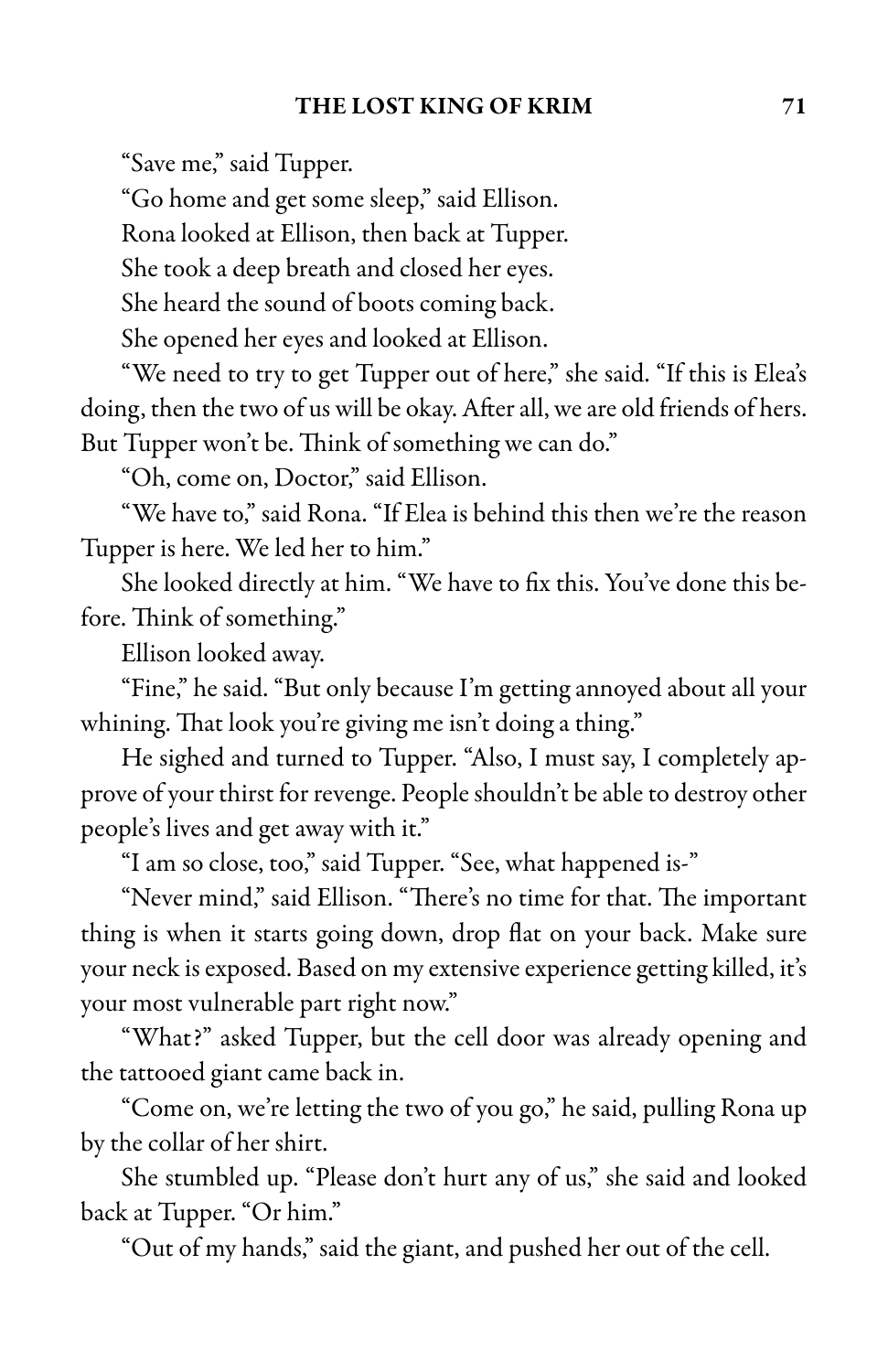Ronastumbled out, then threw herselfat the other guard, hands still tied behind her back, and screamed at the top of her lungs. The giant stepped back out of the cell. "What now?"

Ellison pushed himself up while the giant was turned away and hopped towards Tupper.

"Stop struggling," the giant told Rona. "I said, we're not going to hurt you." He looked at the other guard. "Throw her in the wagon. I'll get the fancy dude, and you can drop them off at a gate on your way out of town."

Rona twisted away and screamed again.

Tupper moaned slightly remembering what he was supposed to do. Then he squeezed his eyes tight, flopped over onto his back, and raised his chin like Ellison told him.

While the guard's back was still turned, Ellison hopped away from the wall, towards Tupper.

The giant shook Rona until she stopped screaming and threw her to the other guard.

Ellison took two more hops, then a big third one, landing with the heel of his boot on Tupper's Adam's apple, then stumbled off again. He leaned against the wall and looked down, where Tupper was gasping for air.

"Oh, for God's sake," Ellison said and hopped one more time.

The giant saw Tupper lying unresponsive on the floor. Ellison lost his balance and fell back down. The giant poked Tupper in the side, but there was no response. He kicked Ellison hard in the side and kicked again until Ellison was pressed against the far wall, curled into a ball.

One of the other fighters ran in.

"What happened?"

"I don't know, come help. Do you know how to do that breathing thing?"

"No, but I've seen it in old movies."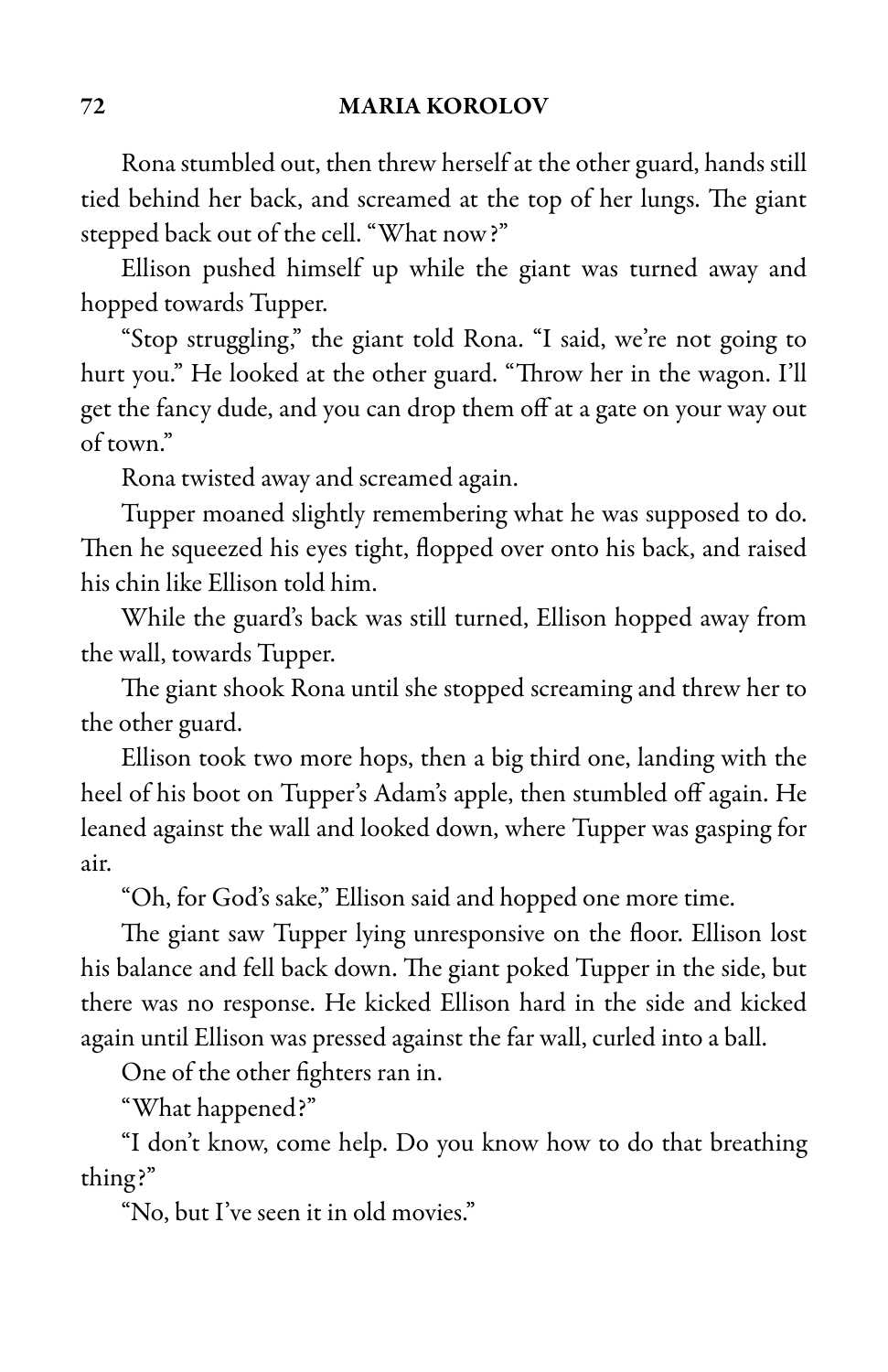They bent over Tupper, trying to save him, while Ellison huddled in a corner, trying not to moan as each breath caused pain to shoot through his body.

Eventually, they gave up.

The tattooed giant stood up and sighed. "Some folks are going to be sarding mad. Sard it all to hell."

"What about the other guy?" the second man gestured at Ellison.

"Kill him. Slowly."

"Wait, wait!" someone yelled from the hallway outside. It was a familiar voice.

"What fresh hell is this?" Ellison whispered under his breath, still curled into the best fetal position he could manage with his arms tied behind him. He turned his head slightly so he could see the door.

"I came as fast as I could when I got the word," said the new arrival. He entered the cell and looked down at Ellison with a sneer.

"John Robins?" moaned Ellison.

"I've got friends on all the grids," Robins gloated. "But please, call me Prince Consort Gervase. Last time we met, I didn't get a chance to introduce myself—or to properly say goodbye."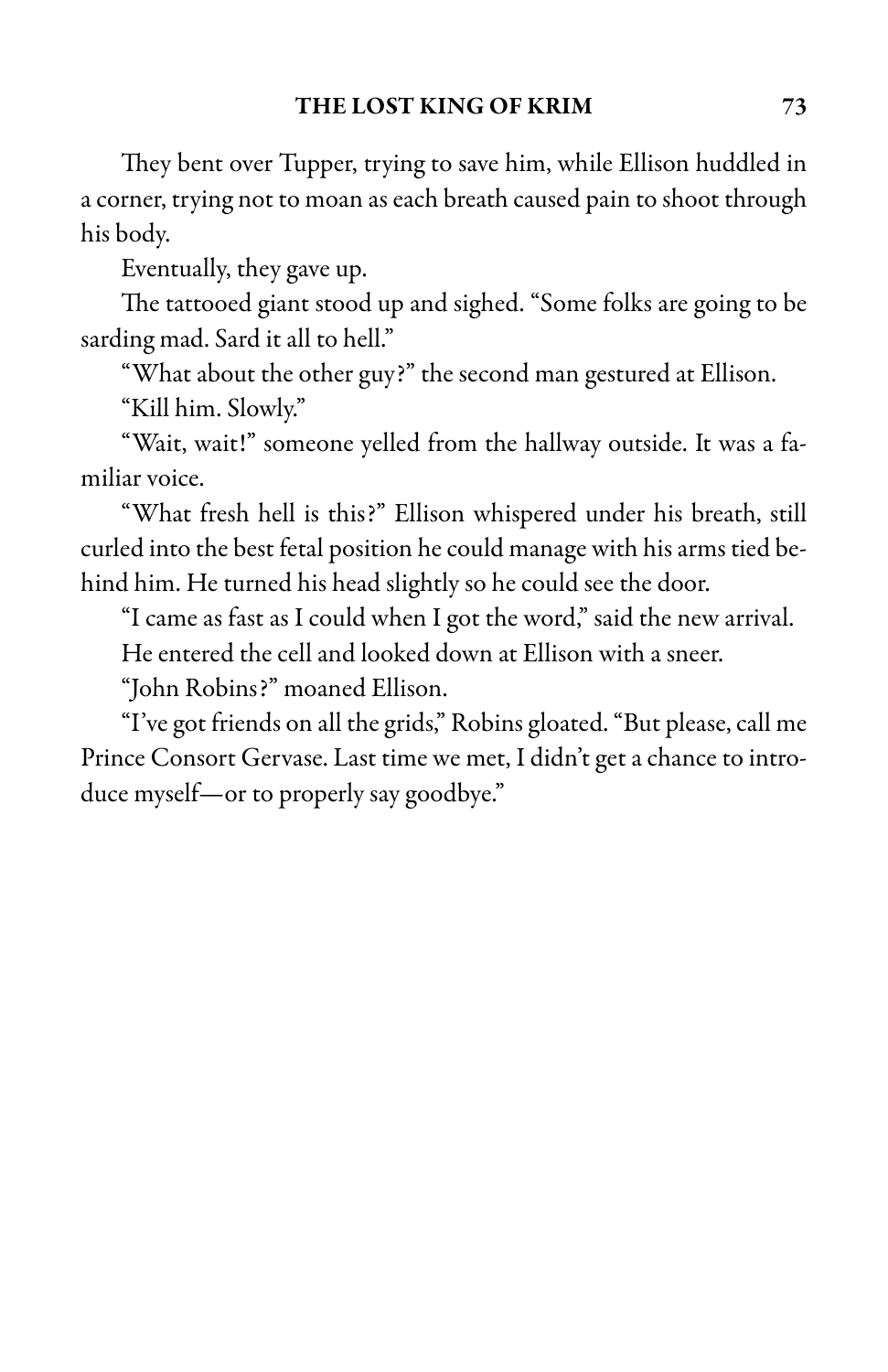

18

R ona found Matilda in the clinic of the Mercenary Guild, located in the Lothbury section of Krim City, just north of the city's Central district.

She sat down on a cot next to Matilda's when a medic spotted her and rushed over. While she was being checked for signs of a concussion, Matilda apologized.

"They broke a few bones and knocked me unconscious," she said. "I'm sorry I couldn't stop them. What happened to you?"

The medic, satisfied that Rona didn't have a concussion or a broken nose, just some bruises and a black eye, went back to work cleaning and patching a long gash on Matilda's arm.

Rona filled Matilda in on her capture and escape.

"So now I'm out, more or less okay, but they still have Ellison," she said. "I think Tupper is dead, but I'm not sure. We have to go back. How are you feeling?"

"I'm okay," said Matilda. "Eventually, someone from the guild found me. I had them take me to a gate to have my bones fixed. You'll get the bill for that. Then I came here to get the more minor stuff patched up." She nodded down at her arm.

"Why didn't you get everything fixed?" asked Rona. "We would have covered the cost."

"I didn't have time to wait for the broken bones to heal, so I had to get those done," said Matilda. "But the other injuries were going to get in the way too much, and I want the scars."

Matilda looked at her bandage with pride.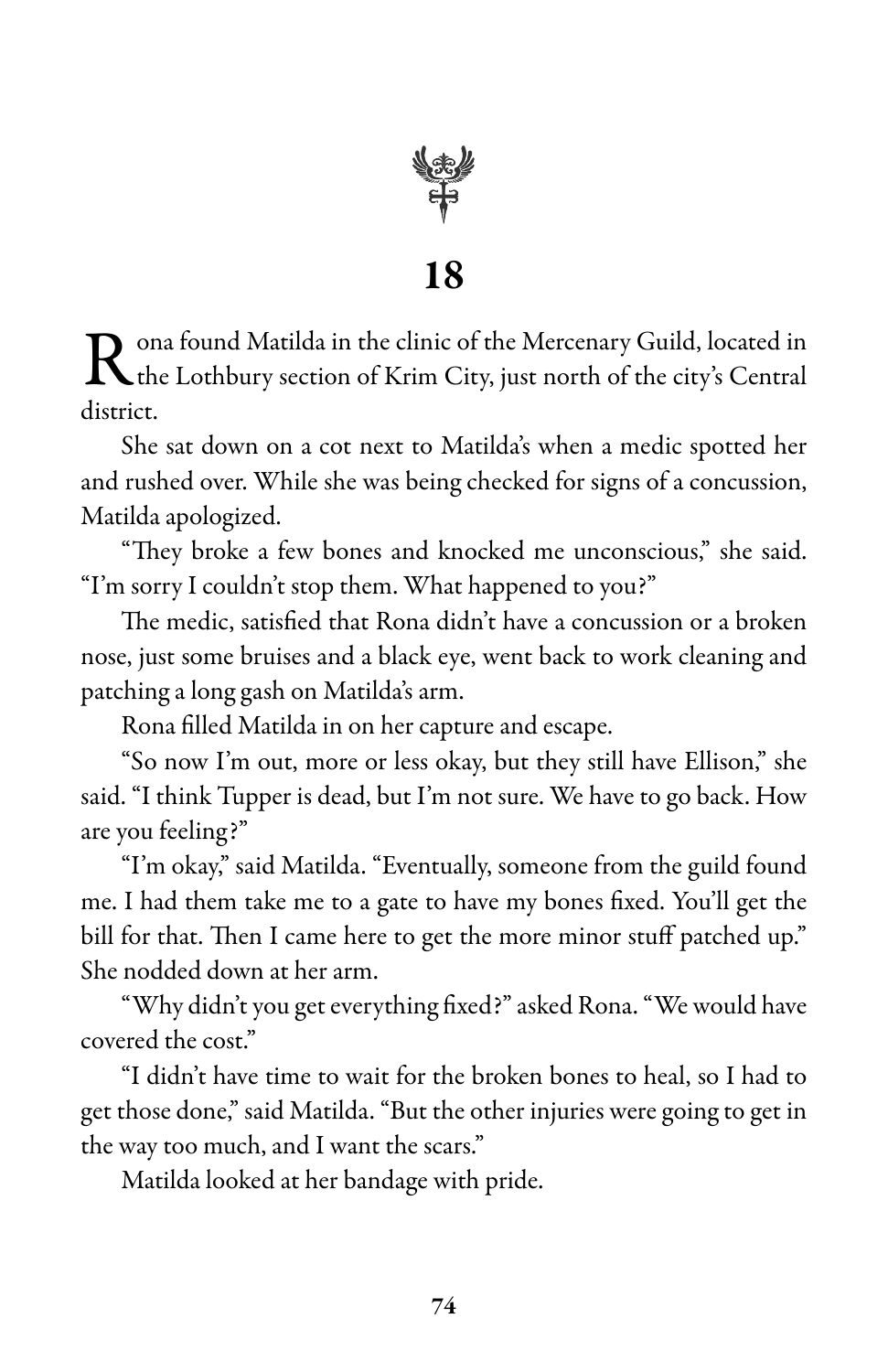"Anyway, you're lucky you caught me," she said. "I was just about to go out looking for you. Though, honestly, I really didn't know where to start."

"They had me in a house," said Rona. "It was white, with dark wood beams."

"Did you see anything of the neighborhood?"

"Some. There were a lot of houses that looked the same."

"Connected, all in a row? Or separated?"

"Separated. And there was an outdoor market a couple of blocks away. I got a glimpse of it as we drove through. Then we must have driven, oh, I don't know, about half an hour or so before they dumped me out at the gate and kept going."

"Which gate?"

"Central."

"Did you cross any bridges?"

"One, I think, right before we got to the gate."

"That probably puts them somewhere in Spitfields, near the Spitfields Market," said Matilda. "I'll get a couple of other guys and we'll get a carriage and go look."

It took a couple of hours of hunting through the area around the market before they finally found the house.

"This kind of looks like it," Rona said. "But I'm not sure."

Matilda cocked her head. "This is it. Do you hear it?"

"What?" asked Rona, then she heard the screams as well. "Oh my  $God"$ 

Matilda gestured for her one of her friends to stay at the front door, and the other to go around to the back. She and Rona walked around the house in the other direction, and found a small window near the ground, looking down into the cellar.

They crouched down and looked through.

"That's where we were kept," whispered Rona.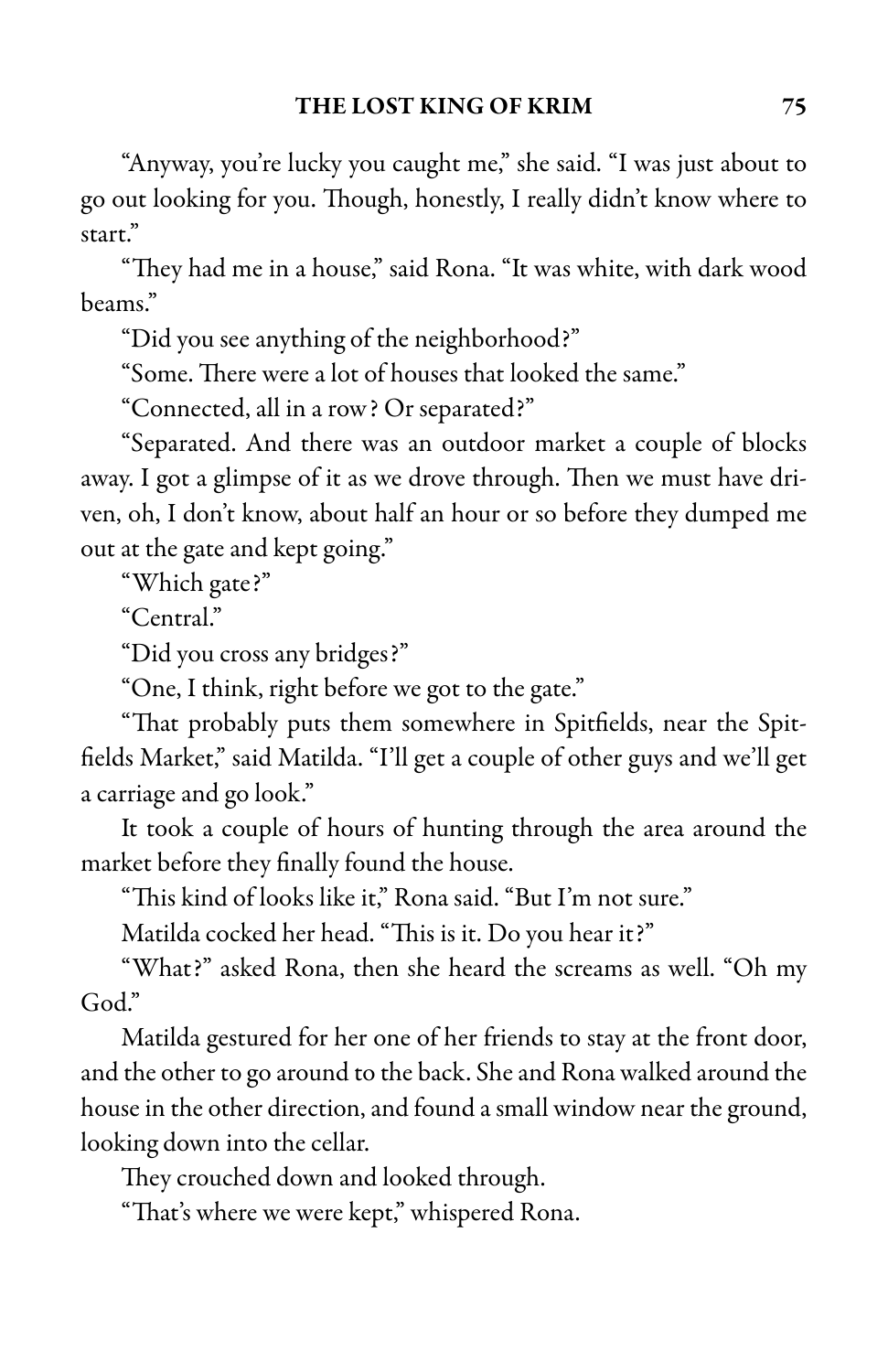### 76 MARIA KOROLOV

They both peered into the gloom. They saw the glowing tip of a hot poker, held by someone mostly hidden in the shadows. Ellison was lying on the floor, still tied up, clothes mostly ripped off. They watched as the poker descended and Ellison screamed again.

"Hold on," Matilda whispered and stood up. She went to the back of the building and gestured for her friend to come join them. When they came back, she made a motion as if she was pulling a bow and arrow and letting it go, then stood by the side of the window.

Her friend kneeled down on the ground outside the window and drew an arrow. He pointed it at the head of the attacker, then glanced at Matilda and nodded his head.

She kicked hard, breaking the window, and the torturer finally looked up, just in time to take an arrow between his eyes.

Then Matilda ran to the front of the house, kicked down the door, and went down into the cellar.

Rona followed after, pausing only to grab a blanket from a bench near the top of the stairs.

Matilda and her friends carried Ellison up to the carriage. One stayed behind to take care of Tupper's body, and the rest of them drove off, back towards Central Gate.

Rona's friend sat up top with the driver, while Matilda and Rona sat inside, on either side of Ellison, propping him up.

"I can't even imagine what he must have gone through," said Rona, not able to look at him.

"I can," said Matilda. She pointed at Ellison's left eye. Rona involuntary looked at where she was pointing, then looked away, choking back nausea.

"Hot poker to the eye, a classic move," said Rona. She lifted up one of Ellison's hands. "Ripped out fingernails." She shook his hand. "Feels like all the bones are broken. Want to check his junk? See if all the parts are still there?"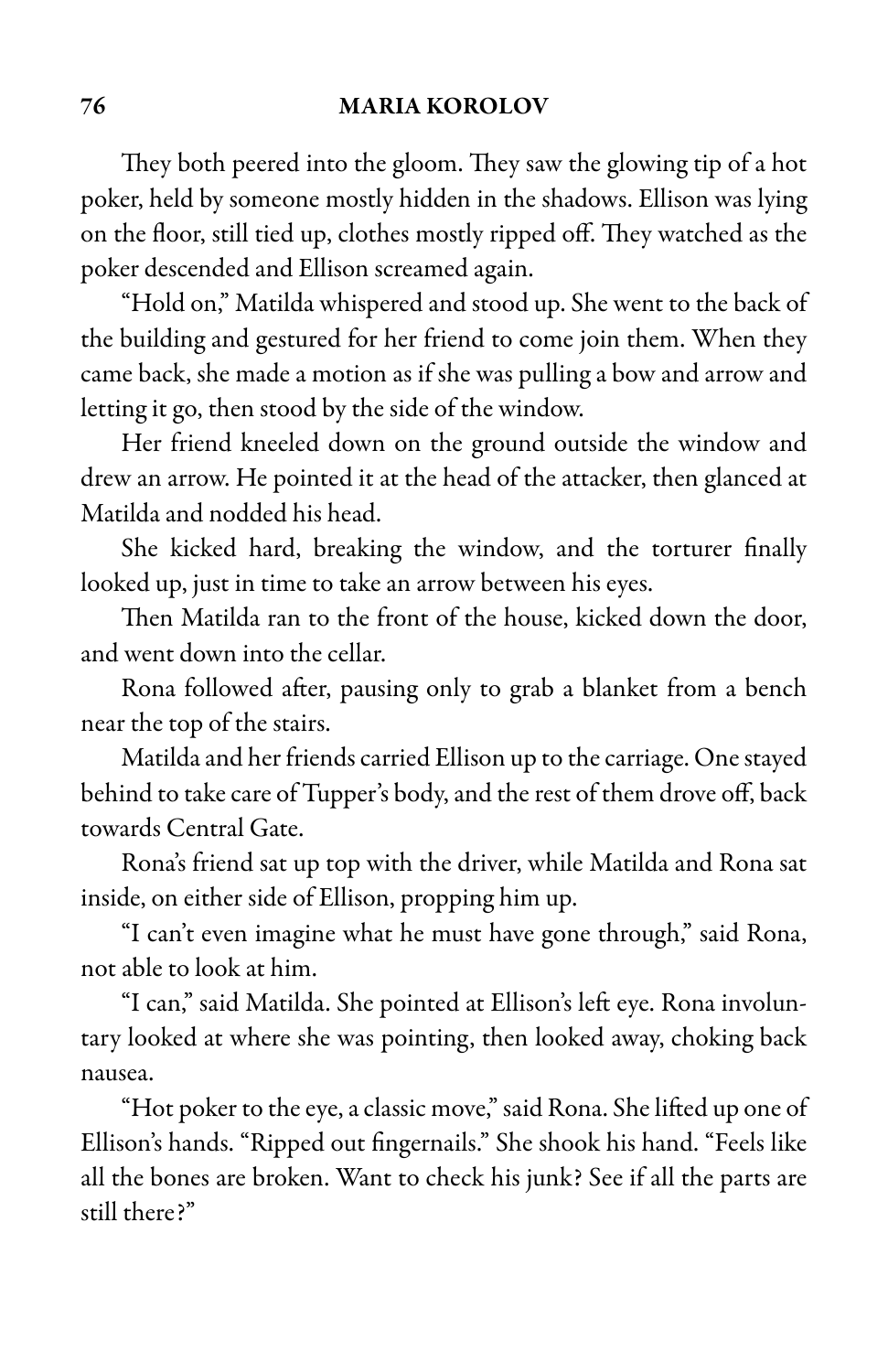Rona's stomach heaved, but she'd had nothing to eat since the previous night.

The carriage started rolling, and the jolting of the wheels over the cobblestones caused Ellison to cry out in pain. Then he passed out.

"This is my fault," said Rona, hugging herself. "I told him to save Tupper. I made him do it."

"Well, he didn't do a very good job of it, since Tupper is dead," said Matilda.

"No, that was the plan. Otherwise, it would have been Tupper being tortured, and probably for a very long time."

"Well, at least they let you go," said Matilda. "Ellison's just a jerk, don't worry about him. The important thing is that you're okay."

"Yes, I always come out okay," said Rona, bitterly. "It's other people who get hurt."

Rona looked out at the city passing by them. It was cold and gray. The few people out in the residential neighborhoods were heading home. Then their carriage joined the evening traffic over the unimaginatively named Krim River, and they were at the gate.

"Can you take him through?" Rona asked Matilda.

"You're not coming?" said Matilda. "I'd think you'd be in a hurry to get the hell out of Krim."

"No, I have someplace to go first," said Rona. "I need to have a few words with somebody."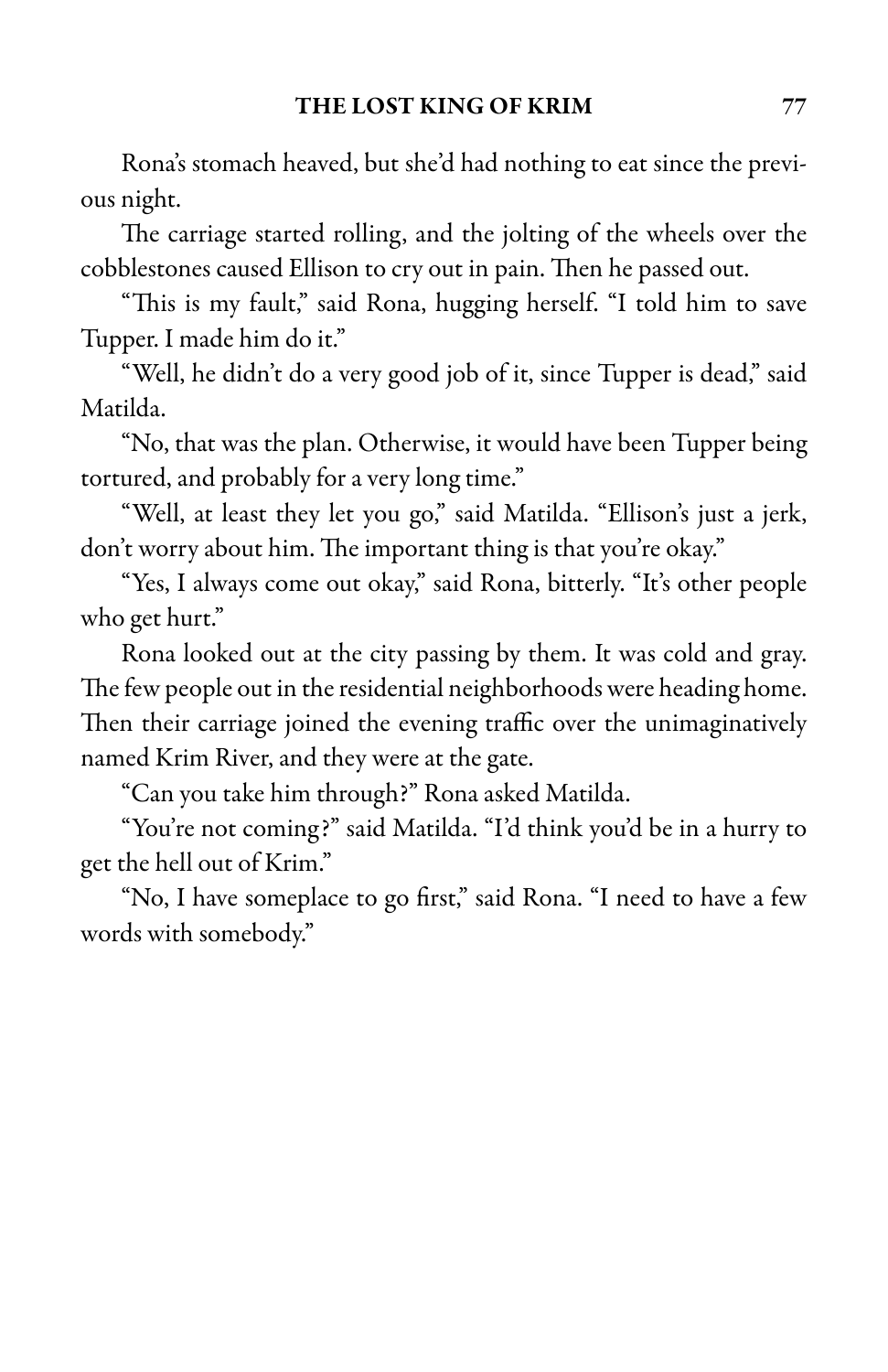

### 19

C onversations stopped when Rona walked into the ballroom. First,<br>C the people nearest stopped talking and stared at her, then the si- $\bigcap$  onversations stopped when Rona walked into the ballroom. First, lence spread to the other guests until, finally, the musicians ceased playing as well.

"Oh my God, Rona, what happened!" Elea Carlyle said when she turned around and saw what everyone was looking at.

She abandoned the group of guests she had been talking to and rushed towards Rona. Her escort shrugged at the guests and followed her.

Elea tried to tug Rona out of view, but Rona stood her ground. "You're making a scene," said Elea, in a low, angry voice. "The dress code is couture, not contusions. I thought I made that perfectly clear." She looked around. "The media are here. You're embarrassing yourself."

"Tupper, Ellison and I were attacked, kidnapped and beaten," Rona told her and looked at her accusingly. "Tupper was threatened with torture. Ellison was tortured. And the attackers were from the Armforge Guild"

"Well, yes," said Elea. "I'm confused." She turned to the man accompanying her. "Rodge, what does that mean?"

"Lots of people hire my fighters," he said. "You should have just told them you were a friend of ours."

"This is Rodge Bannister," said Elea. "He's the head of the Armforge Guild. I can't believe that happened to you." She turned to Rodge. "I'm going to have to have a talk with your people afterward. This is unacceptable."

"You really didn't know?" asked Rona.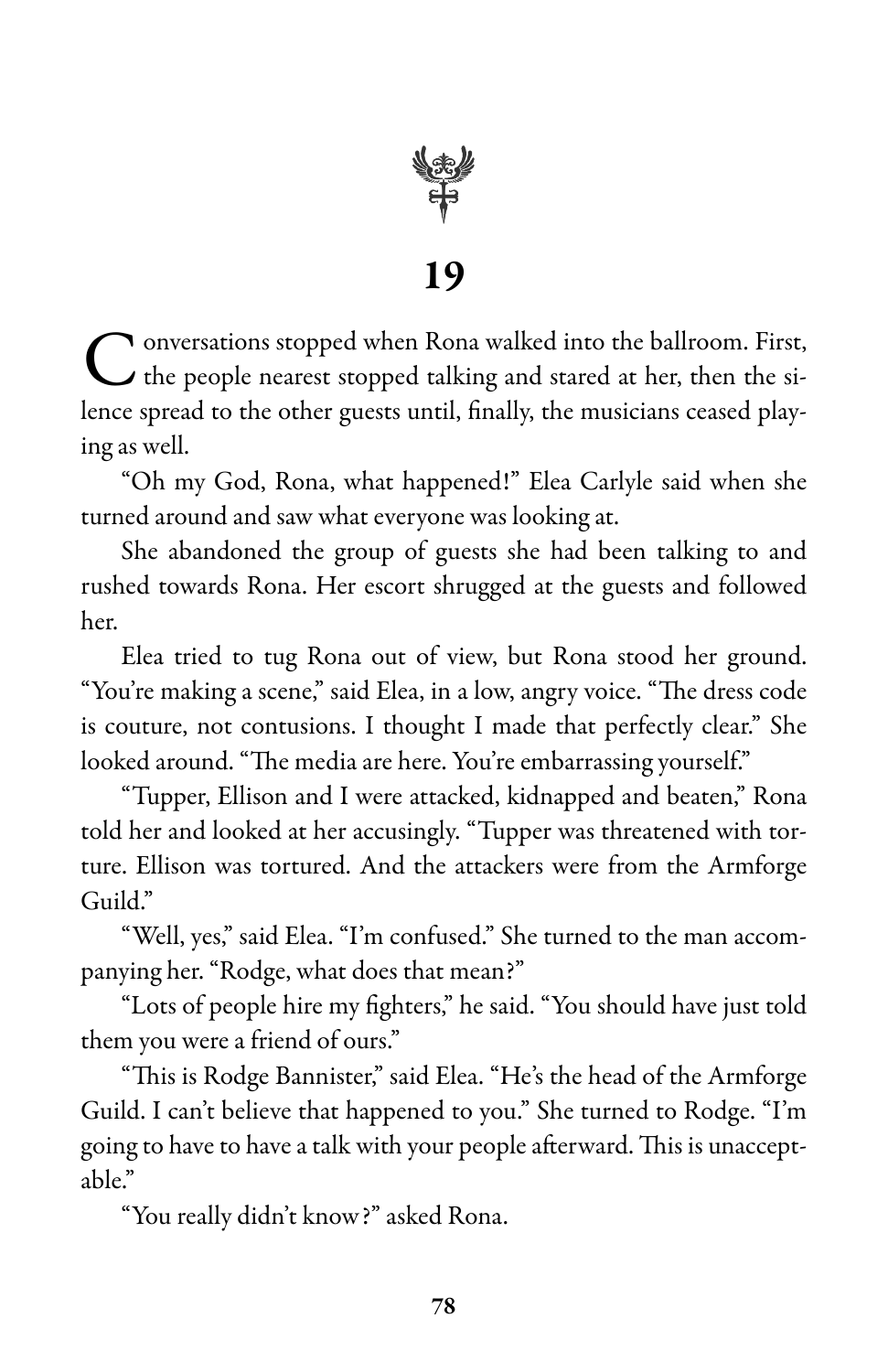"Of course not!" said Elea. "If I had any idea at all that someone was targeting you, I would have done something about it."

"Or I would have," Rodge added. "Any friend of Elea's is a friend of mine."

"It may have been an accident," said Rona. "They were after Tupper. I think we just got in the way."

"Is Tupper okay?"

"No, he's dead."

"What? Dead, dead?"

"No, Krim dead," said Rona. "But he might as well be dead dead as far as Lifeworks is concerned. I don't think he's going to think very kindly of us after today."

She rubbed her eye and immediately pulled her hand away, wincing.

"The only thing I don't understand is how Tupper's enemies knew we found him," she said. "They got to him only a few minutes after we did."

"This is going to look really bad in the media," said Elea, and gestured towards the exit. "Maybe you can go and change?"

"Well, actually, one of his enemies was watching us when we found him," said Rona. She brushed past Elea and marched into the crowd.

Elea turned to Rodge. "I told your boys to scare her, not to beat her up," she said.

Rodge shrugged. "Like I said, the guild gets lots of different jobs. They don't tell me everything."

The crowd parted before Rona. Nobody wanted to get blood or dirt on their fancy ball gowns.

Rona headed for the fanciest ball gown of the night. A poofy red confection of a dress that seemed to exist in defiance of the grid's basic physics engine.

"You have to tell me the name of your designer," one partygoer said to the woman, then stopped when she saw Rona approaching. She backed away from the woman wearing the dress, who turned around in surprise.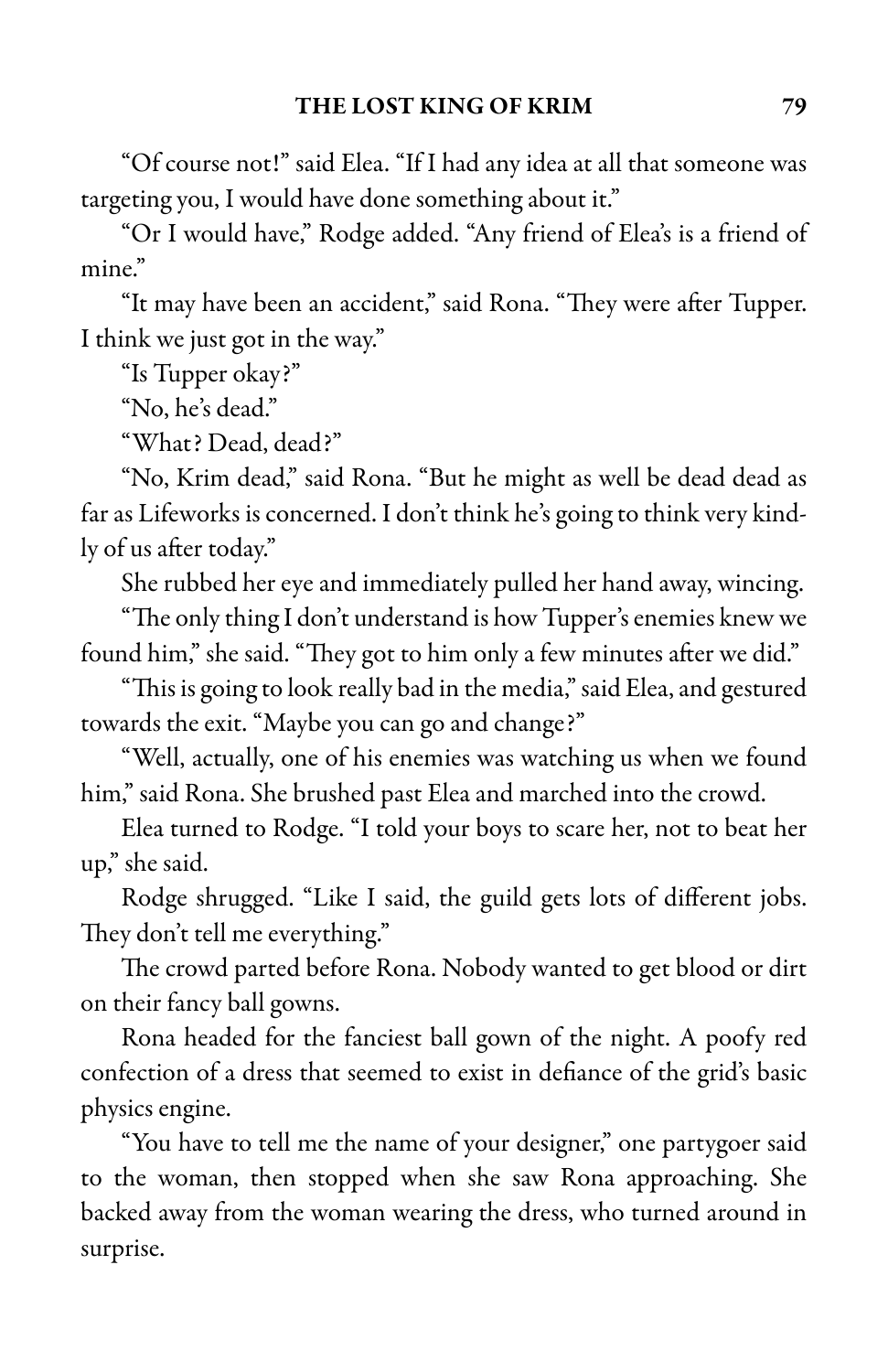"I thought that was you," said Rona.

Grid Archives Director and owner of the fanciest dress at the party, Valerie Kingston, took in Rona'sappearance with horror—the black eye, the bruises, the torn jacket, and the bloody, dirtied blouse.

"You!" Rona shouted, pointing at her. "You had Tupper kidnapped." "I'm so sorry," Valerie said. "I didn't mean..."

"You saw us last night, in the archives, didn't you?" said Rona. "You were looking down from your office. And you said you knew people who could get things done. You must have contacted them pretty fast if they were able to catch up to Tupper so soon."

"It was just supposed to be him,"said Valerie."You know what he did to me. He deserved it."

She blinked back tears. "And he was stalking me this whole time, sitting there, right under my nose, taking advantage of our volunteers." Then Valerie looked down, and asked, "So, you all escaped?"

"In a way," said Rona. "Tupper's dead. Ellison is off-world, getting patched up. I have to go too. Figure out what we're going to do next."

As Rona was turning to leave, a woman she recognized from news reports came up to her.

"Were you attacked on your way here?" the reporter asked. "Isn't this grid too dangerous for revivals? How can you justify risking people's lives in a place like this?"

Rona shook her head and started walking away. "No comment."

"Is this going to be another Civinos?" the reporter yelled after her. Rona kept walking.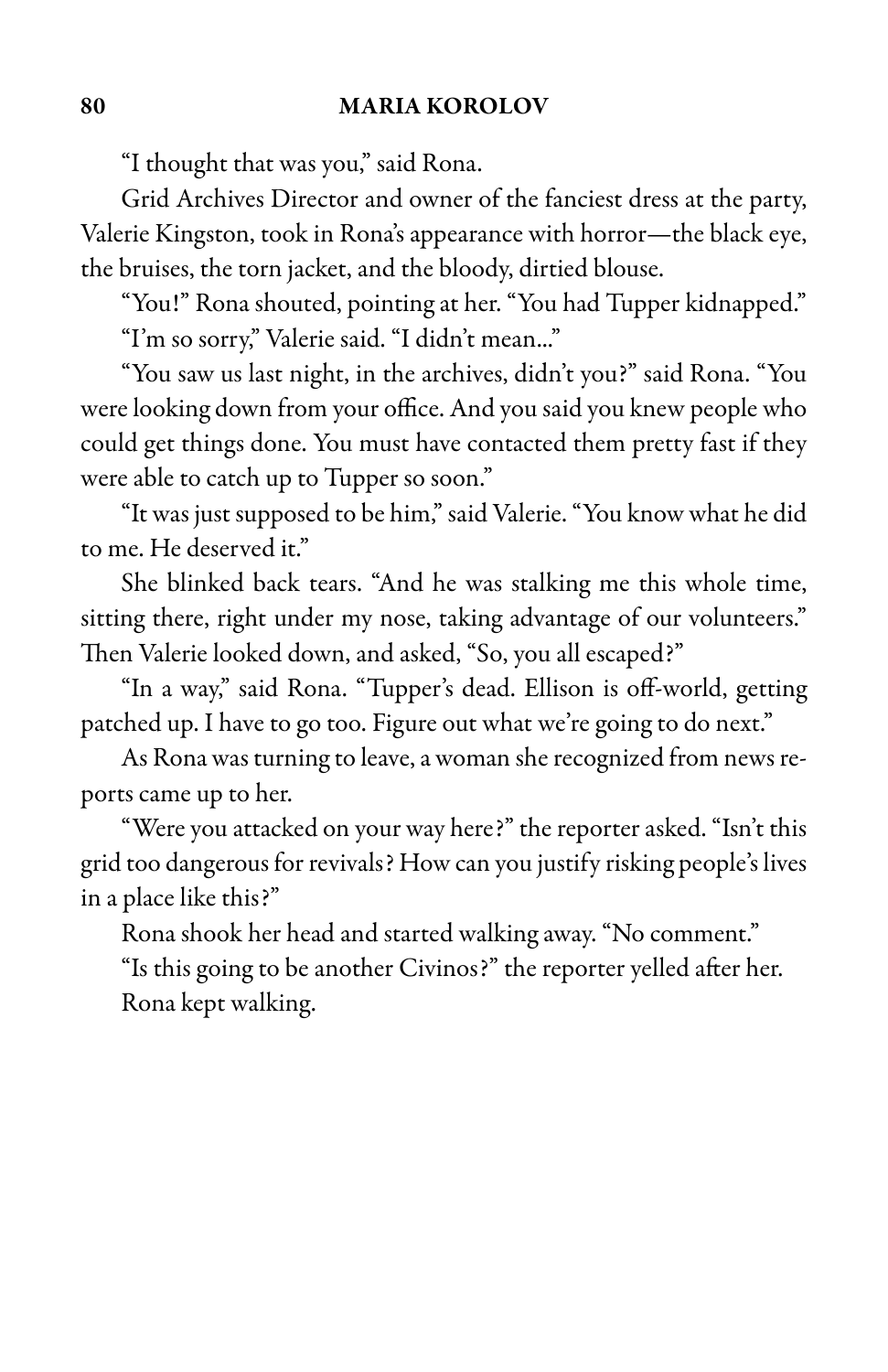

20

 $\mathrm{A}$  man sat ( man sat down at the bar at the Barley Mow Inn, a guitar slung on

He gestured for a beer, then hesitantly began picking out the first few notes of "Stairway to Heaven."

Matilda stood up from the table where she had been sitting, took out a knife and stabbed him in the back. "Hate that song."

"Oh, thank you, darling," said Ellison, who'd been standing at the bar, waiting for their drinks. "Can't stand it either, myself."

He grabbed the guitar as the man fell off the stool.

"This can't be historically accurate," he said and ran a thumb down the strings. "Well, it's in tune." He sat down on a barstool, one shoe resting on the foot ring.

He plucked at a couple of strings then played a scale, following it up with the opening notes of an old television theme song, then began singing:

"Where nobody knows your name

And they couldn't care less you came

You want to go where your bio don't show, where the world is just a game

You want to go where nobody knows your name..."

"Ellison! There you are!"

"So much for nobody knowing my name," said Ellison, and turned around. When he saw who it was, he turned back to the bar. "Where's my drink?"

Jerald Rex Crewe pushed the body of the dead guitar player off to the side and sat down on his seat.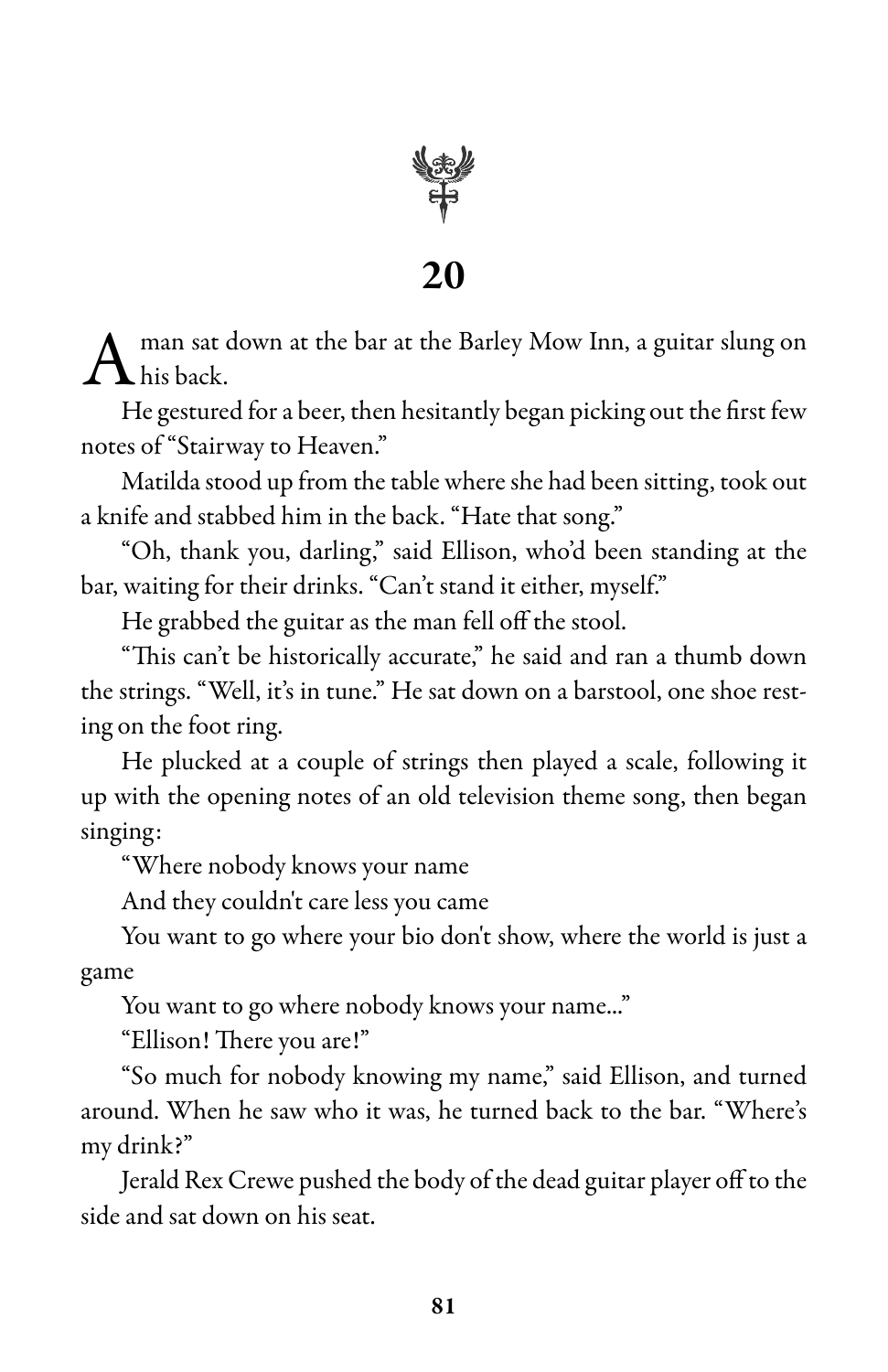### 82 MARIA KOROLOV

"Mother's looking for you," he said and took one of the two drinks that the bartender brought over. "She wants to see you for dinner on Sunday."

Ellison sipped his whiskey. "And this concerns me how?"

"And a therapist has been calling."

"Also not my problem."

"And we have work coming in. The Carlyle Group fixed our problems with World of Battle. There are new assignments for you if you want them. The Carlyle Group also has work for us, and they specifically asked for you. Background investigations, the kind of work you used to do. Good money."

"Not interested."

Crewe sighed, frustrated.

"You can't keep hiding out here forever," he told Ellison. "We were patient when you spent all your time partying on sex grids. When you abandoned your career. When you wouldn't take our advice and get therapy. But now you're completely withdrawing from life. This has got to stop."

Ellison looked over at the untouched drink in front of Crewe. "You going to drink that?"

Crewe shook his head and Ellison took the drink back.

"You haven't been answering any of your mail," he said. "Are you even getting it?"

"Yes, I've been getting your letters," said Ellison. "Did you know that it's very damp and chilly on Krim at night? Your letters have been making excellent kindling."

"I don't know why I even try," said Crewe, standing up.

"I don't know either. Why *do* you try?"

"Because I care about you. Mother cares about you. Other people care about you. We want to see you get your life back."

"Maybe there are things I have to do first," said Ellison. "Or maybe I don't want that life back."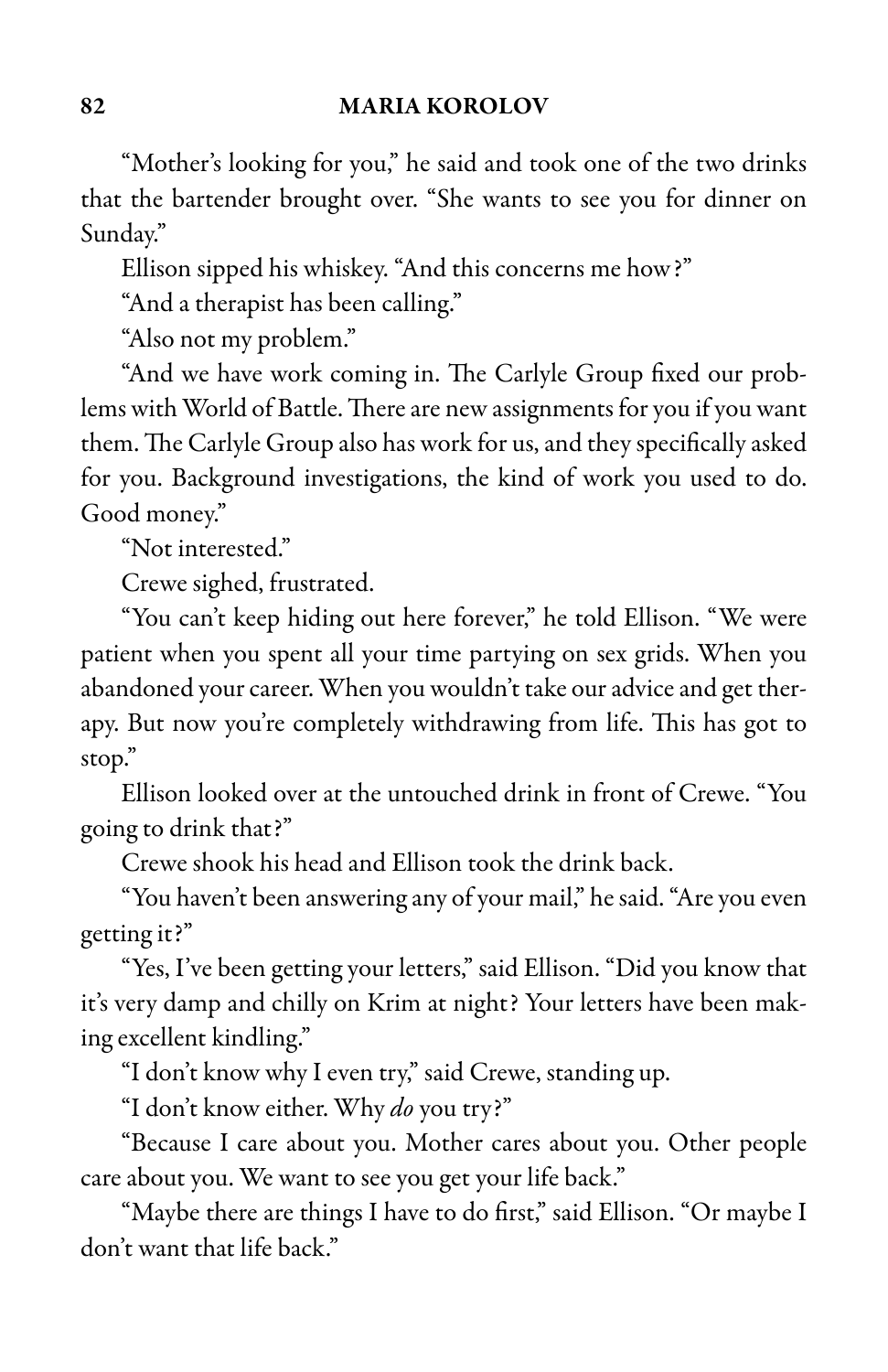"Well, you're not going to find what you're looking for here," said Crewe.

Ellison turned around to face his brother.

"On the contrary," he said, then stopped talking as he saw Rona walking into the bar.

Crewe looked around.

"She looks angry," he said. "She must have looked you up. I don't think I want to be here for this conversation. Ellison, I'd get out of Krim if I was you, or, at least, change your appearance."

"What? And mess with perfection?"

Crewe stood up and left just in time to avoid Rona as she walked up to the bar and stared down at Ellison.

"Dr. Mills-Mills-Mills!" he said. "What brings you back to this dour and squalid establishment?"

"Were you ever planning to tell me that you were Ellison Davo, the notorious Civinos headhunter?" she asked. "The man who hired people willing to lie and cheat and fake the results that led to the system crash?"

"Ah, well..." Ellison took a drink. "There's more to that story..."

"My nightmarescame back," Ronasaid."Five years of therapy out the window, because I left you to be tortured for a whole day, because I made you kill somebody. But you don't have a problem with killing people, do you?"

"That's not actually true, Doctor," Ellison began, but Rona interrupted him.

"Anyway, that's not why I'm here," she said. "The vote is tomorrow, and Tupper sold his voting proxy to Elea Carlyle. You know her. Apparently, you know her very well. What is she up to?"

"I don't know," he said. "But I would very much like to find out. I've got some old scores I'd very much like to settle."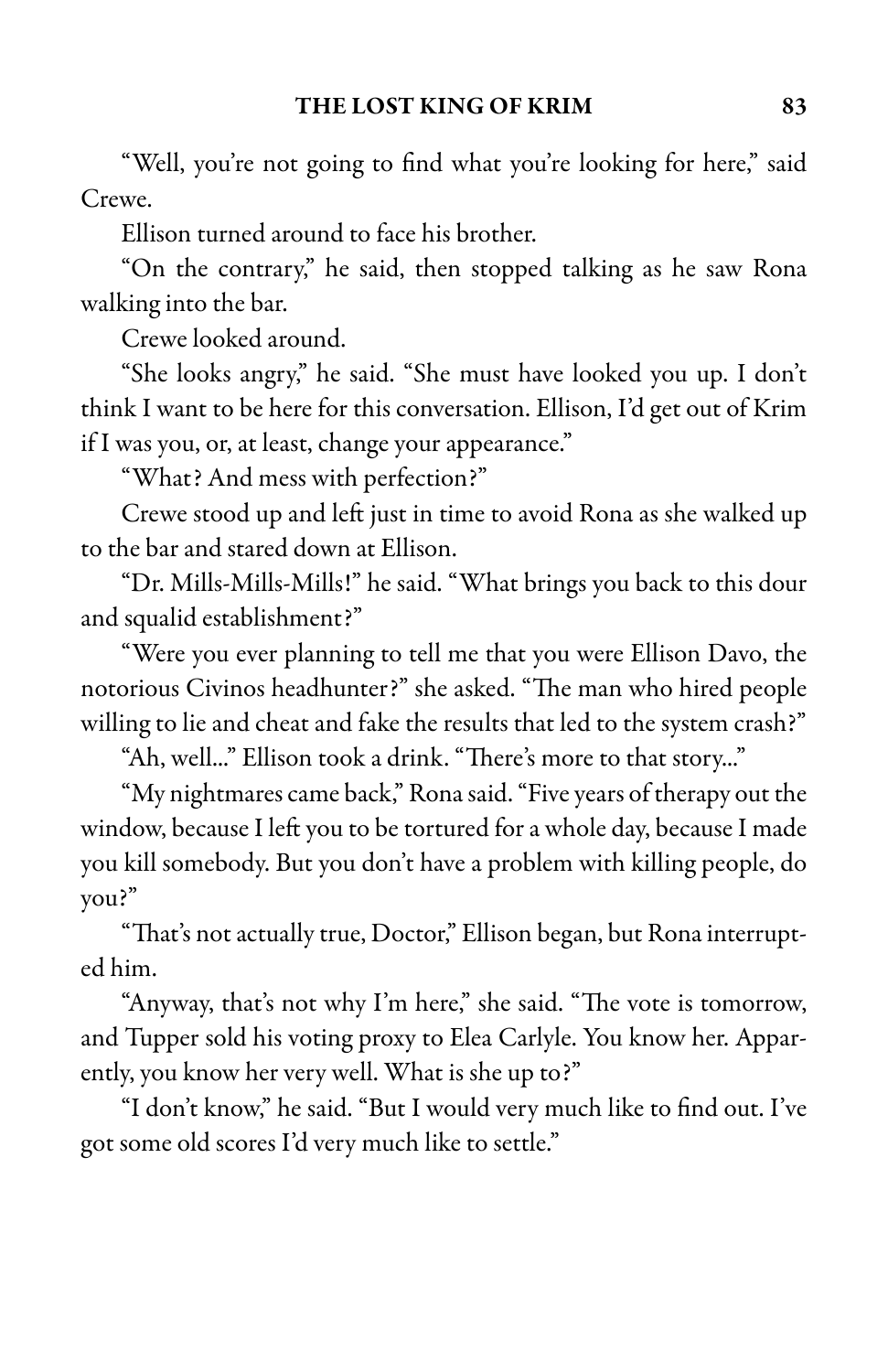

## Acknowledgments

I've been planning to write fiction for years, but it was through the support—and butt-kicking—of artist and writer Tatiana Minina that  $\mathbf T$ 've been planning to write fiction for years, but it was through the I finally got organized enough to sit down and write. You are a miracle worker, and I wish you all the best in your current book project!

Claudia Gere, a book coach based in Western Massachusetts, taught me that novels are written in layers. This was eye-opening information for me and finally put me on the right path. She is an excellent mentor and I recommend her to any aspiring author, for both fiction and nonfiction.

Bill Marcus, a journalist I met while running a news bureau in Shanghai, has been a rock in my life for over ten years. His support has been full and nonjudgmental, and I'm grateful.

My daughter, Anastasia, finished several novels while I was still dithering around. She did it while working in addition to taking full course loads in topics like graduate-level quantum physics, learning new sports, playing the violin and maintaining a rich social life. I'm amazed that I'm related to her.

Lawrence Pierce has been supporting my writing about virtual worlds since 2010. In recent years, he's helped preserve my sanity by taking on the difficult and thankless task of moderating reader comments on *Hypergrid Business*, an online publication covering virtual reality. Now, he's volunteered to read my reviews as well. The Internet is a scary place, folks! Gatekeepers are wonderful people and don't get enough credit for the work they do.

Ilan Tochner is the one to thank for catching the first round of typos and plot holes and inspiring me to hire a professional copyeditor. I ap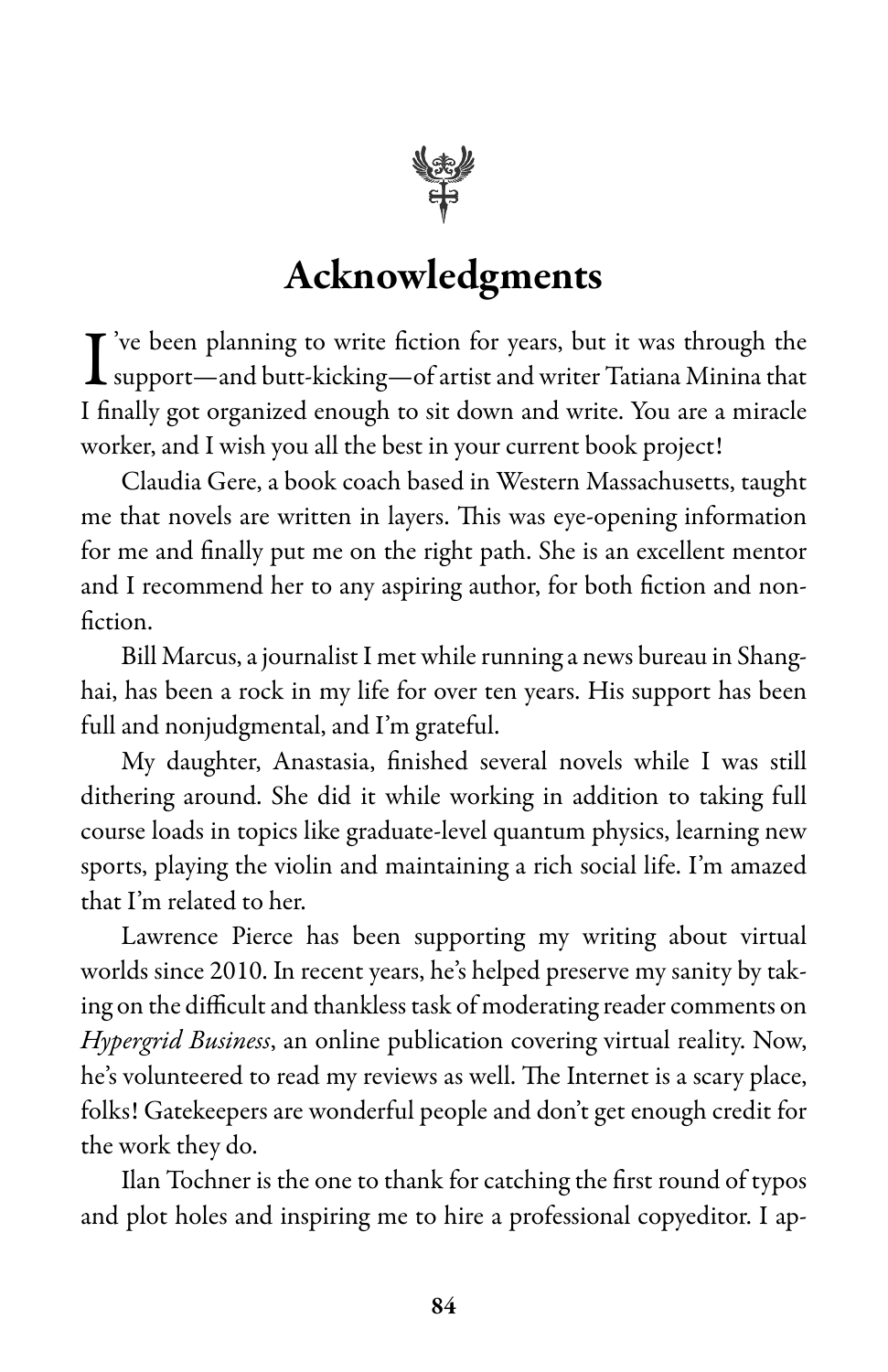preciate all his efforts, as well as those of other people who sent me corrections and suggestions.

But the bulk of the copyediting work is all thanks to Victor Serrano.

Ialso want to thank my other family members, including Basil, Kate, and Alex, for driving me to my office when my car is at the mechanic, for taking care of the house and animals when I'm traveling or working late on my writing, and in general, for providing the support I need to pursue my dreams.

Finally, the readers of *Hypergrid Business*—none of this would be possible without you. The support I've received from the OpenSim community has been astounding. Whether or not OpenSim evolves into the foundational technology of the virtual reality metaverse, you are the people who create the future. I'm glad to say I knew you when.

Thank you.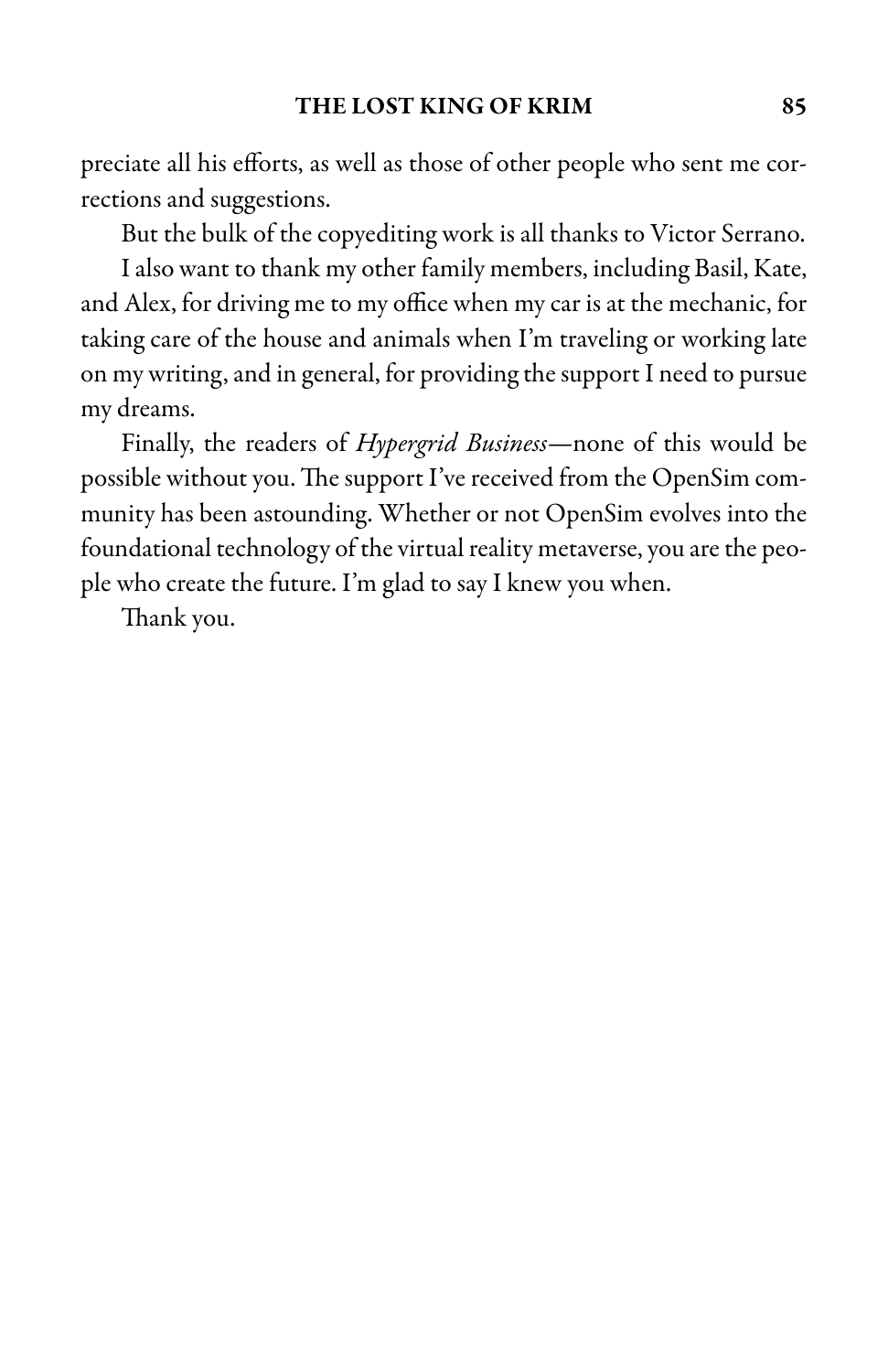

## About the author

 $\mathbf M$  aria Korolov has been a war correspondent, a foreign bureau chief, and, for the last few years, a technology journalist covering chief, and, for the last few years, a technology journalist covering artificial intelligence and extended reality.

Check out her professional website at www.MariaKorolov.com.